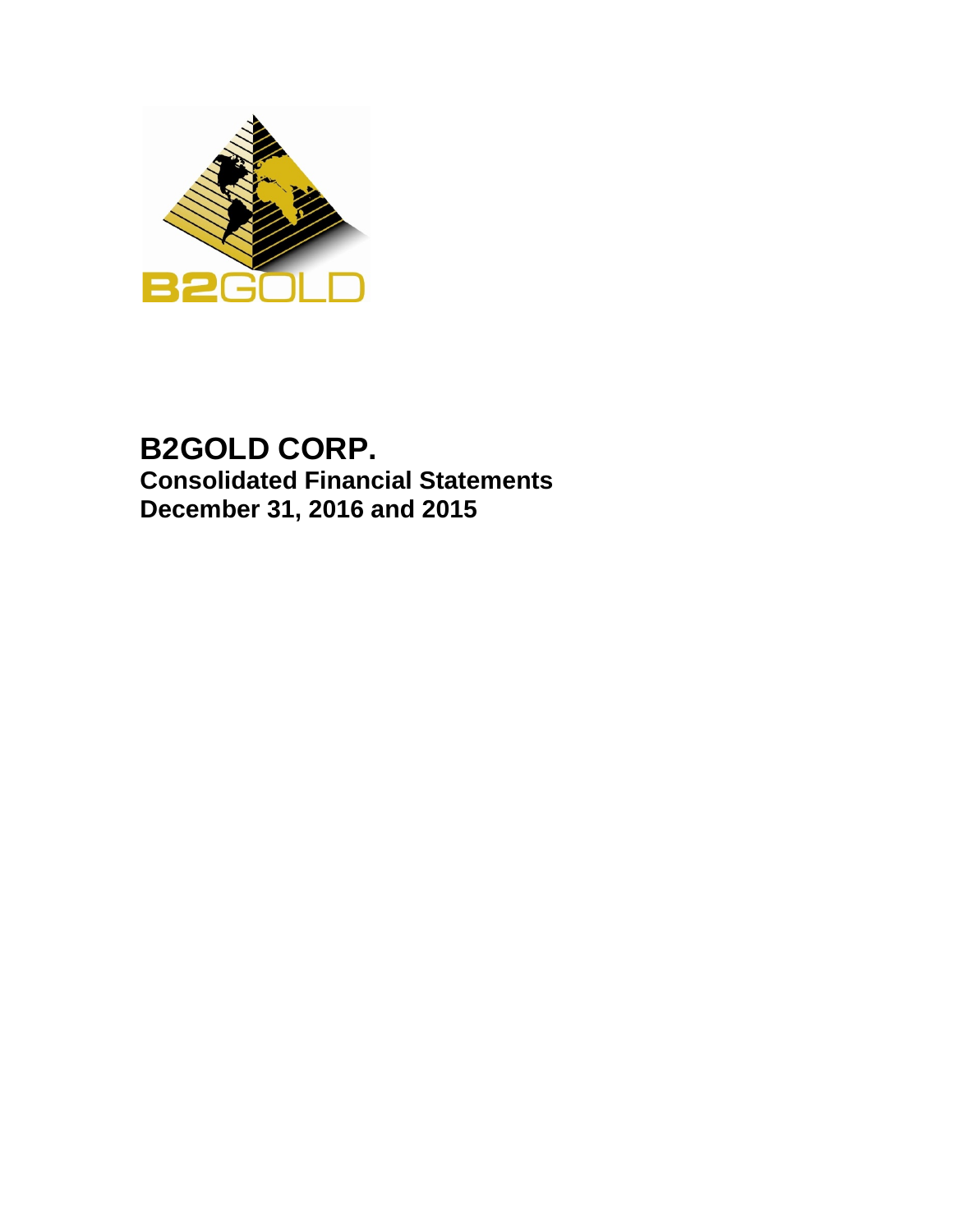

March 15, 2017

## **Independent Auditor's Report**

## **To the Shareholders of B2Gold Corp.**

We have completed integrated audits of B2Gold Corp.'s December 31, 2016 and December 31, 2015 consolidated financial statements and its internal control over financial reporting as at December 31, 2016. Our opinions, based on our audits are presented below.

## **Report on the consolidated financial statements**

We have audited the accompanying consolidated financial statements of B2Gold Corp., which comprise the consolidated balance sheets as at December 31, 2016 and December 31, 2015 and the consolidated statements of operations, comprehensive income, cash flows and changes in equity for the years then ended, and the related notes, which comprise a summary of significant accounting policies and other explanatory information.

## **Management's responsibility for the consolidated financial statements**

Management is responsible for the preparation and fair presentation of these consolidated financial statements in accordance with International Financial Reporting Standards as issued by the International Accounting Standards Board and for such internal control as management determines is necessary to enable the preparation of consolidated financial statements that are free from material misstatement, whether due to fraud or error.

### **Auditor's responsibility**

Our responsibility is to express an opinion on these consolidated financial statements based on our audits. We conducted our audits in accordance with Canadian generally accepted auditing standards and the standards of the Public Company Accounting Oversight Board (United States). Those standards require that we plan and perform the audit to obtain reasonable assurance about whether the consolidated financial statements are free from material misstatement. Canadian generally accepted auditing standards also require that we comply with ethical requirements.

An audit involves performing procedures to obtain audit evidence, on a test basis, about the amounts and disclosures in the consolidated financial statements. The procedures selected depend on the auditor's judgment, including the assessment of the risks of material misstatement of the consolidated financial statements, whether due to fraud or error. In making those risk assessments, the auditor considers internal control relevant to the company's preparation and fair presentation of the consolidated financial statements in order to design audit procedures that are appropriate in the circumstances. An audit also includes evaluating the appropriateness of accounting principles and policies used and the reasonableness of accounting estimates made by management, as well as evaluating the overall presentation of the consolidated financial statements.

*PricewaterhouseCoopers LLP*

*PricewaterhouseCoopers Place, 250 Howe Street, Suite 1400, Vancouver, British Columbia, Canada V6C 3S7 T: +1 604 806 7000, F: +1 604 806 7806, www.pwc.com/ca*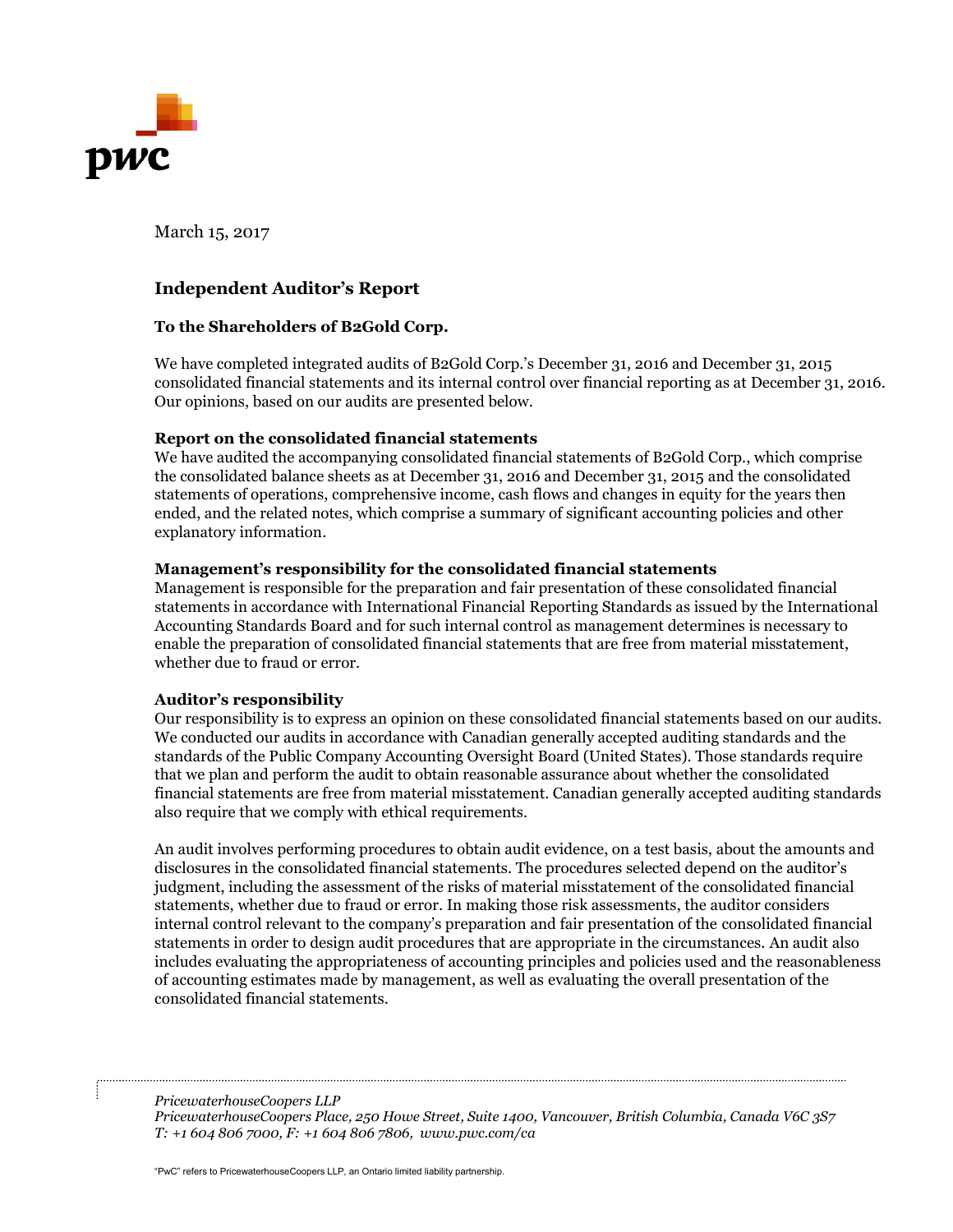

We believe that the audit evidence we have obtained in our audits is sufficient and appropriate to provide a basis for our audit opinion on the consolidated financial statements.

## **Opinion**

In our opinion, the consolidated financial statements present fairly, in all material respects, the financial position of B2Gold Corp. as at December 31, 2016 and December 31, 2015 and its financial performance and its cash flows for the years then ended in accordance with International Financial Reporting Standards as issued by the International Accounting Standards Board.

### **Report on internal control over financial reporting**

We have also audited B2Gold Corp.'s internal control over financial reporting as at December 31, 2016, based on criteria established in Internal Control - Integrated Framework (2013), issued by the Committee of Sponsoring Organizations of the Treadway Commission (COSO).

### **Management's responsibility for internal control over financial reporting**

Management is responsible for maintaining effective internal control over financial reporting and for its assessment of the effectiveness of internal control over financial reporting included in Management's annual report on internal control over financial reporting.

### **Auditor's responsibility**

Our responsibility is to express an opinion on the company's internal control over financial reporting based on our audit. We conducted our audit of internal control over financial reporting in accordance with the standards of the Public Company Accounting Oversight Board (United States). Those standards require that we plan and perform the audit to obtain reasonable assurance about whether effective internal control over financial reporting was maintained in all material respects.

An audit of internal control over financial reporting includes obtaining an understanding of internal control over financial reporting, assessing the risk that a material weakness exists, testing and evaluating the design and operating effectiveness of internal control, based on the assessed risk, and performing such other procedures as we consider necessary in the circumstances.

We believe that our audit provides a reasonable basis for our audit opinion on the company's internal control over financial reporting.

### **Definition of internal control over financial reporting**

A company's internal control over financial reporting is a process designed to provide reasonable assurance regarding the reliability of financial reporting and the preparation of financial statements for external purposes in accordance with generally accepted accounting principles. A company's internal control over financial reporting includes those policies and procedures that: (i) pertain to the maintenance of records that, in reasonable detail, accurately and fairly reflect the transactions and dispositions of the assets of the company; (ii) provide reasonable assurance that transactions are recorded as necessary to permit preparation of financial statements in accordance with generally accepted accounting principles, and that receipts and expenditures of the company are being made only in accordance with authorizations of management and directors of the company; and (iii) provide reasonable assurance regarding prevention or timely detection of unauthorized acquisition, use, or disposition of the company's assets that could have a material effect on the financial statements.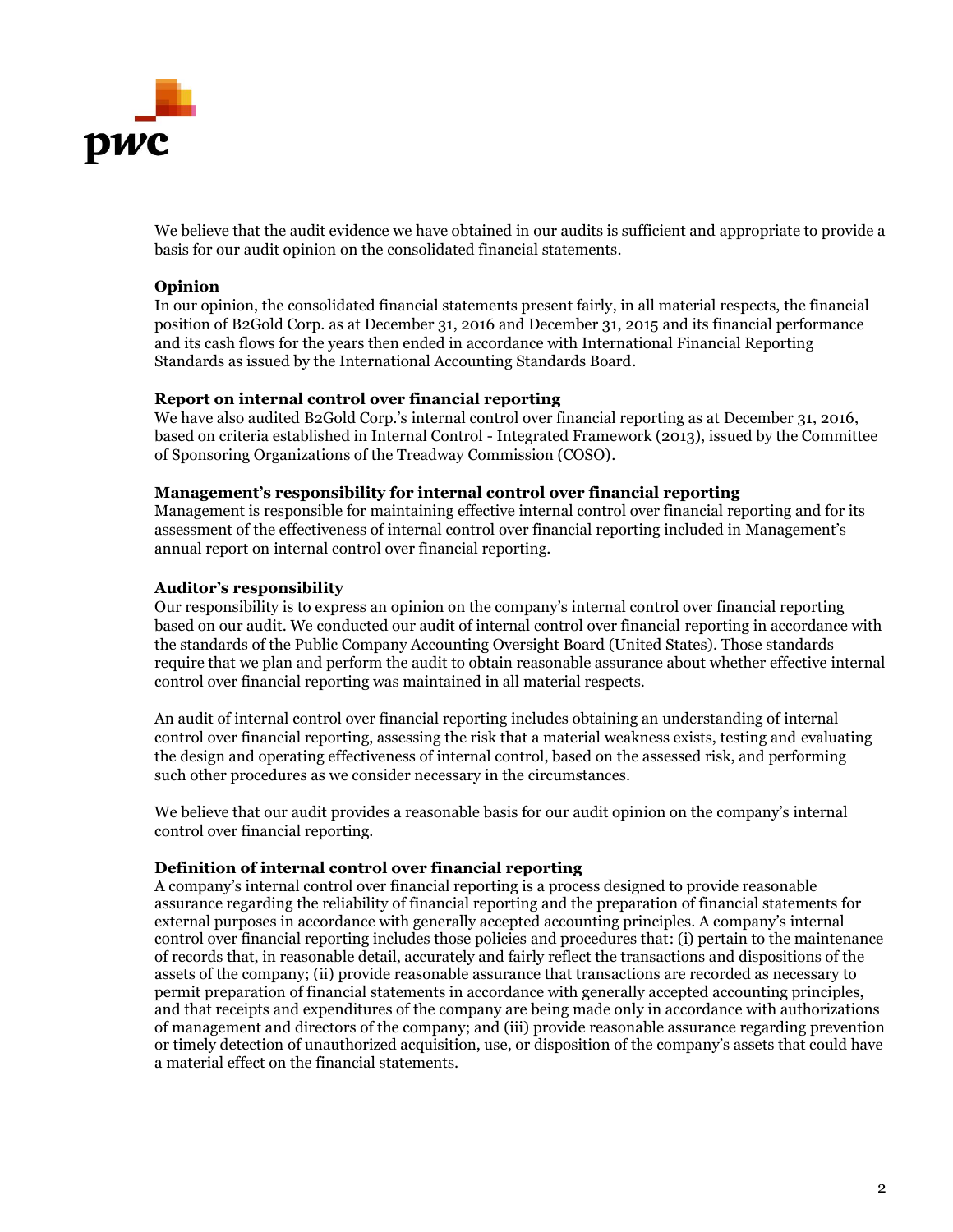

## **Inherent limitations**

Because of its inherent limitations, internal control over financial reporting may not prevent or detect misstatements. Also, projections of any evaluation of effectiveness to future periods are subject to the risk that controls may become inadequate because of changes in conditions or that the degree of compliance with the policies or procedures may deteriorate.

## **Opinion**

In our opinion, B2Gold Corp. maintained, in all material respects, effective internal control over financial reporting as at December 31, 2016, based on criteria established in Internal Control - Integrated Framework (2013) issued by COSO.

## **signed "PricewaterhouseCoopers LLP"**

**Chartered Professional Accountants**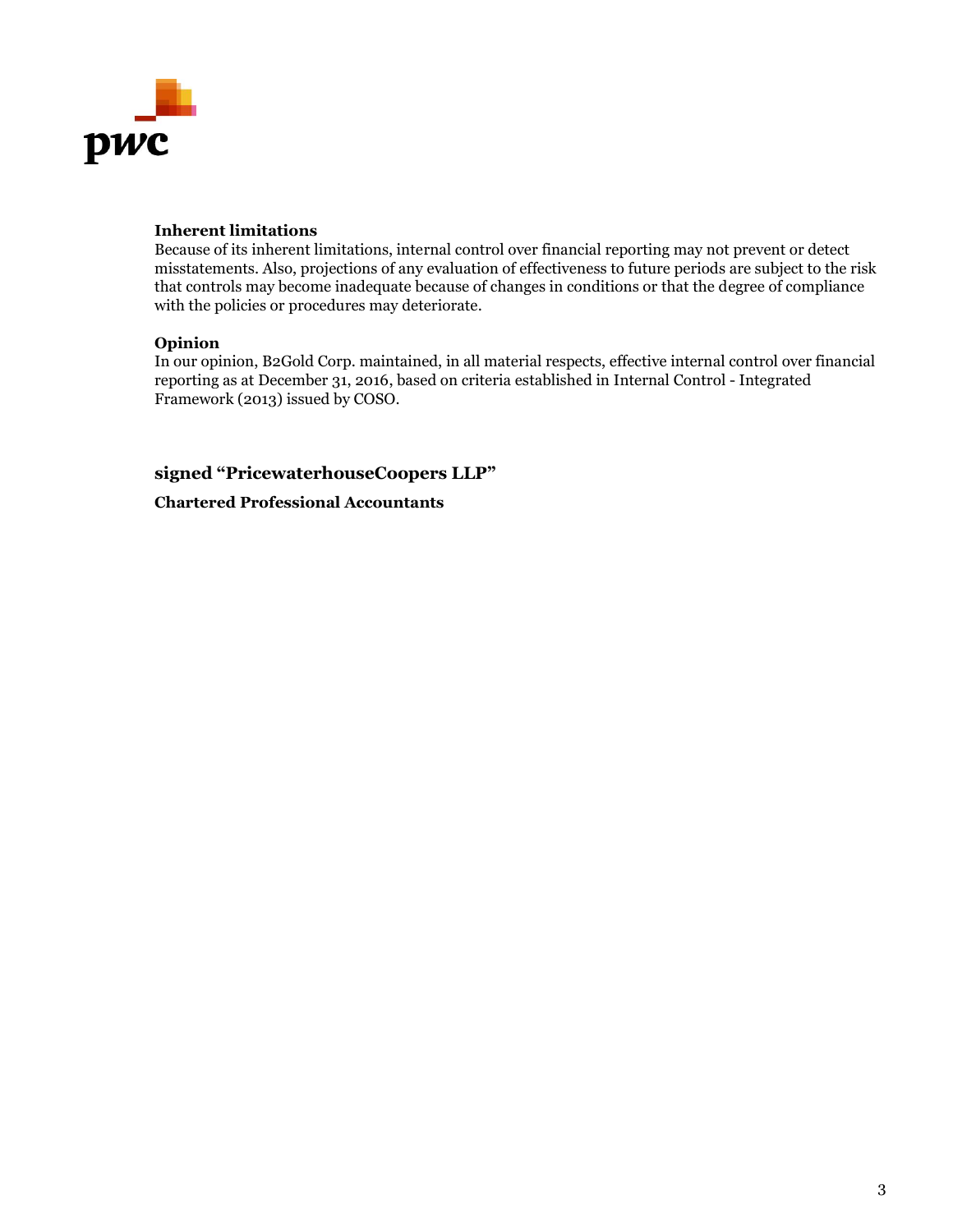## **B2GOLD CORP. CONSOLIDATED STATEMENTS OF OPERATIONS FOR THE YEARS ENDED DECEMBER 31**

(Expressed in thousands of United States dollars, except shares and per share amounts)

|                                                                                                                                                                                                                                                                                                          | 2016     |                                                                               |          | 2015                                                                                       |  |
|----------------------------------------------------------------------------------------------------------------------------------------------------------------------------------------------------------------------------------------------------------------------------------------------------------|----------|-------------------------------------------------------------------------------|----------|--------------------------------------------------------------------------------------------|--|
| Gold revenue                                                                                                                                                                                                                                                                                             | \$       | 683,293                                                                       | \$       | 553,656                                                                                    |  |
| Cost of sales                                                                                                                                                                                                                                                                                            |          |                                                                               |          |                                                                                            |  |
| Production costs (Note 20)<br>Depreciation and depletion<br>Royalties and production taxes                                                                                                                                                                                                               |          | (275, 400)<br>(172, 324)<br>(25, 493)                                         |          | (299, 317)<br>(144, 294)<br>(23,016)                                                       |  |
| <b>Total cost of sales</b>                                                                                                                                                                                                                                                                               |          | (473, 217)                                                                    |          | (466, 627)                                                                                 |  |
| Gross profit                                                                                                                                                                                                                                                                                             |          | 210,076                                                                       |          | 87,029                                                                                     |  |
| General and administrative<br>Share-based payments (Note 12)<br>Gain (loss) on sale of mineral properties (Note 8)<br>Write-down of mineral property interests (Note 8)<br>Foreign exchange losses<br>Provision for non-recoverable input taxes<br>Impairment of long-lived assets (Note 8)<br>Other     |          | (40, 918)<br>(13,651)<br>(9,886)<br>(5,068)<br>(2,737)<br>(2,767)<br>(8,791)  |          | (36, 392)<br>(15, 215)<br>2,192<br>(16,095)<br>(3, 169)<br>(660)<br>(107, 984)<br>(4, 479) |  |
| Operating income (loss)                                                                                                                                                                                                                                                                                  |          | 126,258                                                                       |          | (94, 773)                                                                                  |  |
| Unrealized (loss) gain on fair value of convertible notes (Note 10)<br>Community relations<br>Interest and financing expense<br>Realized loss on derivative instruments (Note 15)<br>Unrealized gain (loss) on derivative instruments (Note 15)<br>Write-down of long-term investments (Note 7)<br>Other |          | (46, 742)<br>(5,051)<br>(10, 184)<br>(13,962)<br>22,697<br>(2,856)<br>(1,630) |          | 6,903<br>(4,687)<br>(16, 104)<br>(5,367)<br>(23, 487)<br>(6, 752)<br>823                   |  |
| Income (loss) before taxes                                                                                                                                                                                                                                                                               |          | 68,530                                                                        |          | (143, 444)                                                                                 |  |
| Current income tax, withholding and other taxes (Note 17)<br>Deferred income tax (expense) recovery (Note 17)                                                                                                                                                                                            |          | (25,064)<br>(4,866)                                                           |          | (9, 171)<br>7,502                                                                          |  |
| Net income (loss) for the year                                                                                                                                                                                                                                                                           | \$       | 38,600                                                                        | \$       | (145, 113)                                                                                 |  |
| Attributable to:<br>Shareholders of the Company<br>Non-controlling interests                                                                                                                                                                                                                             | \$       | 39,131<br>(531)                                                               | \$       | (149, 946)<br>4,833                                                                        |  |
| Net income (loss) for the year                                                                                                                                                                                                                                                                           | \$       | 38,600                                                                        | \$       | (145, 113)                                                                                 |  |
|                                                                                                                                                                                                                                                                                                          |          |                                                                               |          |                                                                                            |  |
| <b>Earnings (loss) per share</b> (attributable to shareholders of the Company) (Note 12)<br>Basic<br><b>Diluted</b>                                                                                                                                                                                      | \$<br>\$ | 0.04<br>0.04                                                                  | \$<br>\$ | (0.16)<br>(0.16)                                                                           |  |
| Weighted average number of common shares outstanding (in thousands) (Note 12)<br>Basic<br>Diluted                                                                                                                                                                                                        |          | 941,737<br>955,145                                                            |          | 922,114<br>922,114                                                                         |  |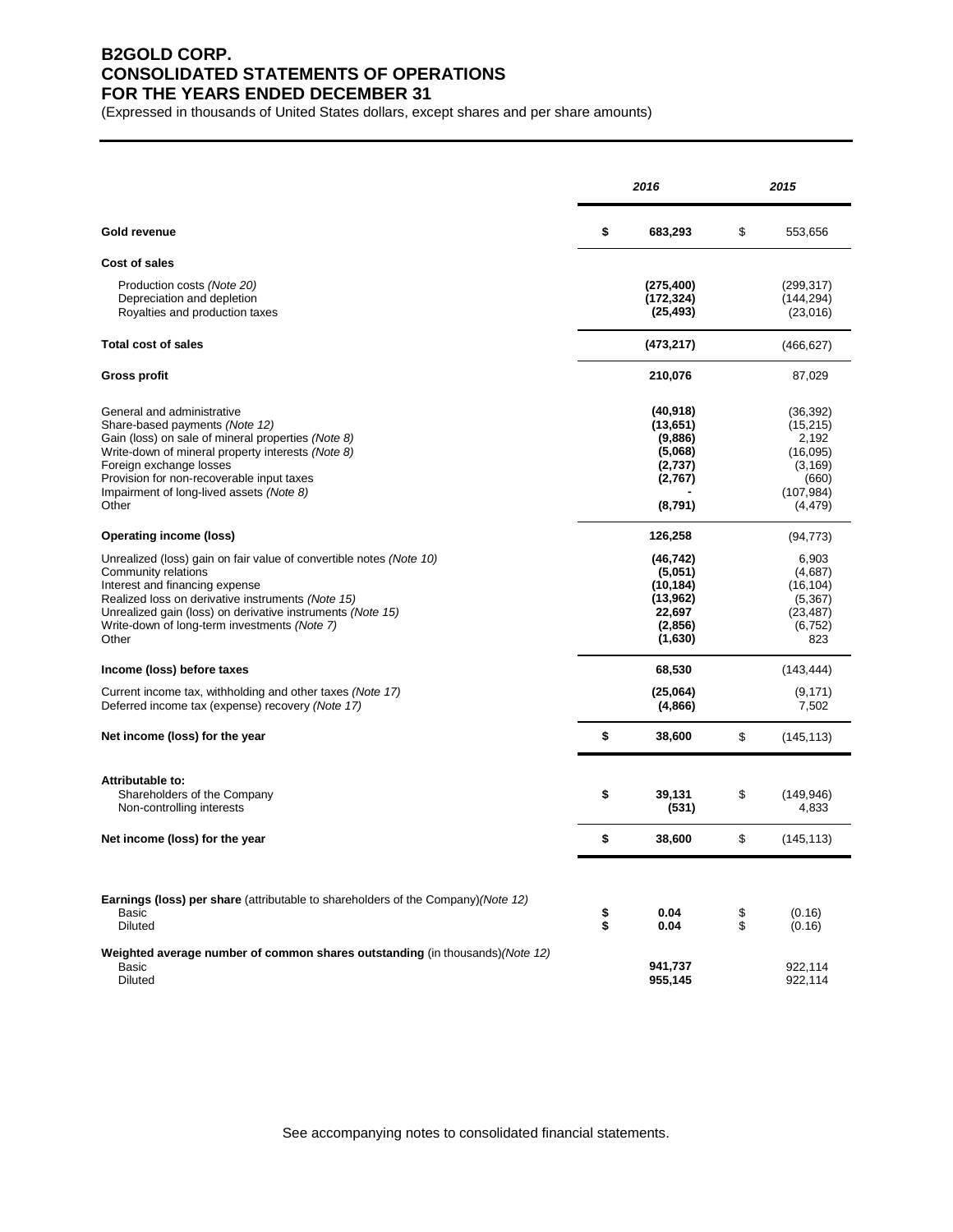## **B2GOLD CORP. CONSOLIDATED STATEMENTS OF COMPREHENSIVE INCOME FOR THE YEARS ENDED DECEMBER 31**

(Expressed in thousands of United States dollars)

|                                                                                                                                                                                    | 2016 |                 | 2015 |                       |
|------------------------------------------------------------------------------------------------------------------------------------------------------------------------------------|------|-----------------|------|-----------------------|
| Net income (loss) for the year                                                                                                                                                     | \$   | 38,600          | \$   | (145, 113)            |
| Other comprehensive income (loss)                                                                                                                                                  |      |                 |      |                       |
| Items that may be reclassified subsequently to net income:<br>- Cumulative translation adjustment<br>- Unrealized gain (loss) on investments, net of deferred tax expense (Note 7) |      | 819             |      | (23, 208)<br>(1, 493) |
| Other comprehensive income (loss) for the year                                                                                                                                     |      | 819             |      | (24, 701)             |
| Total comprehensive income (loss) for the year                                                                                                                                     | \$   | 39,419          | \$   | (169, 814)            |
| Other comprehensive income (loss) attributable to:<br>Shareholders of the Company<br>Non-controlling interests                                                                     | \$   | 819             | \$   | (23,962)<br>(739)     |
|                                                                                                                                                                                    | \$   | 819             | \$   | (24, 701)             |
| Total comprehensive income (loss) attributable to:<br>Shareholders of the Company<br>Non-controlling interests                                                                     | \$   | 39,950<br>(531) | \$   | (173,908)<br>4,094    |
|                                                                                                                                                                                    | \$   | 39,419          | \$   | (169, 814)            |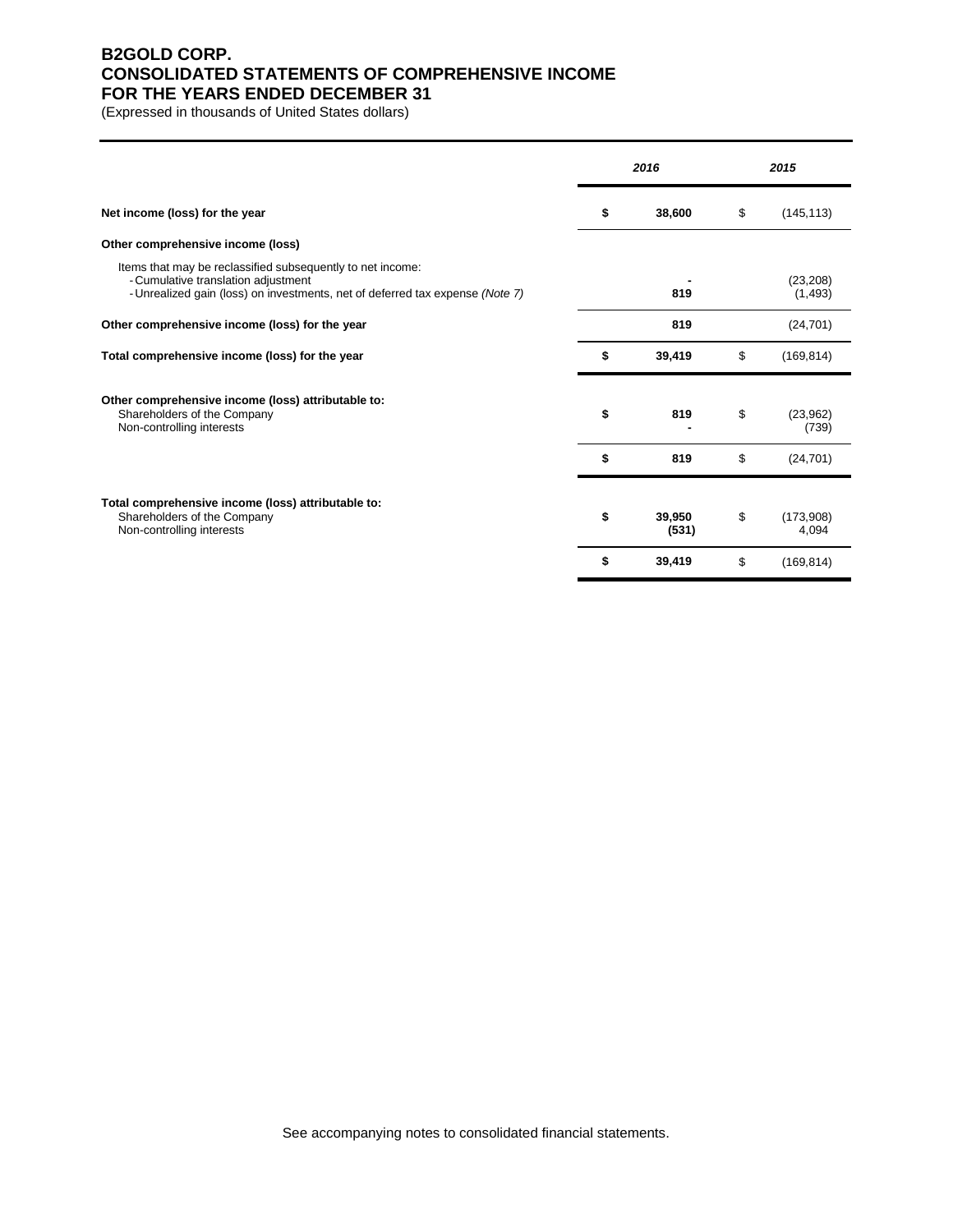## **B2GOLD CORP. CONSOLIDATED STATEMENTS OF CASH FLOWS FOR THE YEARS ENDED DECEMBER 31**

(Expressed in thousands of United States dollars)

|                                                                                                                                                                                                                                                                                                                                                                                                                                                                                                                                                                         | 2016                                                                                                     | 2015                                                                                                                               |
|-------------------------------------------------------------------------------------------------------------------------------------------------------------------------------------------------------------------------------------------------------------------------------------------------------------------------------------------------------------------------------------------------------------------------------------------------------------------------------------------------------------------------------------------------------------------------|----------------------------------------------------------------------------------------------------------|------------------------------------------------------------------------------------------------------------------------------------|
| <b>Operating activities</b><br>Net income (loss) for the year<br>Mine restoration provisions settled (Note 11)<br>Non-cash charges (Note 18)<br>Changes in non-cash working capital (Note 18)<br>Proceeds from prepaid sales (Note 13)<br>Changes in long-term value added tax receivables                                                                                                                                                                                                                                                                              | \$<br>38,600<br>(153)<br>245,434<br>(4, 336)<br>120,000<br>12,266                                        | \$<br>(145, 113)<br>(414)<br>313,100<br>14,252<br>(6, 423)                                                                         |
| Cash provided by operating activities                                                                                                                                                                                                                                                                                                                                                                                                                                                                                                                                   | 411,811                                                                                                  | 175,402                                                                                                                            |
| <b>Financing activities</b><br>Credit facility, drawdowns net of transaction costs (Note 10)<br>Repayment of credit facility (Note 10)<br>Otjikoto equipment loan facility, drawdowns net of transaction costs (Note 10)<br>Repayment of Otjikoto equipment loan facility (Note 10)<br>Repayment of Nicaraguan equipment loans (Note 10)<br>Common shares issued for cash on exercise of stock options (Note 12)<br>Common shares issued under At-The-Market offering, net of issuance costs (Note 12)<br>Interest and commitment fees paid<br>Restricted cash movement | 100,000<br>(125,000)<br>11,043<br>(8,360)<br>(1,783)<br>39.758<br>44,467<br>(18, 336)<br>(1, 319)        | 243,661<br>(150,000)<br>3,883<br>(6,865)<br>(1,531)<br>563<br>(14, 584)<br>263                                                     |
| Cash provided by financing activities                                                                                                                                                                                                                                                                                                                                                                                                                                                                                                                                   | 40,470                                                                                                   | 75,390                                                                                                                             |
| <b>Investing activities</b><br>Expenditures on mining interests:<br>Otjikoto Mine, development and sustaining capital<br>Masbate Mine, development and sustaining capital<br>Libertad Mine, development and sustaining capital<br>Limon Mine, development and sustaining capital<br>Fekola Project, development<br>Fekola Project, pre-construction<br>Gramalote, prefeasibility and exploration<br>Other exploration and development (Note 18)<br>Purchase of non-controlling interest (Note 8)<br>Acquisition of rights (Note 8)<br>Other                             | (39, 241)<br>(31, 892)<br>(18, 543)<br>(7,749)<br>(241, 739)<br>(11,784)<br>(37,036)<br>(6,000)<br>2,137 | (34,780)<br>(37, 691)<br>(20, 503)<br>(18, 846)<br>(91, 439)<br>(37, 926)<br>(10, 638)<br>(33,997)<br>(6, 138)<br>(4,000)<br>1,041 |
| Cash used by investing activities                                                                                                                                                                                                                                                                                                                                                                                                                                                                                                                                       | (391, 847)                                                                                               | (294, 917)                                                                                                                         |
| Increase (decrease) in cash and cash equivalents                                                                                                                                                                                                                                                                                                                                                                                                                                                                                                                        | 60,434                                                                                                   | (44, 125)                                                                                                                          |
| Effect of exchange rate changes on cash and cash equivalents                                                                                                                                                                                                                                                                                                                                                                                                                                                                                                            | (906)                                                                                                    | (3,296)                                                                                                                            |
| Cash and cash equivalents, beginning of year                                                                                                                                                                                                                                                                                                                                                                                                                                                                                                                            | 85,143                                                                                                   | 132,564                                                                                                                            |
| Cash and cash equivalents, end of year                                                                                                                                                                                                                                                                                                                                                                                                                                                                                                                                  | \$<br>144,671                                                                                            | \$<br>85,143                                                                                                                       |

**Supplementary cash flow information** *(Note 18)*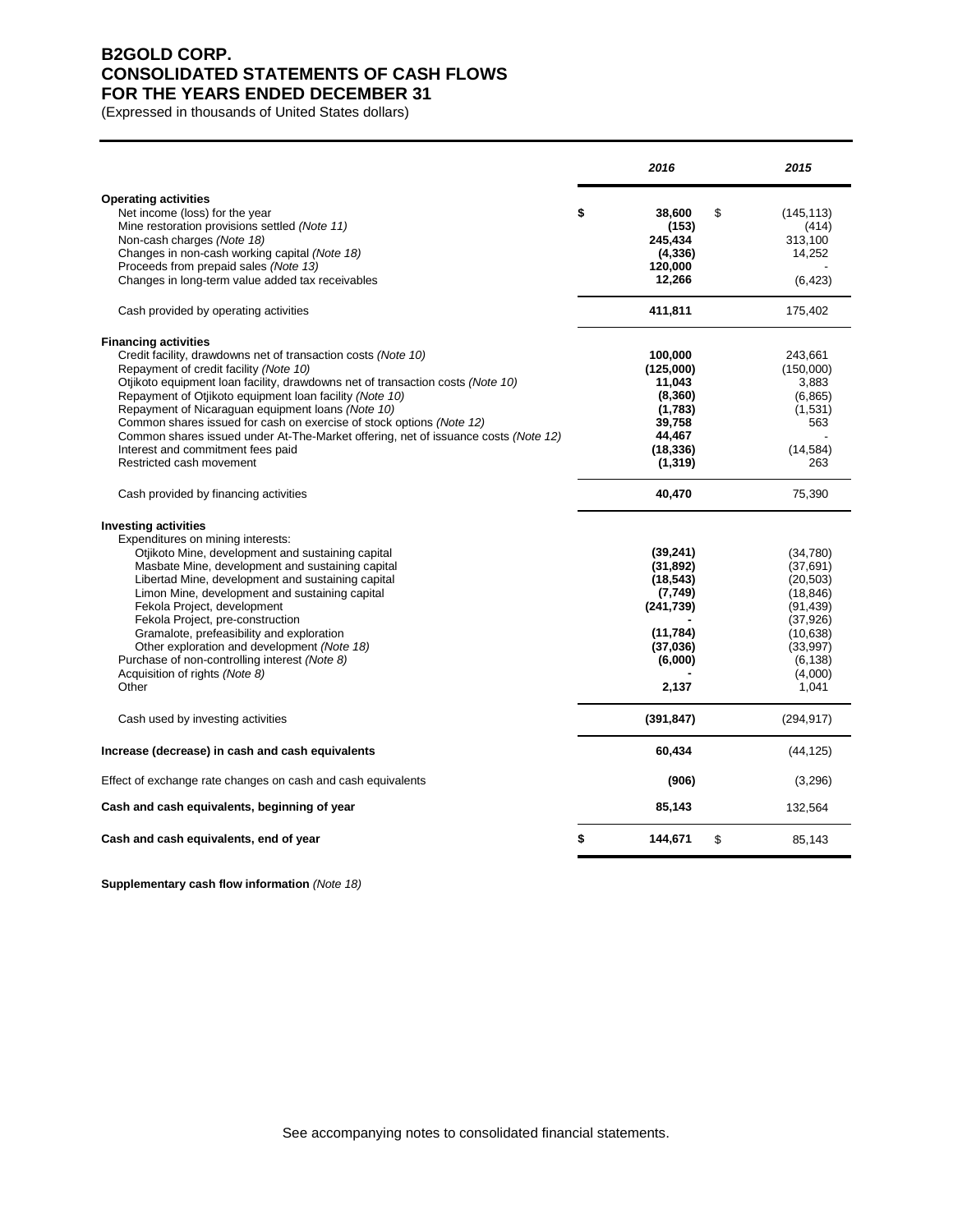## **B2GOLD CORP. CONSOLIDATED BALANCE SHEETS**

(Expressed in thousands of United States dollars)

|                                                                                                                                                                                                                                                                  | As at<br>December 31,<br>2016      | As at<br>December 31,<br>2015    |
|------------------------------------------------------------------------------------------------------------------------------------------------------------------------------------------------------------------------------------------------------------------|------------------------------------|----------------------------------|
| <b>Assets</b><br><b>Current</b><br>Cash and cash equivalents<br>Accounts receivable, prepaids and other<br>Value-added and other tax receivables                                                                                                                 | \$<br>144,671<br>10,723<br>16,984  | \$<br>85,143<br>11,532<br>20,597 |
| Inventories (Note 6)                                                                                                                                                                                                                                             | 104,691                            | 86,324                           |
|                                                                                                                                                                                                                                                                  | 277,069<br>10,028                  | 203,596<br>10,163                |
| Long-term investments (Note 7)<br>Value-added tax receivables                                                                                                                                                                                                    | 18,024                             | 24,804                           |
|                                                                                                                                                                                                                                                                  |                                    |                                  |
| <b>Mining interests</b> (Note 8 and Note $23 -$ Schedules)<br>- Owned by subsidiaries<br>- Investments in joint ventures                                                                                                                                         | 1,950,356<br>53,724                | 1,723,366<br>42,394              |
| <b>Other assets (Note 9)</b>                                                                                                                                                                                                                                     | 26,934                             | 20,059                           |
|                                                                                                                                                                                                                                                                  | \$<br>2,336,135                    | \$<br>2,024,382                  |
| Liabilities<br>Current<br>Accounts payable and accrued liabilities<br>Current taxes payable                                                                                                                                                                      | \$<br>81,722<br>13,180             | \$<br>58,744<br>10,686           |
| Current portion of long-term debt (Note 10)<br>Current portion of derivative instruments at fair value (Note 15)<br>Current portion of mine restoration provisions (Note 11)<br>Current portion of prepaid sales (Note 13)<br>Other current liabilities (Note 8) | 13,935<br>3,466<br>57,450<br>6,288 | 11,726<br>10,618<br>483<br>6,663 |
|                                                                                                                                                                                                                                                                  |                                    |                                  |
|                                                                                                                                                                                                                                                                  | 176,041                            | 98,920                           |
| Derivative instruments at fair value (Note 15)<br>Long-term debt (Note 10)                                                                                                                                                                                       | 6,439<br>472,845                   | 18,968<br>451,466                |
| Prepaid sales (Note 13)                                                                                                                                                                                                                                          | 62,550                             |                                  |
| Mine restoration provisions (Note 11)                                                                                                                                                                                                                            | 81,162                             | 63,539                           |
| Deferred income taxes (Note 17)                                                                                                                                                                                                                                  | 74,072                             | 68,939                           |
| <b>Employee benefits obligation</b>                                                                                                                                                                                                                              | 7,860                              | 6,814                            |
| Other long-term liabilities (Note 8)                                                                                                                                                                                                                             | 602                                | 3,197                            |
|                                                                                                                                                                                                                                                                  | 881,571                            | 711,843                          |
| <b>Equity</b><br>Shareholders' equity<br>Share capital (Note 12)                                                                                                                                                                                                 |                                    |                                  |
| Issued: 964,892,433 common shares (Dec 31, 2015 - 927,073,436)                                                                                                                                                                                                   | 2,151,993                          | 2,036,778                        |
| Contributed surplus                                                                                                                                                                                                                                              | 56,191                             | 70,051                           |
| Accumulated other comprehensive loss                                                                                                                                                                                                                             | (95, 435)                          | (96, 254)                        |
| Deficit                                                                                                                                                                                                                                                          | (667, 760)                         | (706, 891)                       |
|                                                                                                                                                                                                                                                                  | 1,444,989                          | 1,303,684                        |
| <b>Non-controlling interests</b>                                                                                                                                                                                                                                 | 9,575                              | 8,855                            |
|                                                                                                                                                                                                                                                                  | 1,454,564                          | 1,312,539                        |
|                                                                                                                                                                                                                                                                  | \$<br>2,336,135                    | \$<br>2,024,382                  |
| Commitments (Note 22)                                                                                                                                                                                                                                            |                                    |                                  |
| <b>Approved by the Board</b><br>"Clive T. Johnson"<br>Director                                                                                                                                                                                                   | "Robert J. Gayton"                 | Director                         |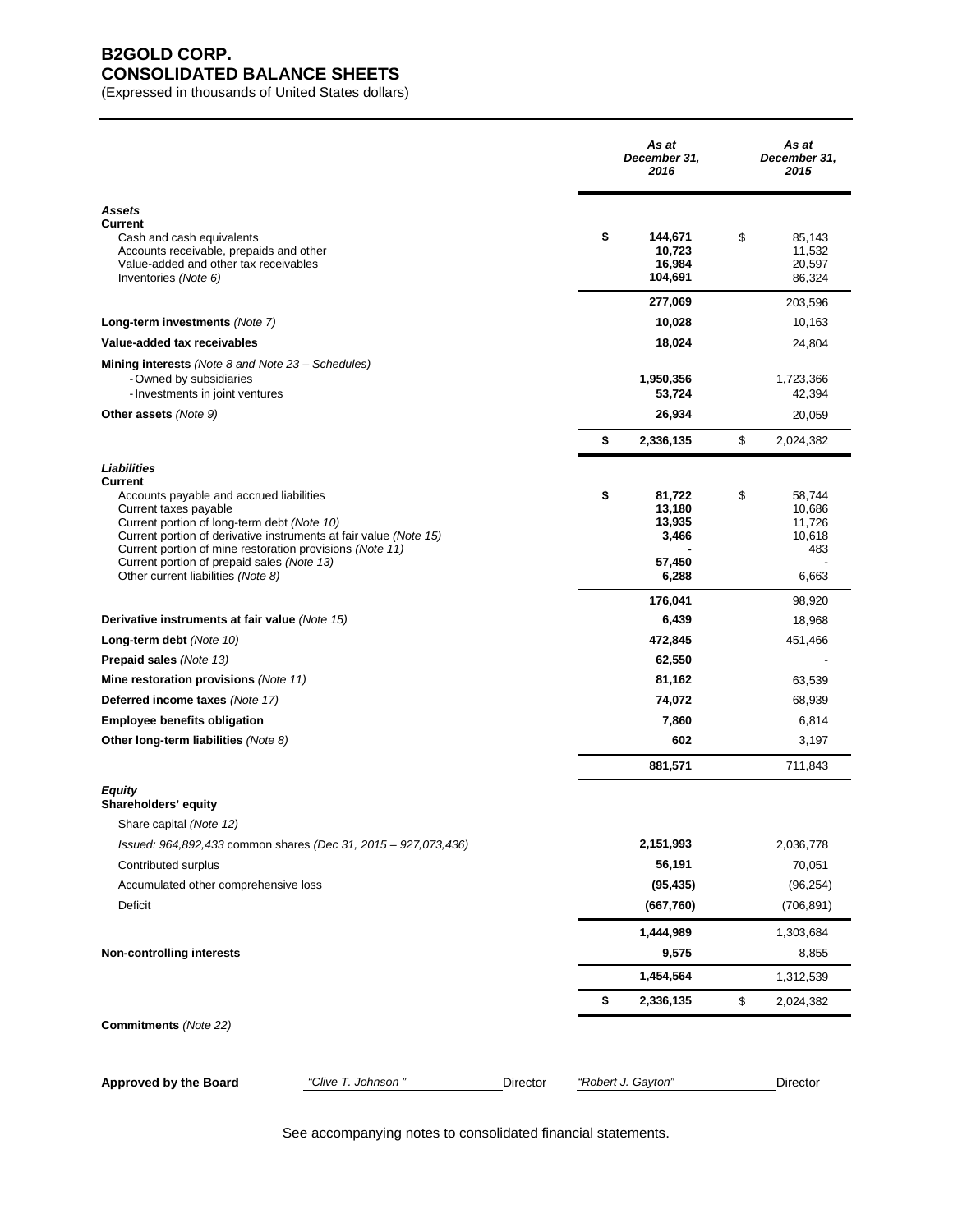## **B2GOLD CORP. CONSOLIDATED STATEMENTS OF CHANGES IN EQUITY FOR THE YEARS ENDED DECEMBER 31**

(Expressed in thousands of United States dollars)

|                                                                                                  |                           |                         |                        | 2016                                          |                      |                                  |                        |
|--------------------------------------------------------------------------------------------------|---------------------------|-------------------------|------------------------|-----------------------------------------------|----------------------|----------------------------------|------------------------|
|                                                                                                  | <b>Shares</b><br>('000's) | <b>Share</b><br>capital | Contributed<br>surplus | Accumulated<br>other<br>comprehensive<br>loss | <b>Deficit</b>       | Non-<br>controlling<br>interests | <b>Total</b><br>equity |
| Balance at December 31, 2015                                                                     | 927,073                   | \$2,036,778             | 70,051<br>-\$          | \$<br>(96, 254)                               | $(706, 891)$ \$<br>S | 8,855                            | \$1,312,539            |
| Net income (loss) for the year<br>Unrealized gain on investments,<br>net of deferred tax expense |                           |                         |                        |                                               | 39,131               | (531)                            | 38,600                 |
| (Note 7)<br>Shares issued under At-The-                                                          |                           |                         |                        | 819                                           |                      |                                  | 819                    |
| Market offering (Note 12)<br>Shares issued on exercise of stock                                  | 14,847                    | 44,204                  |                        |                                               |                      |                                  | 44,204                 |
| options (Note 12)                                                                                | 19,458                    | 39,758                  |                        |                                               |                      |                                  | 39,758                 |
| Shares pending issuance on<br>exercise of stock options<br>Shares issued on vesting of RSUs      | 365                       | 843                     |                        |                                               |                      |                                  | 843                    |
| (Note 12)                                                                                        | 2,533                     | 4,984                   | (4,984)                |                                               |                      |                                  |                        |
| Shares issued for mineral interests<br>Shares issued from incentive trust                        | 616                       | 1,716                   |                        |                                               |                      |                                  | 1,716                  |
| (Note 12)                                                                                        |                           | 16                      |                        |                                               |                      |                                  | 16                     |
| Share based payments (Note 12)<br>Non-controlling interest related to                            |                           |                         | 14,818                 |                                               |                      |                                  | 14.818                 |
| Kronk Resources Inc. (Note 7)<br>Transfer to share capital on<br>exercise of stock options and   |                           |                         |                        |                                               |                      | 1.251                            | 1,251                  |
| incentive plan shares                                                                            |                           | 23,694                  | (23, 694)              |                                               |                      |                                  |                        |
| Balance at December 31, 2016                                                                     | 964,892                   | 2,151,993               | 56,191                 | (95, 435)                                     | (667, 760)           | 9,575                            | 1,454,564              |
|                                                                                                  |                           |                         |                        |                                               |                      |                                  |                        |

|                                                                                                     | <b>Shares</b><br>('000's) | Share<br>capital | <b>Contributed</b><br>surplus |    | Accumulated<br>other<br>comprehensive<br>loss | Retained<br>earnings<br>(deficit) | Non-<br>controlling<br>interests | Total<br>equity |
|-----------------------------------------------------------------------------------------------------|---------------------------|------------------|-------------------------------|----|-----------------------------------------------|-----------------------------------|----------------------------------|-----------------|
| Balance at December 31, 2014                                                                        | 917,652                   | \$2,018,468      | \$<br>59,789                  | S. | (71, 553)                                     | (536, 617)<br>S                   | 55,253<br>- \$                   | \$1,525,340     |
| Net income (loss) for the year<br>Acquisition of non-controlling                                    |                           |                  |                               |    |                                               | (149, 946)                        | 4,833                            | (145, 113)      |
| interest (Note 7)                                                                                   | 3,111                     | 6,000            |                               |    |                                               | (12, 328)                         | (45, 470)                        | (51, 798)       |
| Acquisition of rights (Note 8)                                                                      | 2,995                     | 4,700            |                               |    |                                               | (8,000)                           |                                  | (3,300)         |
| Funding on behalf of non-                                                                           |                           |                  |                               |    |                                               |                                   |                                  |                 |
| controlling interest                                                                                |                           |                  |                               |    |                                               |                                   | (5,022)                          | (5,022)         |
| Cumulative translation adjustment<br>Unrealized loss on investments,<br>net of deferred tax expense |                           |                  | $\overline{\phantom{a}}$      |    | (23, 208)                                     |                                   | (739)                            | (23, 947)       |
| (Note 8)                                                                                            |                           |                  |                               |    | (1, 493)                                      |                                   |                                  | (1, 493)        |
| Shares issued on exercise of stock<br>options (Note 12)<br>Shares issued on vesting of RSUs         | 576                       | 564              |                               |    |                                               |                                   |                                  | 564             |
| (Note 12)                                                                                           | 2,564                     | 6,363            | (6, 363)                      |    |                                               |                                   |                                  |                 |
| Shares issued for mineral interests                                                                 | 175                       | 206              |                               |    |                                               |                                   |                                  | 206             |
| Share based payments (Note 12)<br>Transfer to share capital on                                      |                           |                  | 17,102                        |    |                                               |                                   |                                  | 17,102          |
| exercise of stock options                                                                           |                           | 477              | (477)                         |    |                                               |                                   |                                  |                 |
| Balance at December 31, 2015                                                                        | 927,073                   | 2,036,778        | 70,051                        |    | (96, 254)                                     | (706, 891)                        | 8,855                            | 1,312,539       |

**2015**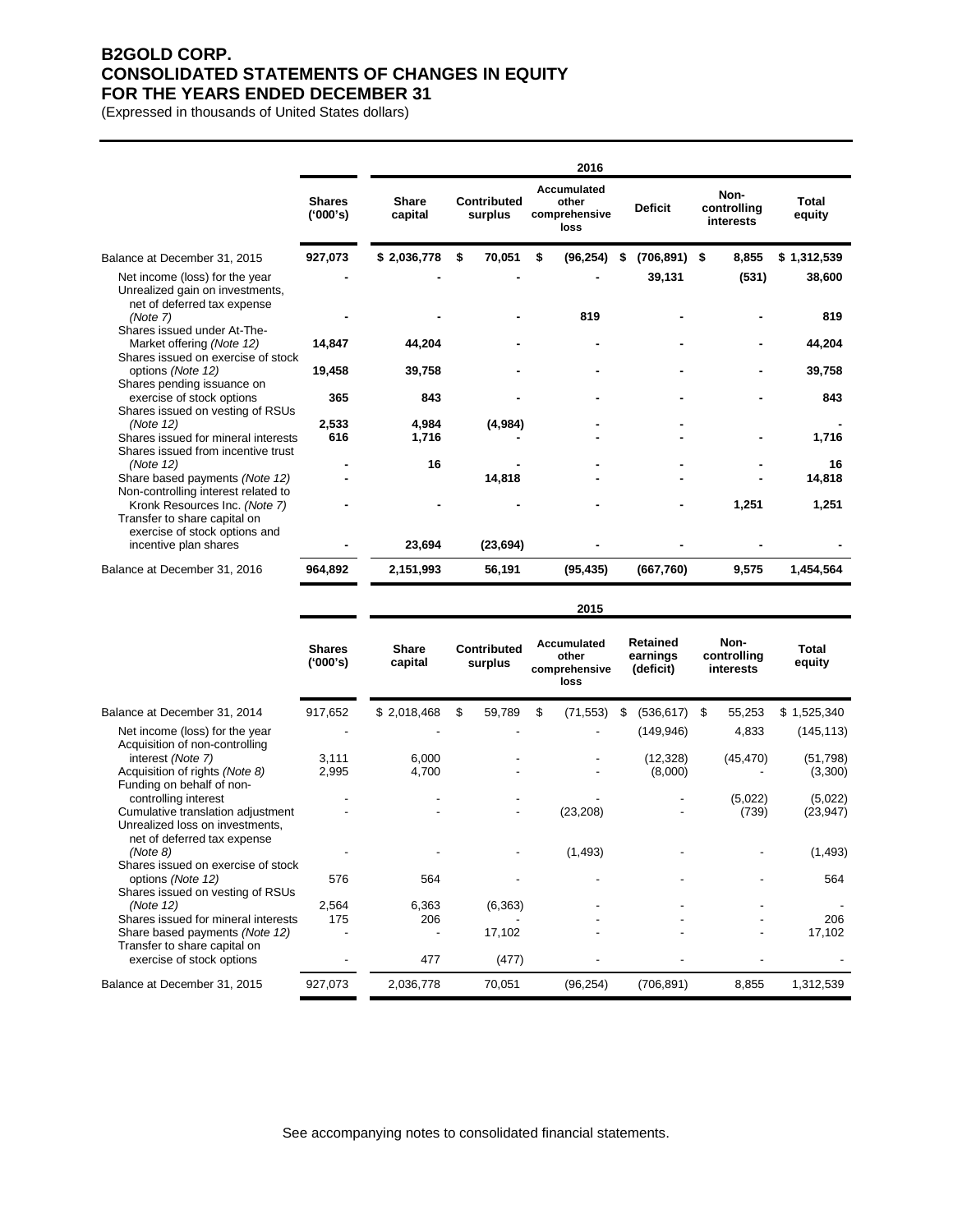(All tabular amounts are in thousands of United States dollars unless otherwise stated)

### *1 Nature of operations*

B2Gold Corp. ("B2Gold" or the "Company") is a Vancouver-based gold producer with four operating mines (one in Namibia, one in the Philippines and two in Nicaragua), a mine under construction in Mali and a portfolio of other evaluation and exploration assets in Mali, Burkina Faso, Colombia, Nicaragua and Finland.

The Company operates the Otjikoto Mine in Namibia, which commenced commercial production on February 28, 2015, the Libertad Mine and the Limon Mine in Nicaragua and the Masbate Mine in the Philippines. The Company has an effective 90% interest in the Fekola Project in Mali, which is currently under construction, an effective 81% interest in the Kiaka gold project in Burkina Faso, and a 49% joint venture interest in the Gramalote property in Colombia.

B2Gold is a public company which is listed on the Toronto Stock Exchange under the symbol "BTO", the NYSE MKT LLC under the symbol "BTG" and the Namibian Stock Exchange under the symbol "B2G". B2Gold's head office is located at Suite 3100, Three Bentall Centre, 595 Burrard Street, Vancouver, British Columbia, V7X 1J1.

### *2 Basis of preparation*

These consolidated financial statements have been prepared in accordance with International Financial Reporting Standards ("IFRS") as issued by the International Accounting Standards Board ("IASB"), effective as of December 31, 2016. These consolidated financial statements were authorized for issue by the Board of Directors on March 14, 2017.

### *3 Recent accounting pronouncements*

### *Accounting standards and amendments issued but not yet adopted*

### *IFRS 15 – Revenue from contracts with customers*

The IASB has issued IFRS 15, *Revenue from Contracts with Customers*, which is effective for annual periods commencing on or after January 1, 2018. This new standard establishes a new control-based revenue recognition model which could change the timing of revenue recognition. The Company is currently evaluating the effect the standard will have on its consolidated financial statements.

### *IFRS 9 – Financial Instruments*

The final version of IFRS 9, *Financial Instruments*, was issued in July 2014 to replace IAS 39, *Financial Instruments: Recognition and Measurement*. IFRS 9 has two measurement categories for financial assets: amortized cost and fair value. In addition, this new standard amends some of the requirements of IFRS 7, *Financial Instruments: Disclosures*, including added disclosures about investments in equity instruments measured at fair value in other comprehensive income and guidance on financial liabilities and derecognition of financial instruments. The standard is effective for annual periods beginning on or after January 1, 2018, with early adoption permitted. The Company is currently evaluating the effect the standard will have on its consolidated financial statements.

### *IFRS 16 – Leases*

The IASB has issued IFRS 16, *Leases*, which is effective for annual periods commencing on or after January 1, 2019. This new standard eliminates the classification of leases as either operating leases or finance leases and introduces a single lessee accounting model which requires the lessee to recognize assets and liabilities for all leases with a term of longer than 12 months. Early adoption is permitted provided IFRS 15 has already been adopted or is applied from the same date. The Company is currently evaluating the effect the standard will have on its consolidated financial statements.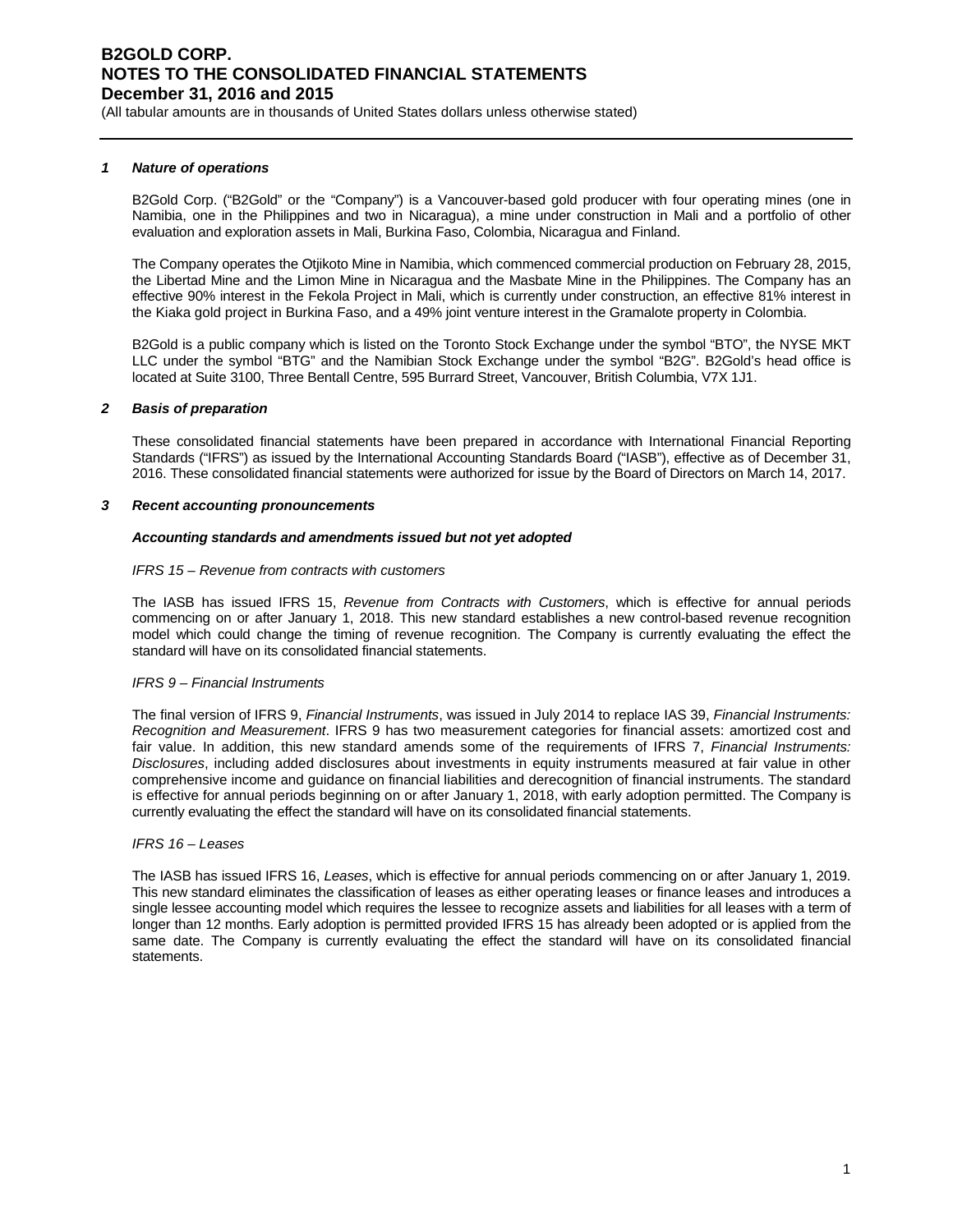(All tabular amounts are in thousands of United States dollars unless otherwise stated)

### *4 Summary of significant accounting policies*

The significant accounting policies used in the preparation of these financial statements are as follows:

### *Principles of consolidation*

The financial statements of the Company consolidate the accounts of B2Gold and its subsidiaries. All intercompany transactions, balances, and unrealized gains and losses from intercompany transactions are eliminated on consolidation.

The Company's most significant wholly owned and partially owned subsidiaries are presented below:

|                                                                  | % interest |
|------------------------------------------------------------------|------------|
| - Philippines Gold Processing & Refining Corporation ("Masbate") | 100        |
| - Desarrollo Minero de Nicaragua, S.A. ("Libertad")              | 100        |
| - Triton Minera S.A. ("Limon")                                   | 95         |
| - B2Gold Namibia (Pty) Ltd. ("Otjikoto")                         | 90         |
| - Fekola SA ("Fekola") (Note 8)                                  | 100        |
| - Kiaka Gold SARL ("Kiaka")                                      | 100        |
| - Mocoa Ventures Ltd. ("Mocoa")                                  | 100        |
|                                                                  |            |

Subsidiaries are entities controlled by the Company. Control exists when the Company has power over an investee, when the Company is exposed, or has rights, to variable returns from the investee and when the Company has the ability to affect those returns through its power over the investee. Subsidiaries are fully consolidated from the date on which control is obtained by B2Gold and are de-consolidated from the date that control ceases.

The Company's Gramalote property located in Colombia operates as an incorporated joint venture with AngloGold Ashanti Limited ("AngloGold") which is accounted for as a jointly controlled entity ("JCE"). The Company does not control, either directly or indirectly, this JCE. B2Gold accounts for its interest in this JCE using the equity method.

The Company established a trust arrangement under its Incentive Plan (Note 12) for the benefit of its directors, officers, employees and service providers. The Company consolidates this trust as it has the power to control its financial and operating policies and obtain the benefits from its activities.

During the year ended December 31, 2016, the Company determined that, in accordance with IFRS 10, it gained control of Kronk Resources Inc. ("Kronk"), a related private company incorporated in Ontario. As a result, the Company has included the results of Kronk in its consolidated results for the year ended December 31, 2016.

### *Business combinations*

A business combination requires that the assets acquired and liabilities assumed constitute a business. A business consists of inputs and processes applied to those inputs that have the ability to create outputs. Although businesses usually have outputs, outputs are not required for an integrated set to qualify as a business as the Company considers other factors to determine whether the set of activities or assets is a business.

Business combinations are accounted for using the acquisition method whereby acquired assets and liabilities are recorded at fair value as of the date of acquisition with the excess of the purchase consideration over such fair value being recorded as goodwill. Non-controlling interest in an acquisition may be measured at either fair value or at the non-controlling interest's proportionate share of the fair value of the acquiree's net identifiable assets.

The excess of (i) total consideration transferred by the Company, measured at fair value, including contingent consideration, and (ii) the non-controlling interests in the acquiree's, over the acquisition-date fair value of the net of the assets acquired and liabilities assumed, is recorded as goodwill. If the fair value attributable to the Company's share of the identifiable net assets exceeds the cost of acquisition, the difference is recognized as a gain in the consolidated statement of operations.

Should the consideration be contingent on future events, the preliminary cost of the acquisition recorded includes management's best estimate of the fair value of the contingent amounts expected to be payable. Provisional fair values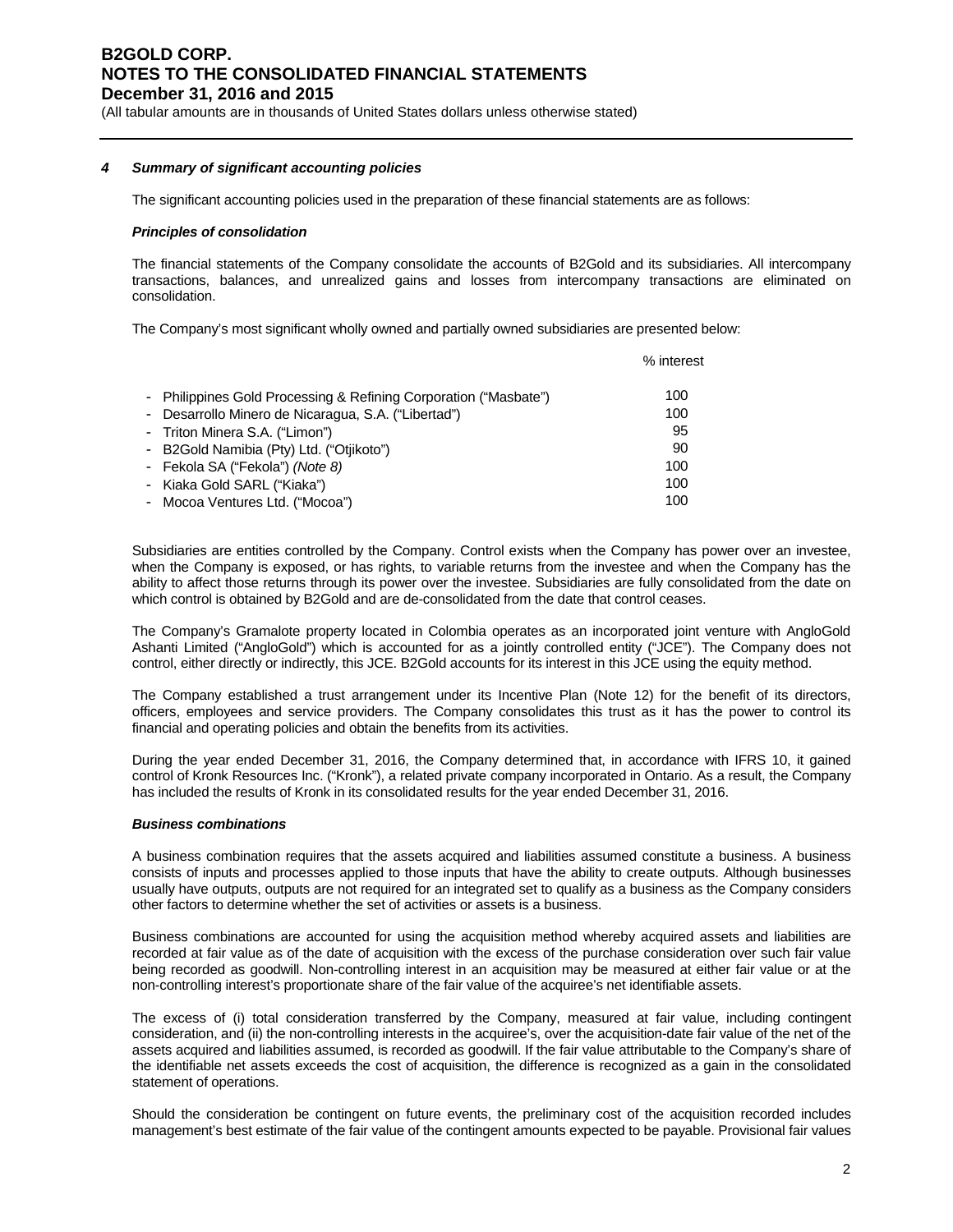(All tabular amounts are in thousands of United States dollars unless otherwise stated)

allocated at the reporting date are finalized within one year of the acquisition date with retroactive restatement to the acquisition date as required.

Transaction costs, other than those associated with the issue of debt or equity securities, which the Company incurs in connection with a business combination, are expensed as incurred.

### *Goodwill*

Goodwill arising on the Company's acquisitions includes (but is not limited to): (i) the ability of the Company to capture certain synergies through management of the acquired operation within the Company; (ii) the potential to increase reserves and resources through exploration activities; and (iii) the requirement to record a deferred tax liability for the difference between the assigned fair values and the tax bases of assets acquired and liabilities assumed.

Goodwill is not amortized. The Company performs an annual impairment test for goodwill and when events or changes in circumstances indicate that the related carrying amount may not be recoverable. If the carrying amount of a cash generating unit ("CGU") to which goodwill has been allocated exceeds the recoverable amount, an impairment loss is recognized for the amount in excess. The impairment loss is allocated first to reduce the carrying amount of goodwill allocated to the CGU to \$nil and then to the other assets of the CGU based on the relative carrying amounts of those assets. Impairment losses recognized for goodwill are not reversed in subsequent periods should its value recover.

Goodwill is allocated to CGUs for the purpose of impairment testing. The allocation is made to those cash generating units or groups of CGUs that are expected to benefit from the business combination in which the goodwill arose. If the composition of one or more cash generating units to which goodwill has been allocated changes due to a reorganization, the goodwill is re-allocated to the units affected.

### *Investments in joint arrangements*

A joint arrangement is a contractual arrangement whereby two or more parties undertake an economic activity that is subject to joint control. Joint control is the contractually agreed sharing of control such that significant operating and financial decisions require the unanimous consent of the parties sharing control.

The Company's joint arrangements consist of jointly controlled entities (involving the establishment of a corporation) and are accounted for using the equity method. The equity method involves recording the initial investment at cost. Additional funding into an investee is recorded as an increase in the carrying value of the investment. The carrying amount is adjusted by the Company's share of post-acquisition net income or loss, dilution gains or losses, depreciation, amortization or impairment.

### *Foreign currency translation*

### *Functional and presentation currency*

Items included in the financial statements of each of the group's entities are measured using the currency of the primary economic environment in which the entity operates ("the functional currency"). The consolidated financial statements are presented in United States dollars, which is the group's presentation currency. The Company's mining operations operate primarily within an economic environment where the functional currency is the United States dollar.

### *Transactions and balances*

Transactions denominated in foreign currencies are translated into the United States dollar as follows:

- Monetary assets and liabilities are translated at the rates of exchange at the consolidated balance sheet date;
- Non-monetary assets and liabilities are translated at historical exchange rates prevailing at each transaction date;
- Revenue and expenses are translated at the exchange rate at the date of the transaction, except depreciation, depletion and amortization, which are translated at historical exchange rates, and share-based compensation expense, which is translated at the rates of exchange applicable at the date of grant of the share-based compensation; and
- Exchange gains and losses on translation are included in earnings. When the gain or loss on certain nonmonetary items, such as long-term investments classified as available-for-sale, is recognized in other comprehensive income ("OCI"), the translation differences are also recognized in OCI.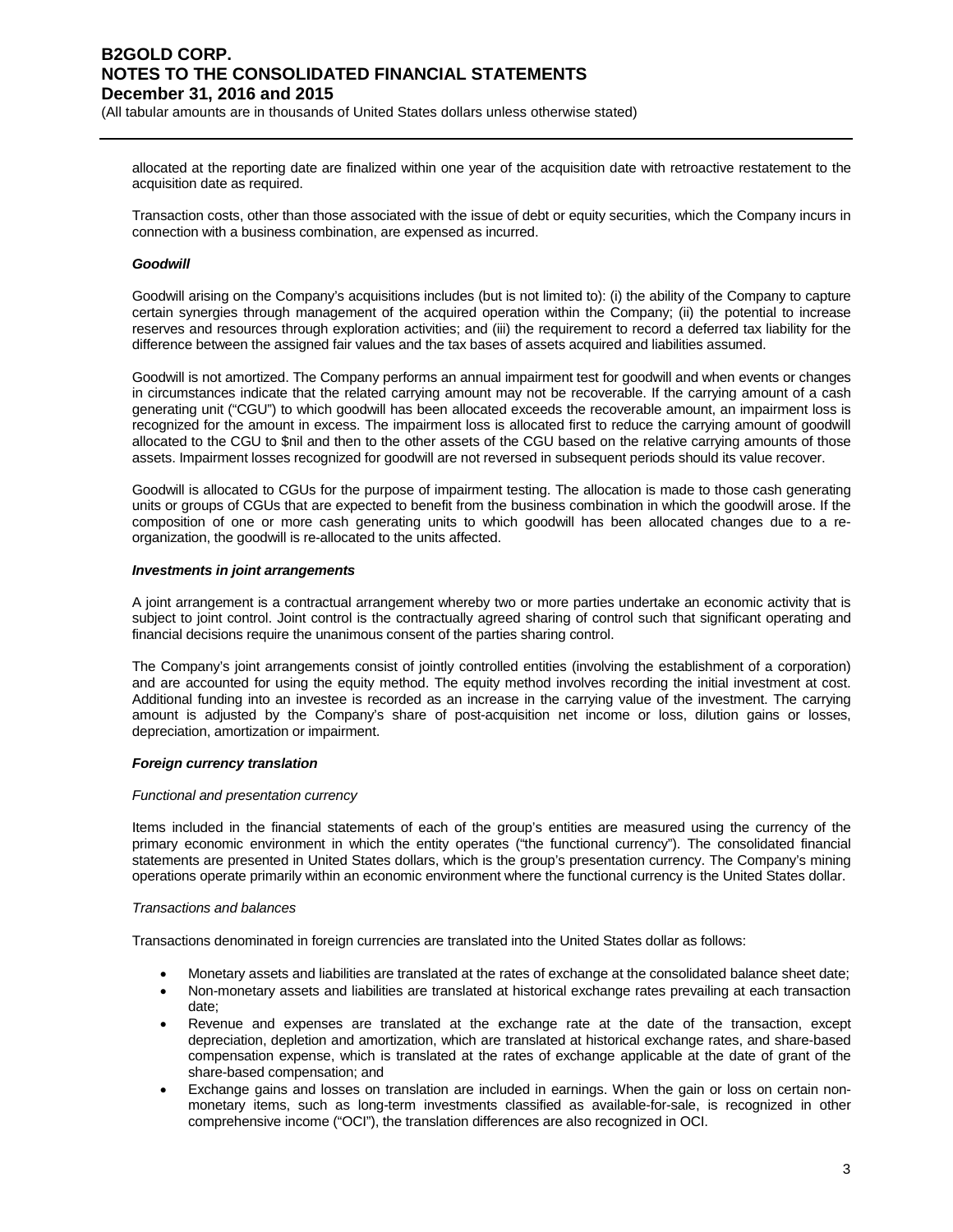(All tabular amounts are in thousands of United States dollars unless otherwise stated)

### *Group companies*

For any subsidiaries or joint ventures whose functional currency differs from the United States dollar, foreign currency balances and transactions are translated into the United States dollar as follows:

- Assets and liabilities are translated at the rates of exchange at the consolidated balance sheet date;
- Revenue and expenses are translated at average exchange rates throughout the reporting period or at rates that approximate the actual exchange rates; items such as depreciation are translated at the monthly average exchange rate; and
- Exchange gains and losses on translation are included in OCI.

The exchange gains and losses are recognized in earnings upon the substantial disposition, liquidation or closure of the entity that gave rise to such amounts.

#### *Financial instruments*

The Company recognizes financial assets and liabilities on the balance sheet when the Company becomes party to the contractual provisions of the instrument.

#### *Cash and cash equivalents*

Cash and cash equivalents include cash on hand, deposits held with banks, and other short-term highly liquid investments with original maturities of three months or less. Cash and cash equivalents are classified as loans and receivables.

### *Accounts receivable, accounts payable and accrued liabilities*

Accounts receivable, accounts payable and accrued liabilities are non-interest bearing and are initially measured at fair value, subsequently recorded at amortized cost which approximate fair value due to the short term to maturity. Where necessary, accounts receivable are net of allowances for uncollectable amounts. Accounts receivable are classified as loans and receivables and accounts payable and accrued liabilities are designated as financial liabilities.

### *Lease liabilities*

Lease liabilities are interest bearing and are initially measured at the present value and subsequently recorded at amortized cost. Lease liabilities are designated as financial liabilities.

#### *Debt*

The Company recognizes all financial liabilities initially at fair value and classifies them as either fair value through profit and loss or loans and borrowings, as appropriate. Debt classified as loan and borrowings is subsequently measured at amortized cost, calculated using the effective interest rate method. Debt classified as fair value through profit and loss is measured at fair value on each financial period-end date with gains and losses flowing through the statement of operations.

#### *Derivative instruments*

Derivative instruments, including embedded derivatives, are recorded at "fair value through profit or loss" and accordingly recorded on the balance sheet date at fair value. Unrealized gains and losses on derivatives held for trading are recorded as part of other gains or losses in earnings. Fair values for derivative instruments are determined using valuation techniques, using assumptions based on market conditions existing at the balance sheet date.

### *Impairment of financial assets*

At each reporting date, the Company assesses whether there is objective evidence that a financial asset is impaired. If such evidence exists, the Company recognizes an impairment loss. The loss is the difference between the amortized cost of the loan or receivable and the present value of the estimated future cash flows, discounted using the instrument's original effective interest rate. The carrying amount of the asset is reduced by this amount either directly or indirectly through the use of an allowance account.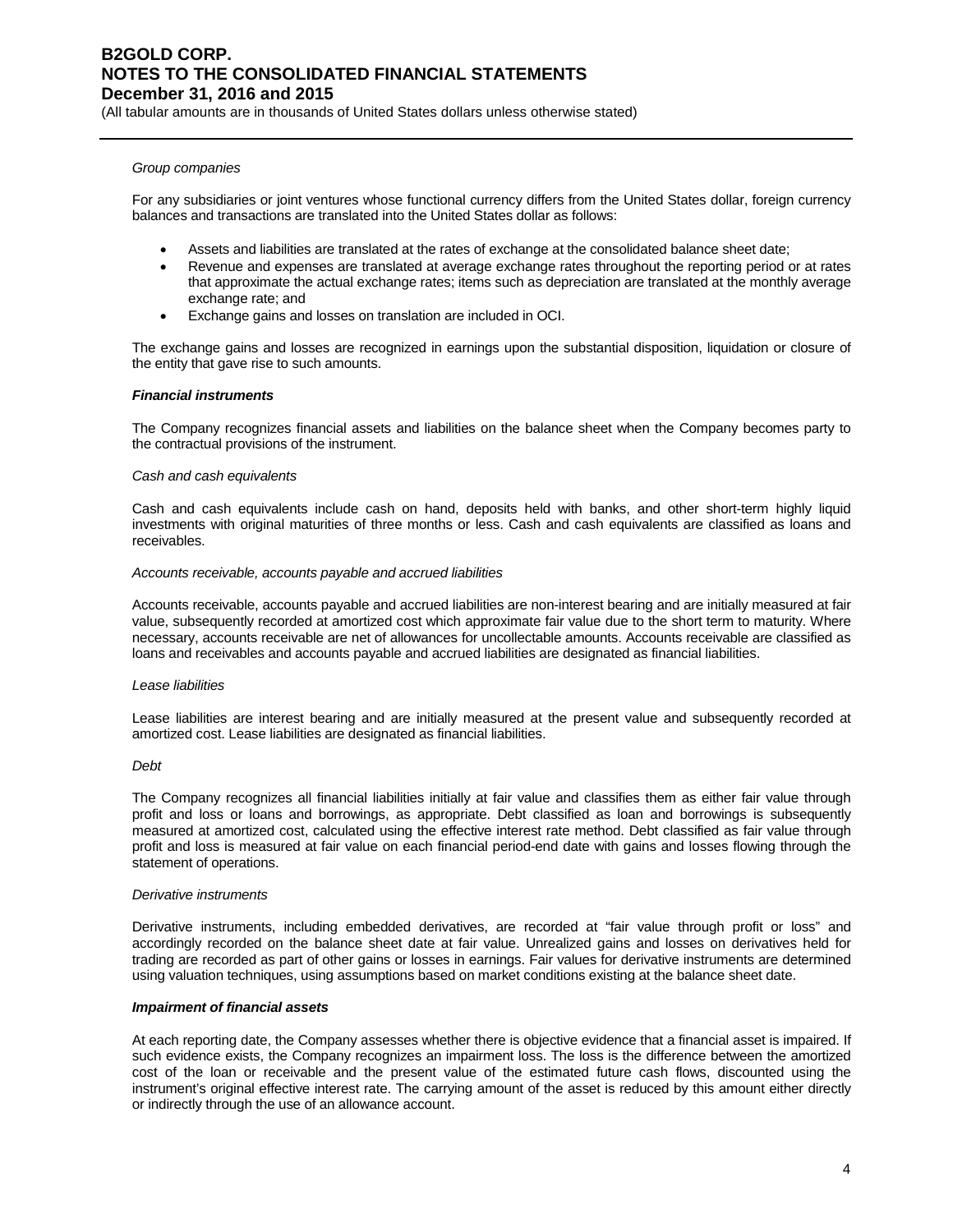(All tabular amounts are in thousands of United States dollars unless otherwise stated)

Impairment losses on financial assets carried at amortized cost are reversed in subsequent periods if the amount of the loss decreases and the decrease can be related objectively to an event occurring after the impairment was recognized.

#### *Inventories*

Gold and silver bullion, in-process and stockpile inventories are recorded at the lower of average cost and net realizable value. The cost of finished goods and work-in-progress comprises raw materials, direct labour, and other direct costs, as well as stripping in the production stage and related production overheads (based on normal operating capacity) including applicable depreciation on property, plant and equipment. Net realizable value is the estimated selling price less applicable selling expenses.

When inventories have been written down to net realizable value, a new assessment of net realizable value is made in each subsequent period. When the circumstances that caused the write down no longer exist, the amount of the write down is reversed.

Materials and supplies inventories are valued at the lower of average cost and net realizable value. Cost includes acquisition, freight and other directly attributable costs.

#### *Mining interests*

Mining interests include property, plant and equipment, mineral properties and mine development costs, deferred stripping, exploration and evaluation expenditures, capitalized borrowing costs and impairment.

#### *Property, plant and equipment*

Property, plant and equipment are recorded at cost. Repairs and maintenance expenditures are charged to operations; major improvements and replacements which extend the useful life of an asset are capitalized. Property, plant and equipment are amortized over the life of the mine using the units-of-production ("UOP") method based on the recoverable ounces from the estimated proven and probable reserves and a portion of the measured and indicated resources that are reasonably expected to be converted to proven and probable reserves. Mobile equipment, tailings dam and equipment are depreciated on a straight-line basis over three to six years as appropriate, net of residual value. The Company allocates the amount initially recognized in respect of an item of property, plant and equipment to its significant parts and depreciates separately each such part. Residual values, method of amortization and useful lives of the assets are reviewed annually and adjusted if appropriate.

During the commissioning phase of a new mine, pre-production expenditures, net of incidental revenue, are capitalized to plant and equipment.

#### *Mineral properties and mine development costs*

Mineral properties and mine development costs are stated at cost less accumulated depreciation and impairment losses. When production commences, these costs are amortized using the UOP method, based on recoverable ounces from the estimated proven and probable reserves and a portion of measured and indicated resources that are reasonably expected to be converted to proven and probable reserves.

Capitalization of costs incurred ceases when the mining property is capable of commencement of mining operations in the manner intended by management. Costs incurred prior to this point, including depreciation of related plant and equipment, are capitalized and proceeds from sales during this period are offset against capitalized costs.

The Company applies judgment in its assessment of when a mine is capable of operating in the manner intended by management which takes account of the design of the mine and the nature of the initial commissioning phase of the mine.

Non-recoverable costs for projects determined not to be commercially feasible are expensed in the period in which the determination is made or when the carrying value of the project is determined to be impaired.

### *Deferred stripping*

Stripping costs incurred during the production phase of a mine are considered production costs and are included in the cost of inventory produced during the period in which stripping costs are incurred, unless the stripping activity can be shown to be a betterment of the mineral property. Betterment occurs when stripping activity increases future output of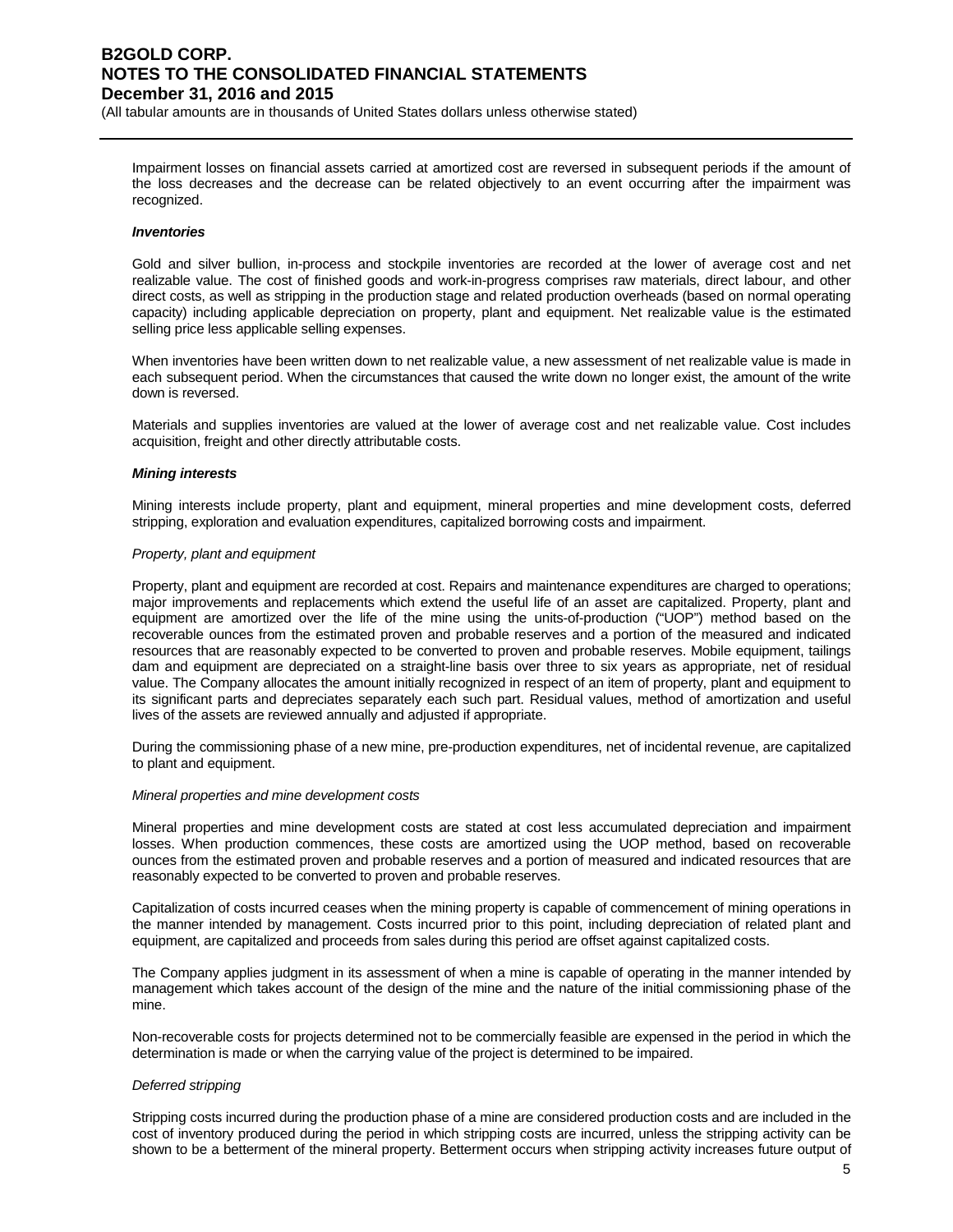(All tabular amounts are in thousands of United States dollars unless otherwise stated)

the mine by providing access to additional reserves. Stripping costs incurred to prepare the ore body for extraction are capitalized as mine development costs and are amortized on a UOP basis over the reserves and resources to which they relate.

### *Exploration and Evaluation Expenditures*

The Company defers the cost of acquiring, maintaining its interest, exploring and developing mineral properties as exploration and evaluation until the properties are placed in production, abandoned, sold or considered to be impaired in value. Once the technical feasibility and commercial viability of the extraction of mineral reserves or resources from a particular mineral property has been determined, exploration and evaluation expenditures are reclassified to "mineral properties and mine development costs". If no mineable ore body is discovered, such costs are expensed in the period in which it is determined the property has no future economic value. Exploration costs that do not relate to any specific property are expensed as incurred.

The establishment of technical feasibility and commercial viability of a mineral property is assessed based on a combination of factors, such as but not limited to:

- The extent to which mineral reserves or mineral resources have been identified through a feasibility study or similar level document;
- The results of optimization studies and further technical evaluation carried out to mitigate project risks identified in the feasibility study;
- The status of environmental permits; and
- The status of mining leases or permits.

In addition, commercial viability is deemed to be achieved when the Company determines that the project will provide a satisfactory return relative to its perceived risks. Ore reserves and resources may be declared for an undeveloped mining project before its commercial viability has been fully determined. Evaluation costs may continue to be capitalized during the period between declaration of reserves and approval to mine as further work is undertaken in order to refine the development case to maximize the project's returns.

### *Borrowing costs*

Borrowing costs attributable to the acquisition or construction of qualifying assets that take a substantial period of time to make ready for their intended use are added to the cost of the assets, until such time as the assets are substantially complete and ready for their intended use. The amount of borrowing costs capitalized cannot exceed the actual amount of borrowing costs incurred in a period. All other borrowing costs are expensed in the period in which they are incurred.

### *Impairment*

The carrying amounts of non-current assets are tested for impairment when events or changes in circumstances indicate that the carrying amount may not be recoverable. If there are indicators of impairment, the recoverable amount of the asset is estimated in order to determine the extent of the impairment. An impairment loss is recognized for the amount by which the asset's carrying amount exceeds its recoverable amount and is recorded as an expense in the statement of operations.

The recoverable amount is the higher of an asset's "fair value less costs of disposal" and "value-in-use". Where the asset does not generate cash flows that are independent from other assets, the recoverable amount of the cashgenerating unit to which the asset belongs is determined. "Fair value less costs of disposal" is determined as the amount that would be obtained from the sale of the asset in an arm's length transaction between knowledgeable and willing parties. For mining assets this would generally be determined based on the present value of the estimated future cash flows arising from the continued development, use or eventual disposal of the asset. In assessing these cash flows and discounting them to the present value, assumptions used are those that an independent market participant would consider appropriate. In assessing "value-in-use", the estimated future cash flows expected to arise from the continuing use of the assets in their present form and from their disposal are discounted to their present value using a pre-tax discount rate that reflects current market assessments of the time value of money and risks specific to the asset.

Impairment losses are evaluated for potential reversals when events or circumstances warrant such consideration. Where an impairment loss is subsequently reversed, the amount of such reversal is limited such that, the revised carrying amount of the asset or cash-generating unit does not exceed the carrying amount that would have been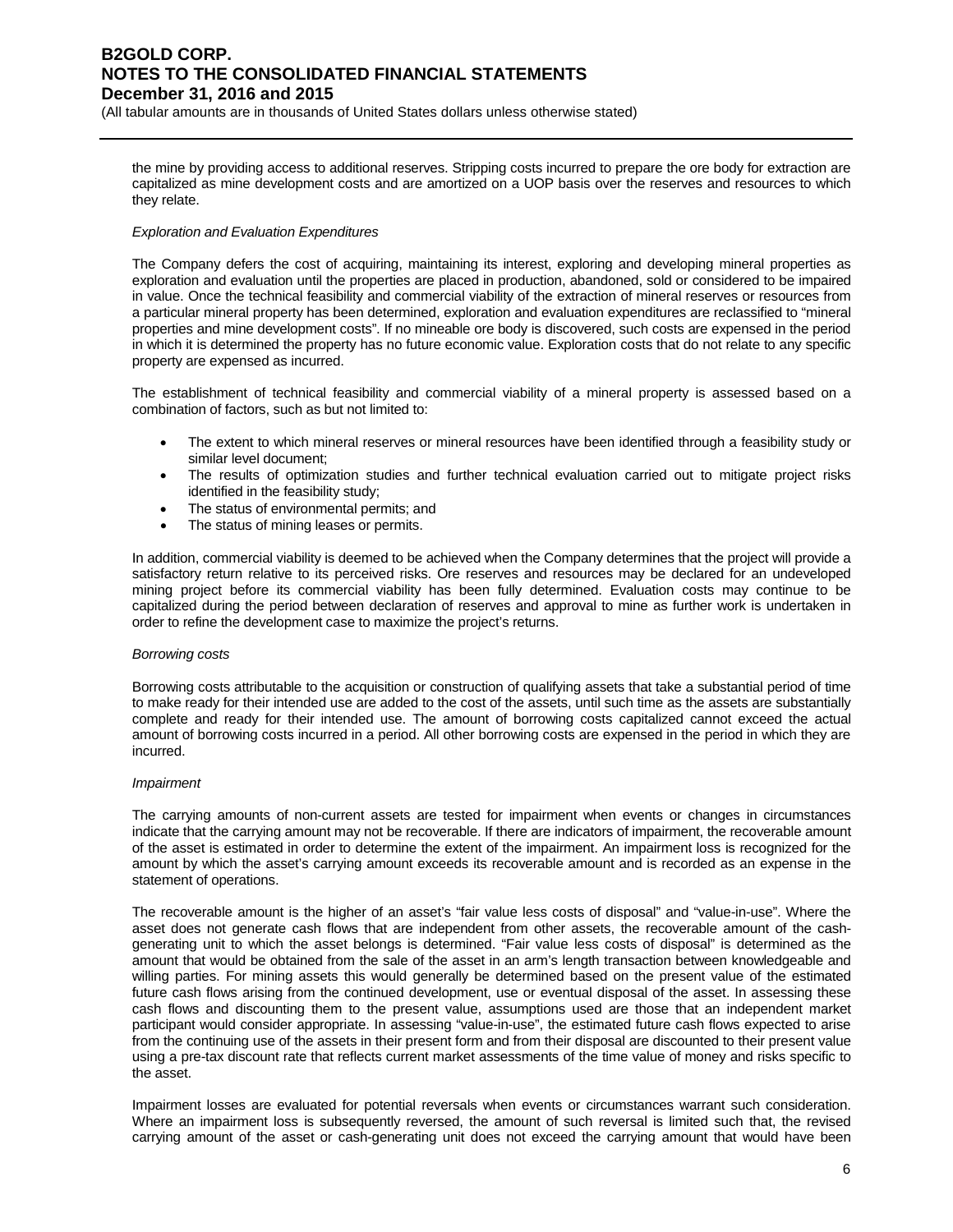(All tabular amounts are in thousands of United States dollars unless otherwise stated)

determined had no impairment loss been recognized for the asset or cash-generating unit in the prior years. A reversal of an impairment loss is recognized into earnings immediately.

### *Long-term investments*

Investments in entities that are not subsidiaries, joint ventures or investments in associates are designated as available-for-sale investments. These investments are measured at fair value on acquisition and at each reporting date. Any unrealized holding gains and losses related to these investments are excluded from net earnings and are included in OCI until an investment is sold and gains or losses are realized, or there is objective evidence that the investment is impaired. When there is evidence that an investment is impaired, the cumulative loss that was previously recognized in OCI is reclassified from accumulated OCI to the consolidated statement of operations.

### *Leases*

The determination of whether an arrangement is, or contains, a lease is based on the substance of the arrangement at inception date. It requires consideration as to whether the fulfilment of the arrangement is dependent on the use of a specific asset or assets or the arrangement conveys a right to use the asset.

A reassessment is made after inception of the lease only if one of the following applies:

- (a) There is a change in contractual terms, other than a renewal or extension of the arrangement;
- (b) A renewal option is exercised or extension granted, unless the term of the renewal or extension was initially included in the lease term;
- (c) There is a change in the determination of whether fulfilment is dependent on a specified asset; or
- (d) There is a substantial change to the asset.

Where a reassessment is made, lease accounting shall commence or cease from the date when the change in circumstances gave rise to the reassessment for scenarios (a), (c) or (d) and at the date of the renewal or extension period for scenario (b).

### *Company as a lessee*

Finance leases, which transfer to the Company substantially all the risks and rewards incidental to ownership of the leased item, are capitalized at the commencement of the lease term (the date from which the lessee is entitled to exercise its right to use the leased asset) at the fair value of the leased asset or, if lower, at the present value of the minimum lease payments.

Capitalized leased assets are depreciated over the shorter of the estimated useful life of the asset and the lease term, if there is no reasonable certainty that the Company will obtain ownership by the end of the lease term.

A lease is classified as an operating lease if it does not transfer substantially all of the risks and rewards incidental to ownership.

Operating lease payments are recognized as an expense in the statement of operations on a straight line basis over the lease term.

### *Mine restoration provisions*

Future obligations to retire an asset including site closure, dismantling, remediation and on-going treatment and monitoring are initially recognized and recorded as a liability based on estimated future cash flows discounted at a risk free rate. The measurement determination is based on estimated future cash flows, the current risk-free discount rate, and an estimated inflation factor. The value of restoration provisions is adjusted at each reporting period for changes to factors including the expected amount of cash flows required to discharge the liability, the timing of such cash flows and the risk-free interest rate. The liability is added to the carrying amount of the associated asset, and this additional carrying amount is depreciated over the life of the asset. The liability is accreted to full value over time through periodic charges to earnings. This unwinding of the discount is expensed in the statement of operations. As reclamation work is performed or liabilities are otherwise settled, the recorded amount of the liability is reduced.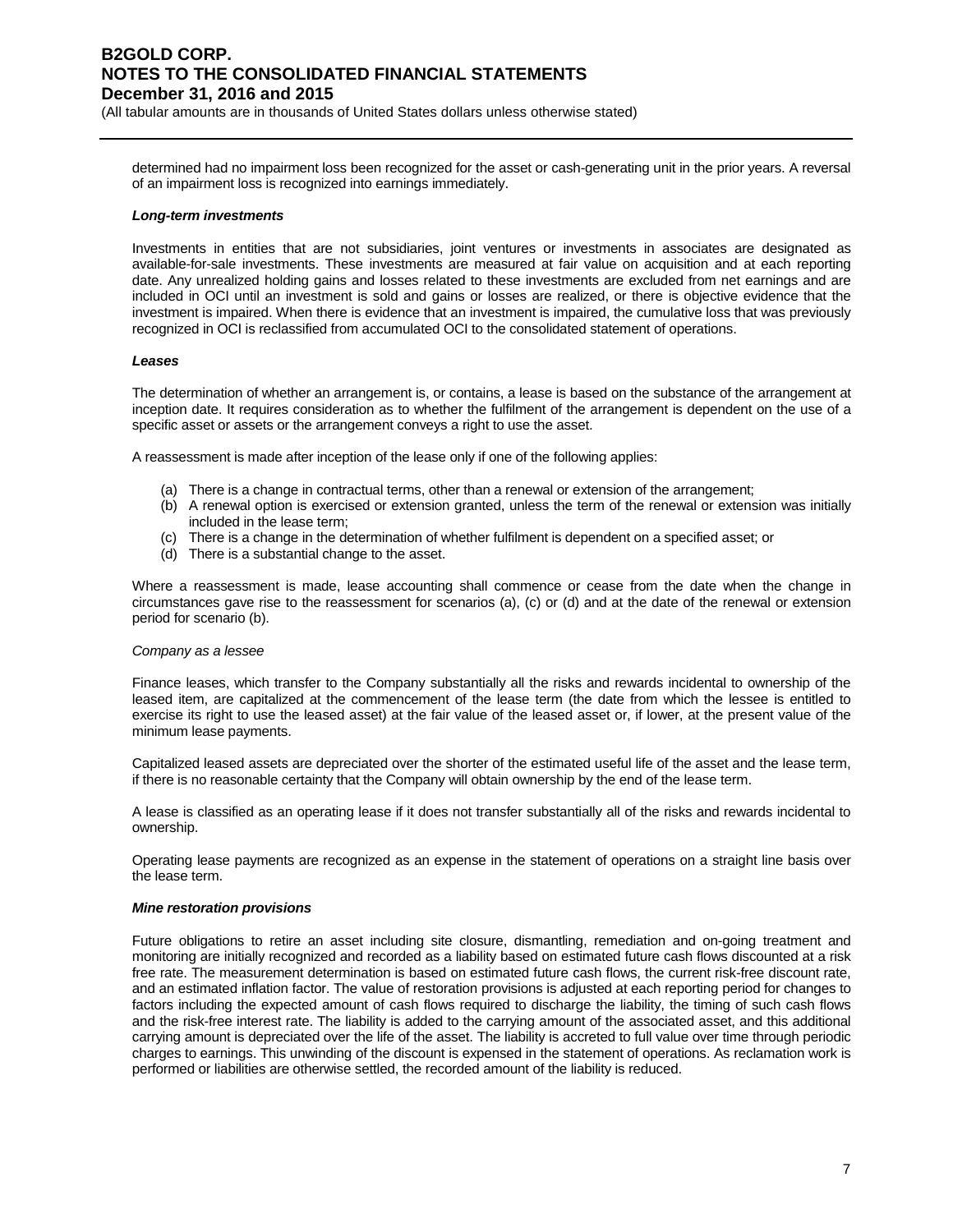(All tabular amounts are in thousands of United States dollars unless otherwise stated)

### *Share-based payments*

The cost of stock options and other equity-settled share-based payment arrangements is recorded based on the estimated fair-value at the grant date and charged to earnings over the vesting period.

The Company grants stock options to certain employees and directors. Each tranche is considered a separate award with its own vesting period and grant date fair value. The fair value of each tranche is measured at the date of grant using the Black-Scholes option pricing model. Compensation expense is recognized over the tranche's vesting period by a charge to earnings, with a corresponding increase to contributed surplus based on the number of awards expected to vest. The number of awards expected to vest is reviewed at least annually, with any impact being recognized immediately.

### *Current and deferred income taxes*

Income tax comprises current and deferred tax. Income tax is recognized in the statement of operations except to the extent that it relates to items recognized directly in equity, in which case the income tax is also recognized directly in equity. Taxes on income in interim periods are recorded using the tax rate that would be applicable to expected annual profit.

Current tax is the expected tax payable on taxable income for the year, using tax rates enacted or substantively enacted, at the end of the reporting period.

Deferred tax is recognized in respect of temporary differences arising between the tax bases of assets and liabilities and their carrying amounts in the financial statements. Deferred income tax is determined on a non-discounted basis using tax rates and laws that have been enacted or substantively enacted at the balance sheet date and are expected to apply when the deferred tax asset or liability is reversed. Deferred tax assets are recognized to the extent that it is probable that the assets can be recovered.

Deferred income tax is provided on temporary differences arising on investments in subsidiaries and associates, except, in the case of subsidiaries, where the timing of the reversal of the temporary difference is controlled by the Company and it is probable that the temporary difference will not reverse in the foreseeable future. As an exception, deferred tax assets and liabilities are not recognized if the temporary differences arise from the initial recognition of goodwill or an asset or liability in a transaction (other than in a business combination) that affects neither accounting profit nor taxable profit.

Deferred income tax assets and liabilities are presented as non-current.

### *Revenue*

Gold revenue is recognized when it is probable that the economic benefits will flow to the Company, delivery has occurred, the sales price is reasonably determinable, and collectability is reasonably assured. These criteria are generally met at the time the product is delivered to the customer and, depending on the delivery conditions, title and risk have passed to the customer and acceptance of the product, when contractually required, has been obtained. Gold revenue is measured based on the price specified in the sales contract, net of discounts, at the time of sale.

Silver revenue is accounted for as a by-product and is recorded as a credit to operating costs.

### *Earnings per share*

Basic earnings per share is calculated by dividing the net income (loss) for the year by the weighted average number of common shares outstanding during the year.

Diluted earnings per share is calculated using the treasury share method whereby all "in-the-money" options, warrants and equivalents are assumed to have been exercised at the beginning of the year and the proceeds from the exercise are assumed to have been used to purchase common shares at the average market price during the period. Diluted earnings per share excludes all dilutive potential common shares if their effect is anti-dilutive.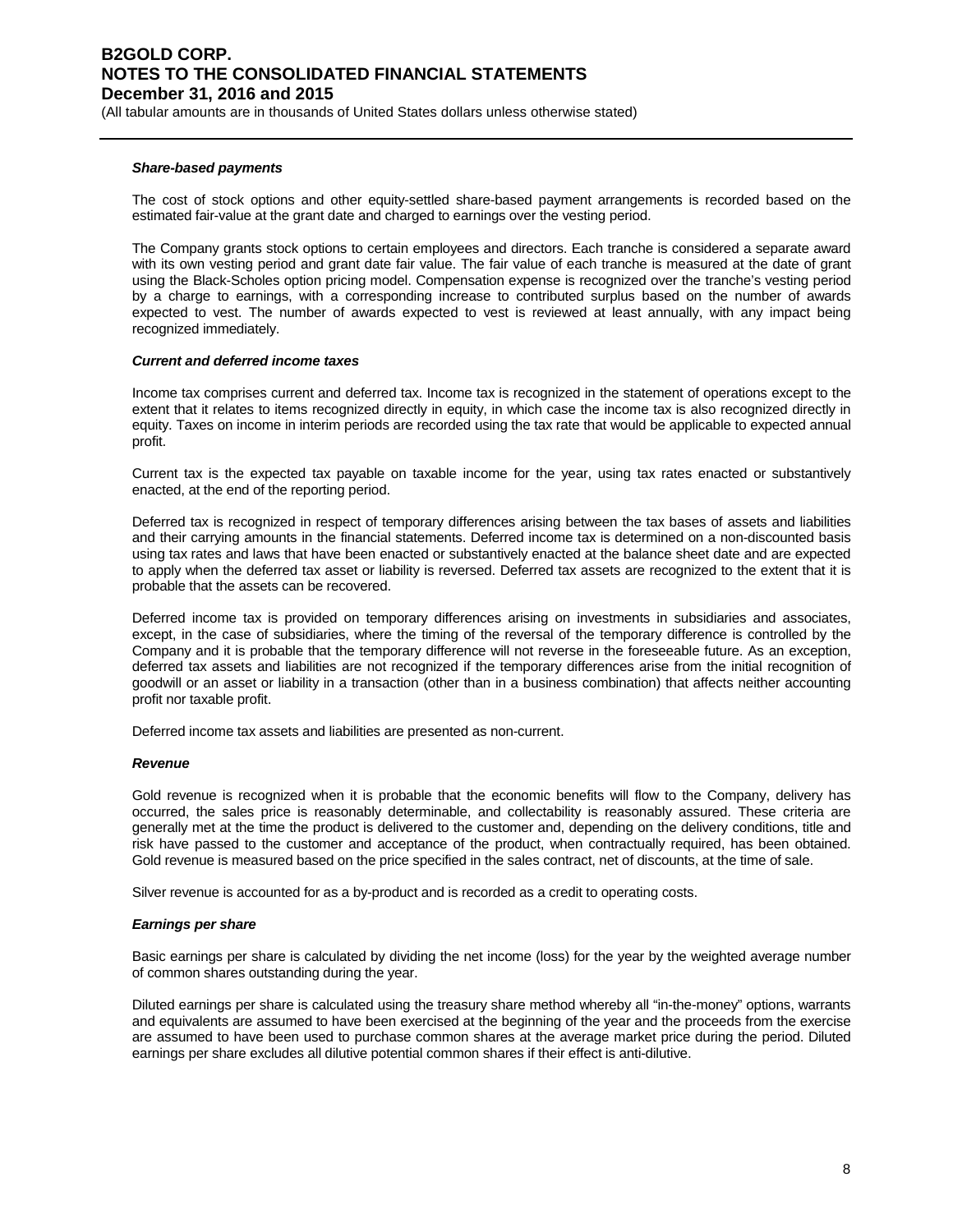(All tabular amounts are in thousands of United States dollars unless otherwise stated)

### *5 Significant accounting judgements and estimates*

The preparation of these financial statements in conformity with IFRS requires estimates and assumptions that affect the amounts reported. Those estimates and assumptions concerning the future may differ from actual results. The following are the estimates, assumptions and areas of judgment applied by management that most significantly affect the Company's financial statements. These sources of estimation uncertainty have a significant risk of causing a material adjustment to the carrying amounts of assets and liabilities within the next financial year.

### *Ore reserve and resource estimates*

Ore reserves are estimates of the amount of ore that can be economically and legally extracted from the Company's mining properties. The Company estimates its ore reserves and mineral resources based on information compiled by appropriately qualified persons relating to the geological data on the size, depth and shape of the ore body, and requires complex geological judgments to interpret the data. The estimation of recoverable reserves is based upon factors such as estimates of foreign exchange rates, commodity prices, future capital requirements, metallurgical recoveries, permitting and production costs along with geological assumptions and judgments made in estimating the size, and grade of the ore body. Changes in the reserve or resource estimates may impact the carrying value of mining interests, mine restoration provisions, recognition of deferred tax assets, depreciation and amortization charges and royalties receivable.

### *Uncertain tax positions*

The Company is periodically subject to income tax audits at its operating mine locations. At December 31, 2016, the Company had a provision totalling \$4.0 million outstanding (December 31, 2015 - \$4.0 million) representing its best estimate of the outcome of current assessments. The provisions made to date may be subject to change and such change may be material.

### *Value-added tax receivables*

The Company incurs indirect taxes, including value-added tax, on purchases of goods and services at its operating mines and development projects. Indirect tax balances are recorded at their estimated recoverable amounts within current or long-term assets, net of provisions, and reflect the Company's best estimate of their recoverability under existing tax rules in the respective jurisdictions in which they arise. Management's assessment of recoverability considers the probable outcomes of claimed deductions and/or disputes. The provisions and balance sheet classifications made to date may be subject to change and such change may be material.

### *Deferred income taxes and valuation allowances*

The Company is periodically required to estimate the tax basis of assets and liabilities. Where applicable tax laws and regulations are either unclear or subject to varying interpretations, it is possible that changes in these estimates could occur that materially affect the amounts of deferred income tax assets and liabilities recorded in the financial statements. Changes in deferred tax assets and liabilities generally have a direct impact on earnings in the period that the changes occur.

Each period, the Company evaluates the likelihood of whether some portion or all of each deferred tax asset will not be realized. This evaluation is based on historic and future expected levels of taxable income, the pattern and timing of reversals of taxable temporary timing differences that give rise to deferred tax liabilities, and tax planning initiatives. Levels of future taxable income are affected by, among other things, market gold prices, production costs, quantities of proven and probable gold reserves, interest rates and foreign currency exchange rates.

### *Impairment of long-lived assets*

Long-lived assets are tested for impairment, or reversal of a previous impairment, if there is an indicator of impairment or a subsequent reversal. Calculating the estimated recoverable amount of CGUs for long-lived asset requires management to make estimates and assumptions with respect to future production levels, mill recoveries, operating and capital costs in its life-of-mine plans, future metal prices, foreign exchange rates, and discount rates. Changes in any of the assumptions or estimates used in determining the recoverable amount could impact the analysis. Such changes could be material.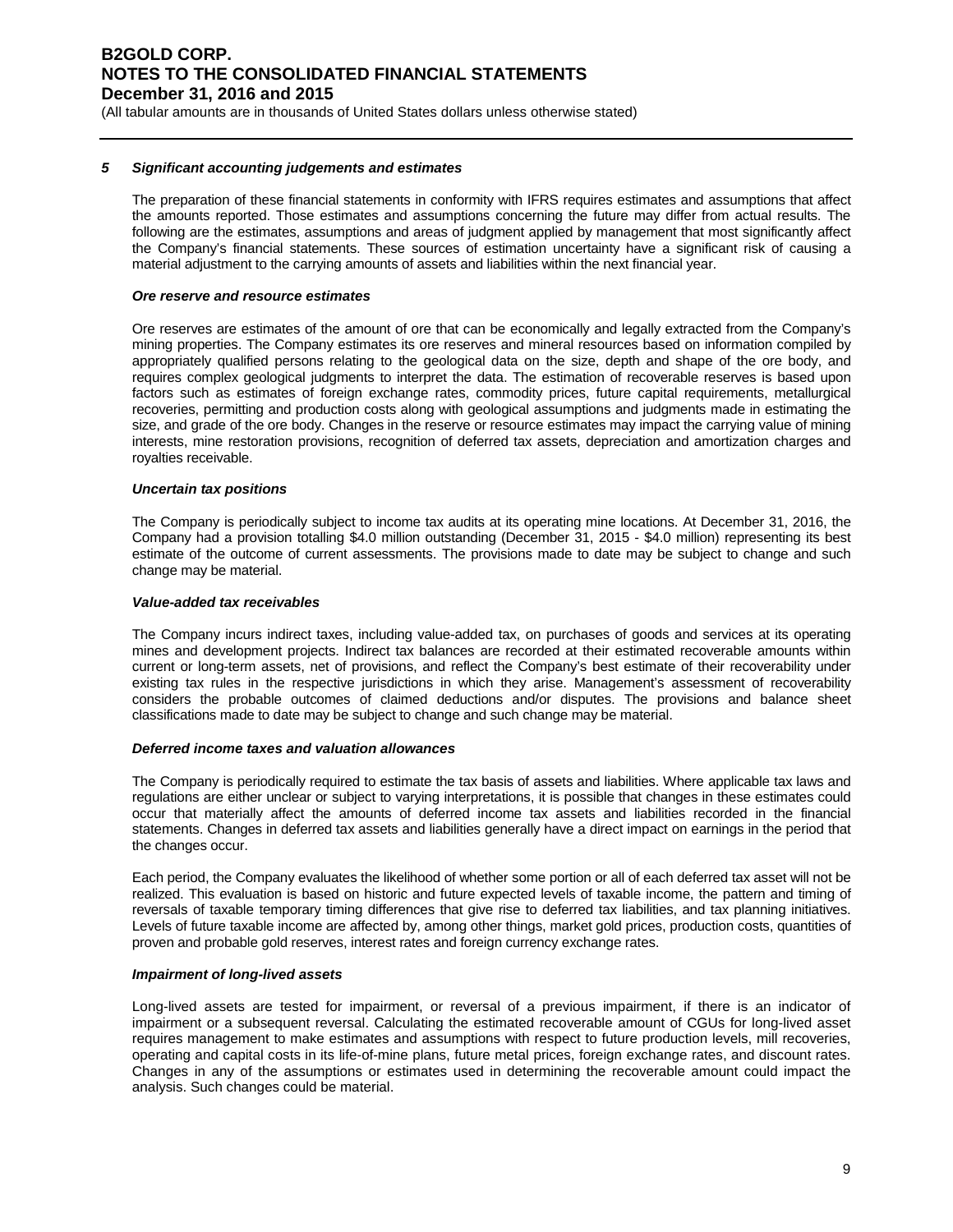(All tabular amounts are in thousands of United States dollars unless otherwise stated)

### *Exploration and evaluation expenditures*

The application of the Company's accounting policy for exploration and evaluation expenditures requires judgment in determining whether it is likely that future economic benefits are likely either from future exploitation or sale or where activities have not reached a stage which permits a reasonable assessment of the existence of reserves. The deferral policy requires management to make certain estimates and assumptions about future events or circumstances, in particular whether an economically viable mine can be established. Estimates and assumptions made may change if new information becomes available. If, after an expenditure is capitalized, information becomes available suggesting that the recovery of expenditure is unlikely, the amount capitalized is written off in the statement of operations in the period when the new information becomes available.

#### *6 Inventories*

|                                                                                                       | 2016<br>\$                          | 2015<br>\$                          |
|-------------------------------------------------------------------------------------------------------|-------------------------------------|-------------------------------------|
| Gold and silver bullion<br>In-process inventory<br>Ore stock-pile inventory<br>Materials and supplies | 21,220<br>8,365<br>15,874<br>59,232 | 14,273<br>10,783<br>8,720<br>52,548 |
|                                                                                                       | 104,691                             | 86,324                              |

Ore stock-pile inventory includes amounts for the Masbate Mine of \$8.8 million (2015 - \$3.4 million) and for the Otjikoto Mine of \$6.6 million (2015 – \$5.2 million).

### *7 Long-term investments*

|                                  | 2016       |                                       |                          | 2015                |           |                                 |                   |                     |
|----------------------------------|------------|---------------------------------------|--------------------------|---------------------|-----------|---------------------------------|-------------------|---------------------|
|                                  | Cost<br>\$ | <b>Total</b><br>Impair-<br>ment<br>\$ | <b>AOCI</b><br>\$        | Fair<br>Value<br>\$ | Cost<br>J | <b>Total</b><br>Impair-<br>ment | <b>AOCI</b><br>\$ | Fair<br>Value<br>\$ |
| Available-for-sale investments:  |            |                                       |                          |                     |           |                                 |                   |                     |
| Calibre Mining Corp.             | 7.844      | (4,330)                               | 2,059                    | 5,573               | 5.716     | (4,330)                         | 131               | 1,517               |
| RTG Mining Inc.                  | 13.400     | (10, 977)                             | $\overline{\phantom{0}}$ | 2.423               | 13.400    | (10,071)                        | -                 | 3,329               |
| St. Augustine Gold & Copper Ltd. | 20,193     | (18, 163)                             | $\overline{\phantom{0}}$ | 2.030               | 20,193    | (16, 108)                       | 839               | 4.924               |
| Goldstone Resources Ltd.         | 20         | (18)                                  | $\blacksquare$           | 2                   | 20        | (17)                            |                   |                     |
| Kronk Resources Inc.             | ۰          |                                       |                          | -                   | 496       | (106)                           | ۰                 | 390                 |
| Balance, end of year             | 41,457     | (33, 488)                             | 2.059                    | 10,028              | 39.825    | (30, 632)                       | 970               | 10,163              |

The Company holds available-for-sale investments in certain public companies, as disclosed in the table above. The Company, through its acquisition of CGA Mining Limited in 2013 acquired investments in the securities of St. Augustine Gold & Copper Ltd. and RTG Mining Inc.

During 2016, the Company recorded an impairment loss totalling \$2.9 million (2015 - \$6.8 million) in the statement of operations, as a result of a significant further decline in the fair value of its available-for-sale equity securities. At December 31, 2016, the Company recorded a \$0.8 million unrealized gain net of related deferred income taxes of \$0.3 million (2015 - \$1.5 million unrealized loss net of related deferred income taxes of \$nil) in the statement of other comprehensive income ("OCI"), as a result of a change in the fair value of its investments.

Kronk is an exploration stage company which is also a related party by virtue of having two directors who are also senior executives of the Company. During the year ended December 31, 2016, the Company determined that its relationship with Kronk met the definition of control under IFRS 10. As a result, the results of Kronk have been consolidated for the year ended December 31, 2016. Kronk has \$1.2 million in cash and cash equivalents that is restricted for its own activities and not available for use by B2Gold.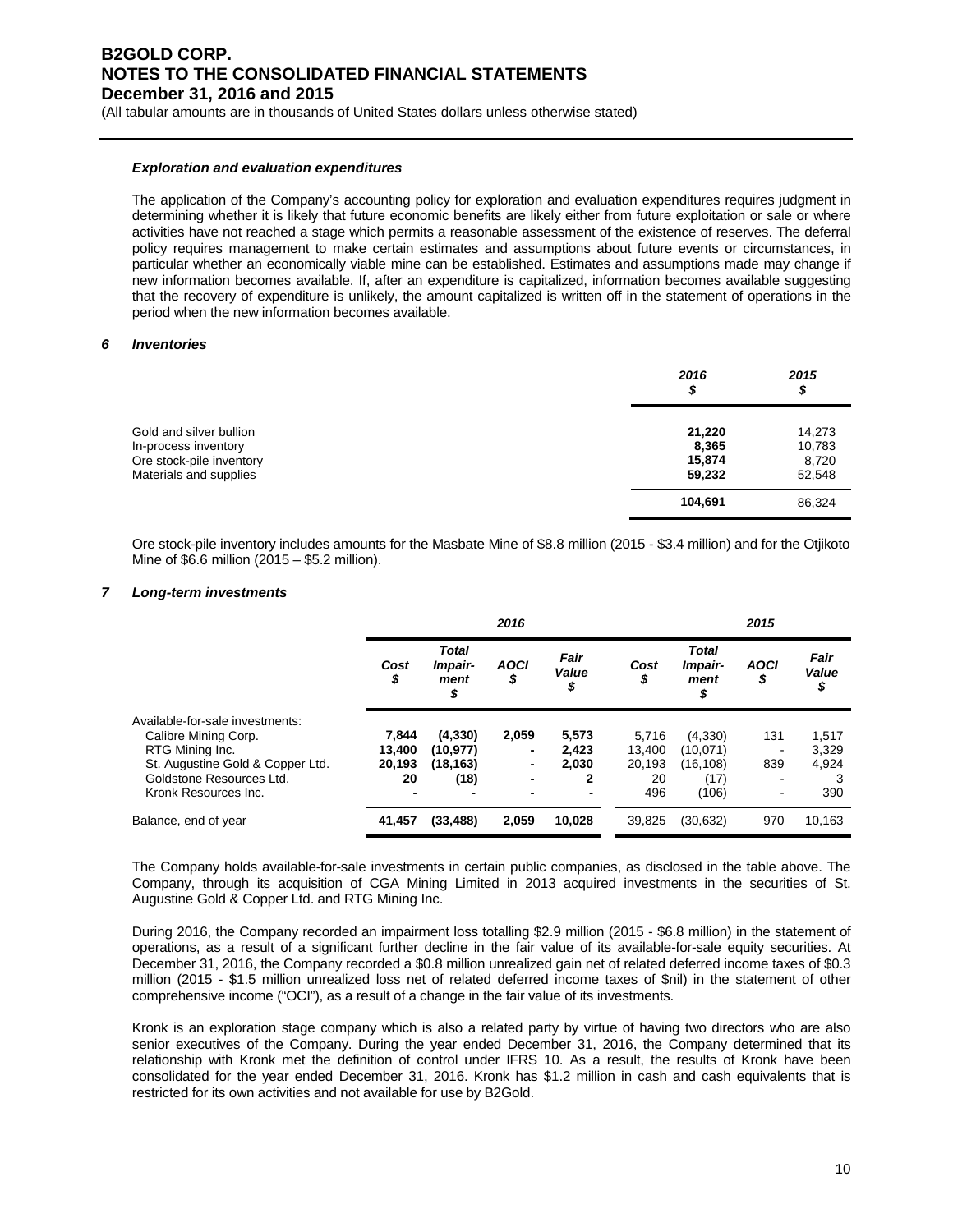(All tabular amounts are in thousands of United States dollars unless otherwise stated)

#### *8 Mining interests*

|                                                                                                                       | 2016<br>\$                                              | 2015<br>\$                                                        |
|-----------------------------------------------------------------------------------------------------------------------|---------------------------------------------------------|-------------------------------------------------------------------|
| Property, plant and equipment (depletable)                                                                            |                                                         |                                                                   |
| Otjikoto Mine, Namibia<br>Cost<br>Accumulated depreciation and depletion                                              | 481,378<br>(95, 698)                                    | 437,591<br>(41, 810)                                              |
|                                                                                                                       | 385,680                                                 | 395,781                                                           |
| Masbate Mine, Philippines<br>Cost, net of impairment<br>Accumulated depreciation and depletion                        | 517,457<br>(165, 224)                                   | 472,021<br>(125, 574)                                             |
|                                                                                                                       | 352,233                                                 | 346,447                                                           |
| Libertad Mine, Nicaragua<br>Cost, net of impairment<br>Accumulated depreciation and depletion                         | 300,816<br>(226, 488)                                   | 272,295<br>(169, 721)                                             |
|                                                                                                                       | 74,328                                                  | 102,574                                                           |
| Limon Mine, Nicaragua<br>Cost, net of impairment<br>Accumulated depreciation and depletion                            | 151,186<br>(107, 255)                                   | 140,791<br>(87, 197)                                              |
|                                                                                                                       | 43,931                                                  | 53,594                                                            |
| Masbate undeveloped mineral interests, net of impairment (non-depletable)                                             | 60,880                                                  | 72,682                                                            |
| Mine under construction (non-depletable)                                                                              |                                                         |                                                                   |
| Fekola, Mali                                                                                                          | 908,855                                                 | 631,524                                                           |
| Exploration and evaluation properties (non-depletable)                                                                |                                                         |                                                                   |
| Kiaka, Burkina Faso<br>Mocoa, Colombia<br>Fekola Regional, Mali<br>Toega, Burkina Faso<br>Calibre, Nicaragua<br>Other | 64,907<br>29,004<br>9,326<br>4,819<br>15,906<br>123,962 | 61,527<br>28,717<br>4,212<br>1,812<br>11,252<br>12,316<br>119,836 |
| Corporate & other                                                                                                     |                                                         |                                                                   |
|                                                                                                                       |                                                         |                                                                   |
| Office, furniture and equipment, net                                                                                  | 487<br>1,950,356                                        | 928<br>1,723,366                                                  |
| Investments in joint ventures (accounted for using the equity method)                                                 |                                                         |                                                                   |
| Gramalote, Colombia, net of impairment<br>Quebradona, Colombia                                                        | 53,724                                                  | 41,193<br>1,201                                                   |
|                                                                                                                       | 53,724                                                  | 42,394                                                            |
|                                                                                                                       | 2,004,080                                               | 1,765,760                                                         |

### *Otjikoto*

On February 28, 2015, management determined that the Otjikoto Mine achieved commercial production. Effective March 1, 2015, revenues and production costs for Otjikoto gold production were recorded in the statement of operations. Sales proceeds from the pre-commercial production period of \$23.1 million were offset against the amounts capitalized for the Otjikoto Mine property, plant and equipment.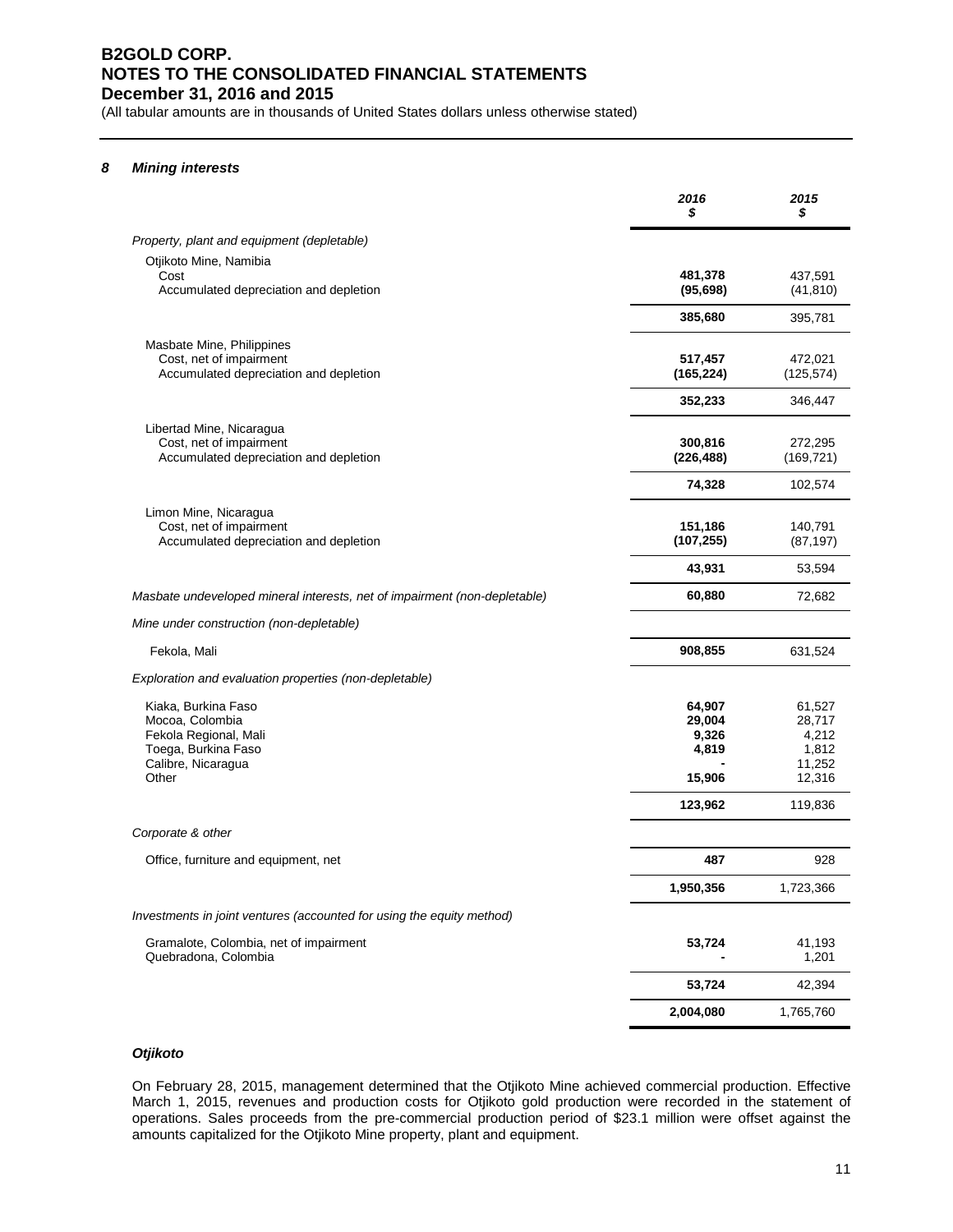(All tabular amounts are in thousands of United States dollars unless otherwise stated)

Prior to commercial production being reached, the Company capitalized interest costs on its borrowings attributable to funds spent on Otjikoto in the amount of \$3.2 million. This interest was calculated using an effective interest rate based on the Company's aggregate borrowings which includes the convertible senior subordinated notes and the old revolving corporate credit facility (Note 10).

### *Masbate*

In September 2016 the Philippine Department of Environment and Natural Resources (the "DENR") announced the preliminary results of mining audits carried out by the DENR in respect of all metallic mines in the Philippines and subsequently issued the Masbate Mine audit report which contains the detailed findings from the audit and directed the Company to provide explanations and comments in response to the audit findings as described in our previous disclosures. The Company provided a comprehensive response to the findings and recommendations in the audit, which the Company believes addresses the issues raised. As reported by the Company on February 2, 2017, the DENR has announced further results of its mining audit and the Masbate Mine was not among the mines announced to be suspended or closed. To date the Company has not received any updated formal written response from the DENR confirming the results of the audit in respect of Masbate and as such, the final outcome of the audit has not been determined.

During the year ended December 31, 2016, the Company reclassified \$11.8 million (2015 - \$5.2 million) from the Masbate undeveloped mineral interest to the Masbate Mine based on the conversion of undeveloped mineral interests to resource ounces during the year.

### *Libertad*

During the year ended December 31, 2015, an impairment charge was recorded for the Libertad Mine long-lived assets. The Company's analysis concluded that the carrying values of the Libertad Mine property, plant and equipment at December 31, 2015 were impaired resulting in a pre-tax impairment charge of \$48.9 million. The net impairment recorded in the statement of operations for the year ended December 31, 2015, after taking into account a deferred income tax recovery of \$14.7 million, was \$34.2 million. The December 31, 2015 impairment test was prepared using a long-term gold price of \$1,250 per ounce and a discount rate of 5%.

### *Limon*

During the year ended December 31, 2015, an impairment charge was recorded for the Limon Mine long-lived assets. The Company's analysis concluded that the carrying values of the Limon Mine property, plant and equipment at December 31, 2015 were impaired resulting in a pre-tax impairment charge of \$22.9 million. The net impairment recorded in the statement of operations for the year ended December 31, 2015, after taking into account a deferred income tax recovery of \$6.6 million, was \$16.3 million. The December 31, 2015 impairment test was prepared using a long-term gold price of \$1,250 per ounce and a discount rate of 5%.

### *Fekola*

### *Purchase of Fekola non-controlling interest*

The Company purchased a 90% interest in the Fekola Project following its acquisition of Papillon Resources Limited ("Papillon") in September 2014. The Fekola Project is located in Mali, and the Company's 90% interest was acquired indirectly through the acquisition of a 90% interest in the Company's subsidiary, Songhoi Resources SARL ("Songhoi"). The remaining 10% non-controlling interest in Songhoi was owned by a local Malian company.

In January 2015, the Company purchased the remaining 10% non-controlling interest in Songhoi. The purchase price consisted of \$21.2 million in cash and common shares and the grant of a 1.65% net smelter royalty ("NSR") on the Fekola Project after deducting costs for smelting, refining and government fees. The cash and common shares are payable in three tranches: (1) \$5.7 million cash and \$6.0 million common shares were paid/issued on closing, (2) \$2.0 million cash and \$4.0 million payable in cash or common shares at the holder's option on the first anniversary of the agreement date (paid in cash, January 18, 2016) and (3) \$1.5 million cash and \$2.0 million payable in cash or common shares at the holder's option upon achievement of commercial production at the Fekola Project. As at December 31, 2016, \$3.3 million, representing to the discounted value of the third tranche, was included in other current liabilities on the balance sheet. As at December 31, 2015, \$6.0 million, representing the cash value of the second tranche, was included in Other Current Liabilities and \$3.2 million, representing to the discounted value of the third tranche, in other long-term liabilities.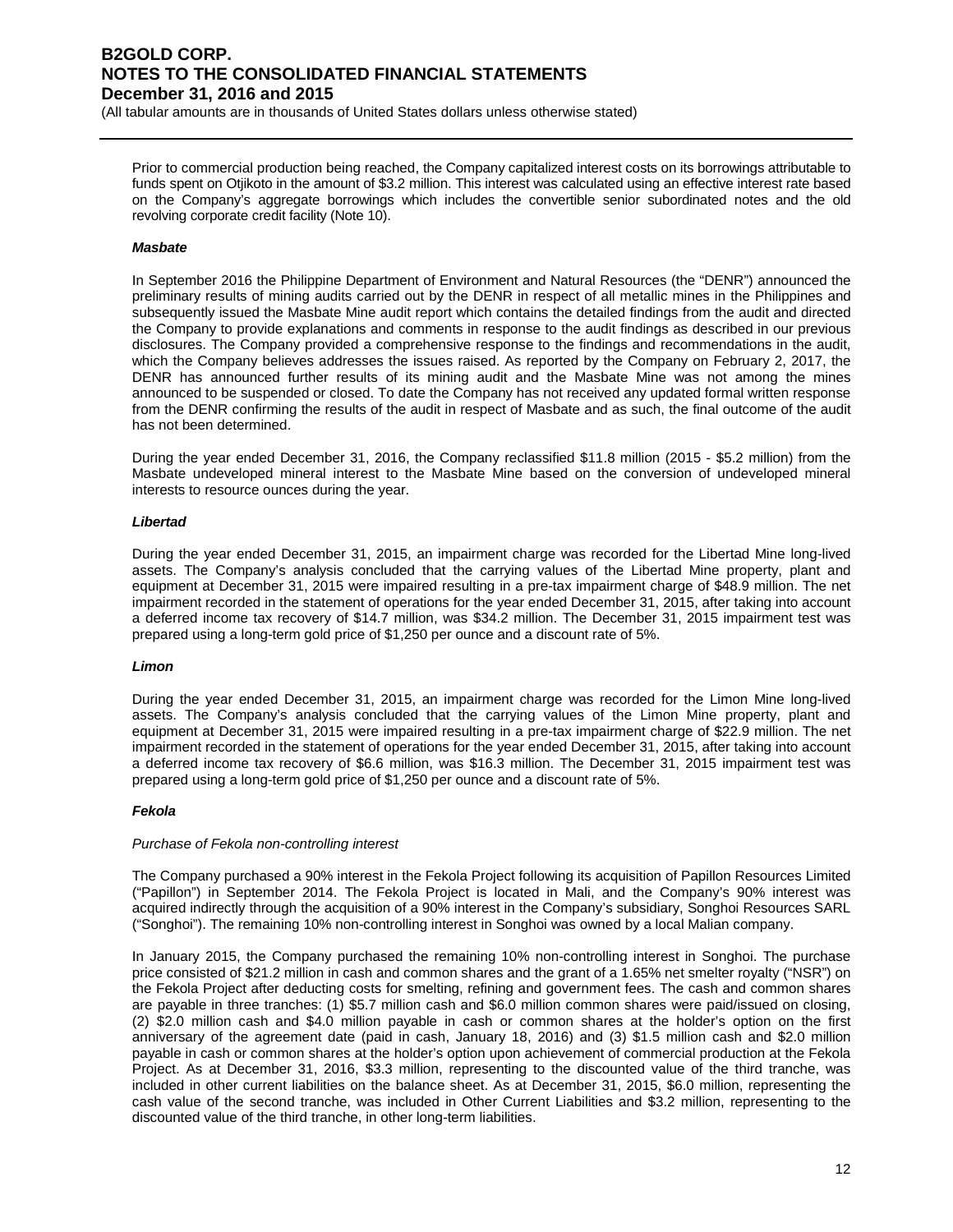(All tabular amounts are in thousands of United States dollars unless otherwise stated)

The cash and common share instalments to be paid in the future have been classified as a financial liability and have been valued at their present value using a discount rate of 5%.

The fair value of the NSR was determined using a discounted cash flow model incorporating estimates and assumptions that included such factors as future production levels, metallurgical recoveries, a future long-term gold price of \$1,300 and a discount rate of 6%. The fair value of the NSR was estimated at \$38.1 million and was treated as a reduction of the Fekola mineral property.

The non-controlling interest relating to Songhoi was reduced by \$45.5 million to reflect the ownership change. The difference between the value of the consideration described above and the book value of the non-controlling interest was recognized as a charge to retained deficit.

In 2016, pursuant to applicable mining law, the Company formed a new 100% owned subsidiary company Fekola SA, which now holds the Company's interest in the Fekola Project. Upon completion of certain outstanding items, the Company will contribute a 10% free carried interest to the Government of Mali. The Government of Mali also has the option to purchase an additional 10% of the exploitation company.

### *Reclassification from exploration and evaluation expenditures to mineral properties and mine development costs*

On June 30, 2015, the Company determined that the technical feasibility and commercial viability of the Fekola Project had been established. As a result, the costs associated with Fekola Project were reclassified from exploration and evaluation expenditures to mineral properties and mine development costs as of that date.

Upon reclassification, the Company concluded that the property met the definition of a qualifying asset under IAS 23 and began capitalizing interest costs on its borrowings attributable to funds spent on development. This interest was calculated using an effective interest rate based on the Company's aggregate borrowings which includes the convertible senior subordinated notes and the revolving corporate credit facility (Note 10). For the year ended December 31, 2016, the Company capitalized \$10.7 million (2014 - \$1.1 million) of interest costs to the carrying value of the mineral property.

### *Acquisition of rights*

In 2005 Papillon, which was subsequently acquired by the Company, entered into an exclusive joint agreement with a local Malian company whereby Papillon agreed to pay the local Malian company 1% of any dividend received from any joint exploitation company formed in Mali.

On March 19, 2015, the Company and the local Malian company signed an agreement whereby the rights described above were terminated. As consideration for these rights, B2Gold issued shares for a total value of \$4 million and made a cash payment of \$4 million. The 1% dividend was considered to be equivalent to a noncontrolling interest because it would give the local Malian company a participation in the net assets of any joint exploitation company. As a result, the \$8 million consideration paid was recorded as a charge to retained deficit.

### *Calibre*

On December 8, 2016, the Company restructured its 51% interest in a joint operation in Nicaragua with Calibre Mining Corp. In exchange for its 51% interest in the joint operation, the Company received 23.5 million common shares of Calibre valued at \$2.1 million and a 1.5% net smelter returns royalty agreement to which no value was assigned. The Company realized a loss of \$9.9 million on the sale, which was recorded in the statement of operations for the year ended December 31, 2016.

### *Chile*

During the year ended December 31, 2016, the Company elected not to continue with the Pampa Paciencia and Cerro Barco projects in Chile. As a result, the Company wrote-off expenditures totalling \$3.7 million related to these projects during the year ended December 31, 2016.

### *Pavon*

On October 12, 2015, the Company received notification from the Ministry of Environment and Natural Resources in Nicaragua that it had not approved the environmental permit for the Pavon Project, citing environmental concerns. Consequently, capitalized costs related to Pavon of \$8.5 million were recorded as an expense in the statement of operations.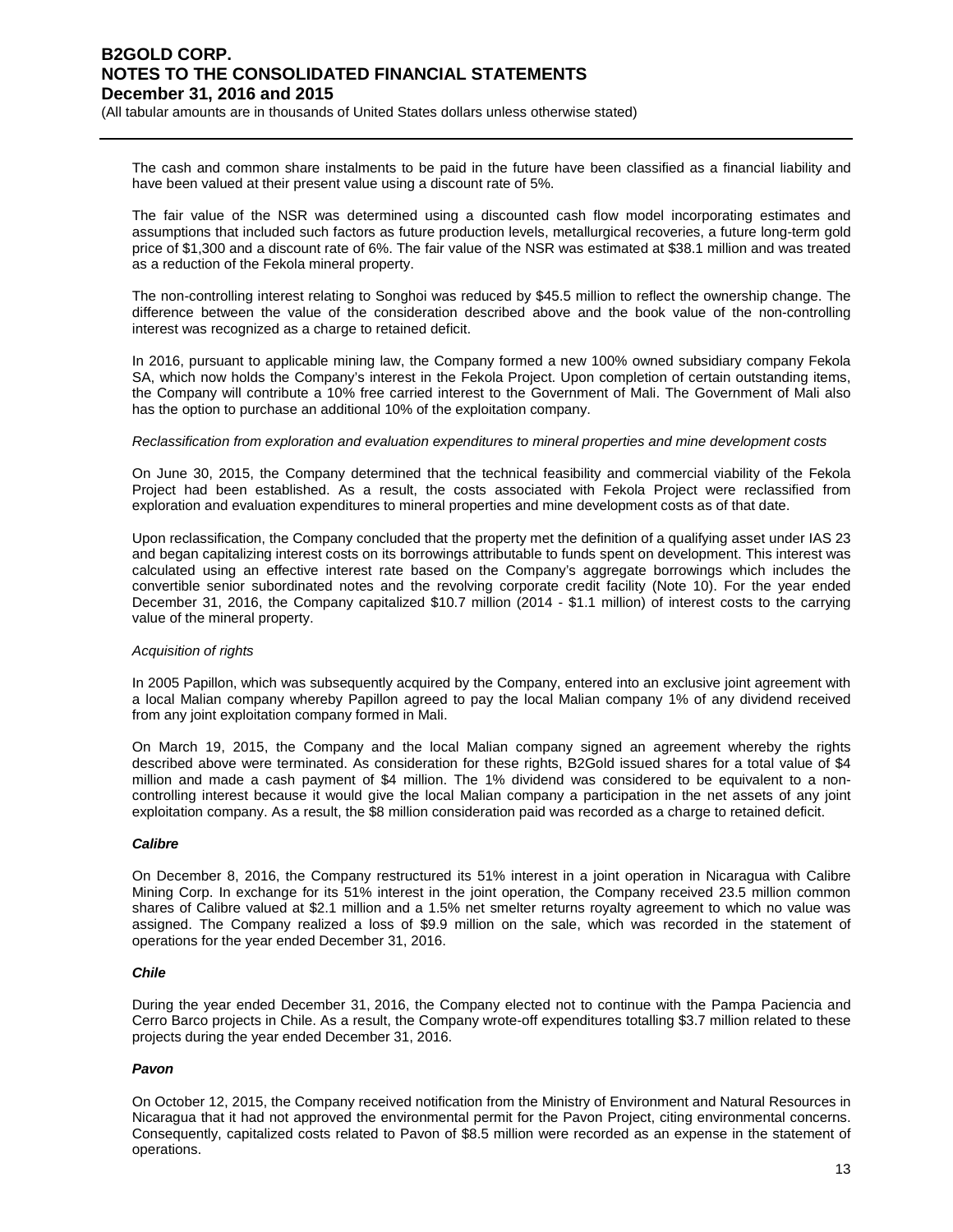(All tabular amounts are in thousands of United States dollars unless otherwise stated)

### *Gramalote*

During the year ended December 31, 2015, an impairment charge was recorded for the Company's investment in the Gramalote Project. The Company's analysis concluded that the carrying value of the investment in Gramalote was impaired resulting in an impairment charge of \$36.2 million being recorded in the statement of operations for the year ended December 31, 2015. The December 31, 2015 impairment test was prepared using a long-term gold price of \$1,250 per ounce and a discount rate of 6.5%.

### *Quebradona*

The Company determined that the carrying value of the Quebradona Property in Colombia was no longer recoverable. The book value of \$1.2 million was recognised as a write-down during the year ended December 31, 2016.

### *9 Other assets*

|                                                                                                                                                                                                 | 2016<br>\$                                         | 2015<br>\$                                       |
|-------------------------------------------------------------------------------------------------------------------------------------------------------------------------------------------------|----------------------------------------------------|--------------------------------------------------|
| Loan receivable, including accrued interest<br>Debt service reserve account (Note 10)<br>Reclamation deposits<br>Derivative instruments at fair value (Note 15)<br>Low-grade stockpile<br>Other | 7,181<br>5,235<br>2,177<br>1,585<br>6,909<br>3.847 | 7,241<br>4,092<br>1,996<br>629<br>3,982<br>2,119 |
|                                                                                                                                                                                                 | 26,934                                             | 20,059                                           |

#### *10 Long-term debt*

|                                                                                                                                                     | 2016<br>S          | 2015<br>S            |
|-----------------------------------------------------------------------------------------------------------------------------------------------------|--------------------|----------------------|
| Convertible senior subordinated notes:<br>Principal amount<br>Fair value adjustment                                                                 | 258,750<br>4,043   | 258,750<br>(41, 445) |
|                                                                                                                                                     | 262,793            | 217,305              |
| Revolving corporate credit facility:<br>Principal amount<br>Less: unamortized transaction costs                                                     | 200,000<br>(3,047) | 225,000<br>(5,086)   |
|                                                                                                                                                     | 196,953            | 219,914              |
| Equipment loans/finance lease obligations:<br>Otjikoto equipment loan facility (net of unamortized transaction costs)<br>Nicaraguan equipment loans | 24,134<br>2,900    | 21,291<br>4,682      |
|                                                                                                                                                     | 27,034             | 25,973               |
|                                                                                                                                                     | 486,780            | 463,192              |
| Less: current portion                                                                                                                               | (13, 935)          | (11, 726)            |
|                                                                                                                                                     | 472,845            | 451,466              |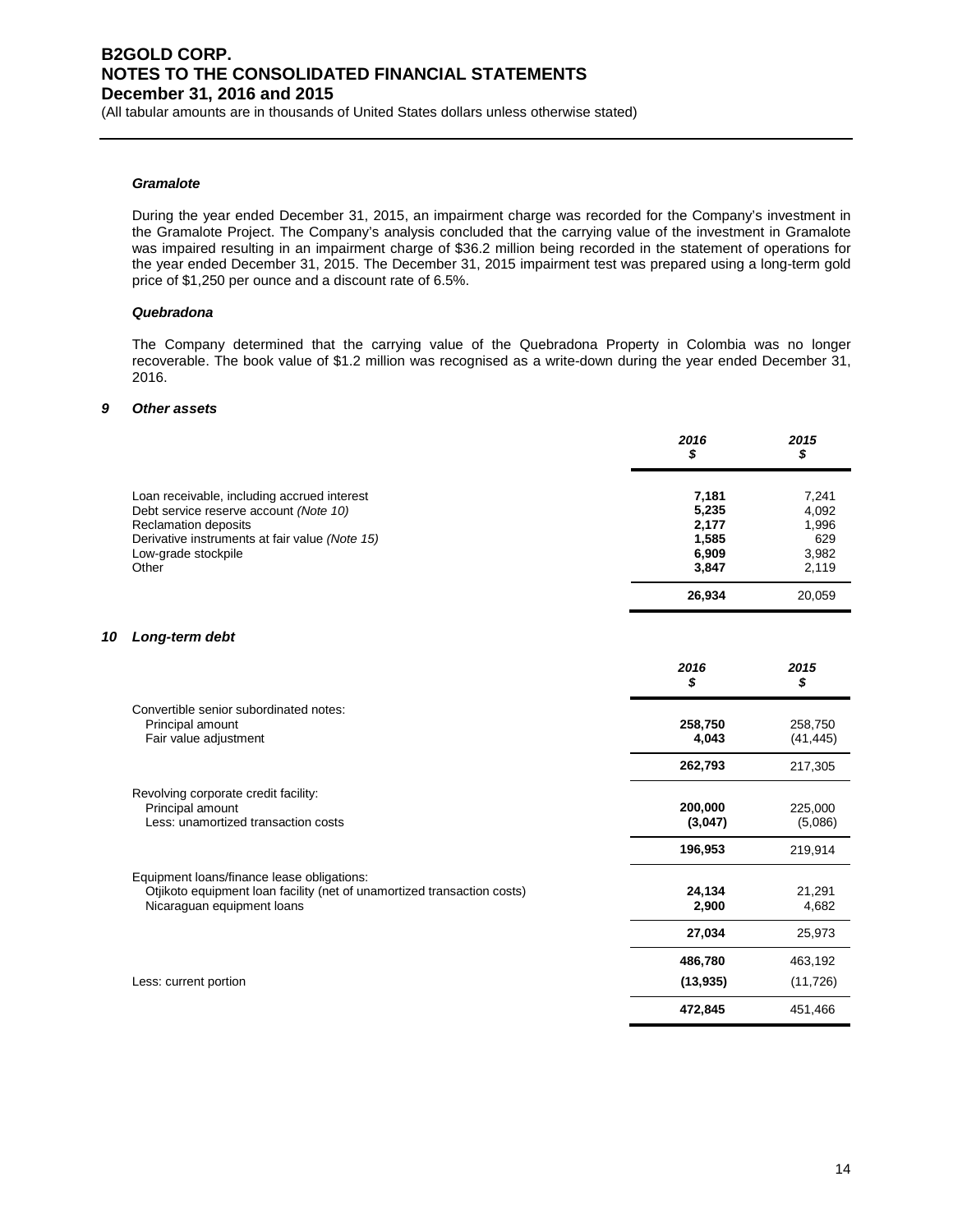(All tabular amounts are in thousands of United States dollars unless otherwise stated)

### *Convertible senior subordinated notes*

On August 23, 2013, the Company issued convertible senior subordinated notes ("the notes") with an aggregate principal amount of \$258.8 million. The notes bear interest at a rate of 3.25% per annum, payable semi-annually on April 1<sup>st</sup> and October 1<sup>st</sup> of each year commencing from April 1, 2014. The notes will mature on October 1, 2018. The notes are subordinated in right of payment to any existing and future senior indebtedness, including indebtedness under the senior secured credit facility. The notes will rank senior in right of payment to any future subordinated borrowings. The notes are effectively junior to any secured indebtedness and the notes are structurally subordinated to all indebtedness and other liabilities of the Company's subsidiaries.

Holders of the notes may convert the notes at their option at any time from July 1, 2018 to the maturity date. The notes will be convertible, at the holder's option, at a conversion rate of 254.2912 common shares for every \$1,000 principal amount of notes (equal to an initial conversion price of approximately \$3.93 per common share), subject to adjustments in certain events. In addition, the holder has the right to exercise the conversion option from January 1, 2014 to July 1, 2018, if (i) the market price of B2Gold common shares for at least 20 trading days during a period of 30 consecutive trading days ending on the last trading day of the preceding calendar quarter is greater than or equal to 130% of the conversion price on each applicable trading day, (ii) during the 5 business day period after any consecutive 5 trading day period (the "measurement period") in which the trading price per \$1,000 principal amount of the notes for each trading day in the measurement period was less than 98% of the product of the last reported sales price of B2Gold common shares and the conversion rate on each such trading day, (iii) the notes are called for redemption or (iv) upon occurrence of certain corporate events. The Company may upon conversion by the holder, elect to settle in either cash, common shares, or a combination of cash and common shares, subject to certain circumstances.

The Company could not redeem the notes prior to October 6, 2016, except in the event of certain changes in Canadian tax law. On or after October 6, 2016, the Company may redeem for cash, subject to certain conditions, any or all of the notes, at its option, if the last reported sales price of the Company's common shares for at least 20 trading days during any 30 consecutive trading day period ending within 5 trading days immediately preceding the date on which the Company provides notice of redemption exceeds 130% of the conversion price on each applicable trading day. The Company may also redeem the notes, if certain tax laws related to Canadian withholding tax change subject to certain further conditions.

For accounting purposes, the Company has designated the notes at fair value through profit or loss ("FVTPL"). The equity conversion option was not separately classified as equity, since the Company has the ability to settle the option at fair value in cash, common shares or a combination of cash and common shares in certain circumstances. The Company does not separately account for the fair value of the equity conversion option as a derivative, as it has designated the entire amount owing under the notes as a liability accounted for at FVTPL. The notes were initially recognized at fair value on the balance sheet with all subsequent changes in fair value being recorded immediately in the statement of operations.

The notes are measured at fair value on each financial reporting period-end date. The fair value of the notes is determined from the quoted price of the notes that are traded in an over-the-counter broker market. The fair value measurement is categorized in Level 2 of the fair value hierarchy for disclosure of the method used to estimate fair value under IFRS 13 "Fair Value Measurement" (as the Company is valuing the notes using the quoted price of the notes traded by other parties as assets in the over-the-counter broker market). Interest expense related to the notes is disclosed as part of the overall change in fair value of the notes in the statement of operations.

The loss on fair value of convertible notes recorded in the statement of operations for the year ended December 31, 2016 was \$46.7 million (2015 – gain of \$6.9 million). For 2016, the change in fair value of the notes recognized in the statement of operations is stated after reducing it by \$7.2 million of interest expense which was attributable to eligible expenditures on the Fekola property. For the year ended December 31, 2015, the change in fair value is stated after reducing it by \$0.8 million and \$2.4 million, related to the Fekola property and Otjikoto property, respectively. These amounts were capitalized to the carrying amount of the properties.

Interest payments for the year ended December 31, 2016 were \$8.4 million (2015 – \$8.4 million).

### *Revolving credit facility*

On May 20, 2015 and as amended on June 10, 2015, March 11, 2016 and May 10, 2016, the Company signed a credit agreement with a syndicate of international banks for a new revolving credit facility (the "New RCF") for an aggregate amount of \$350 million. The New RCF also incorporates an accordion feature whereby, upon receipt of additional binding commitments, the facility may be increased to \$450 million any time prior to the maturity date.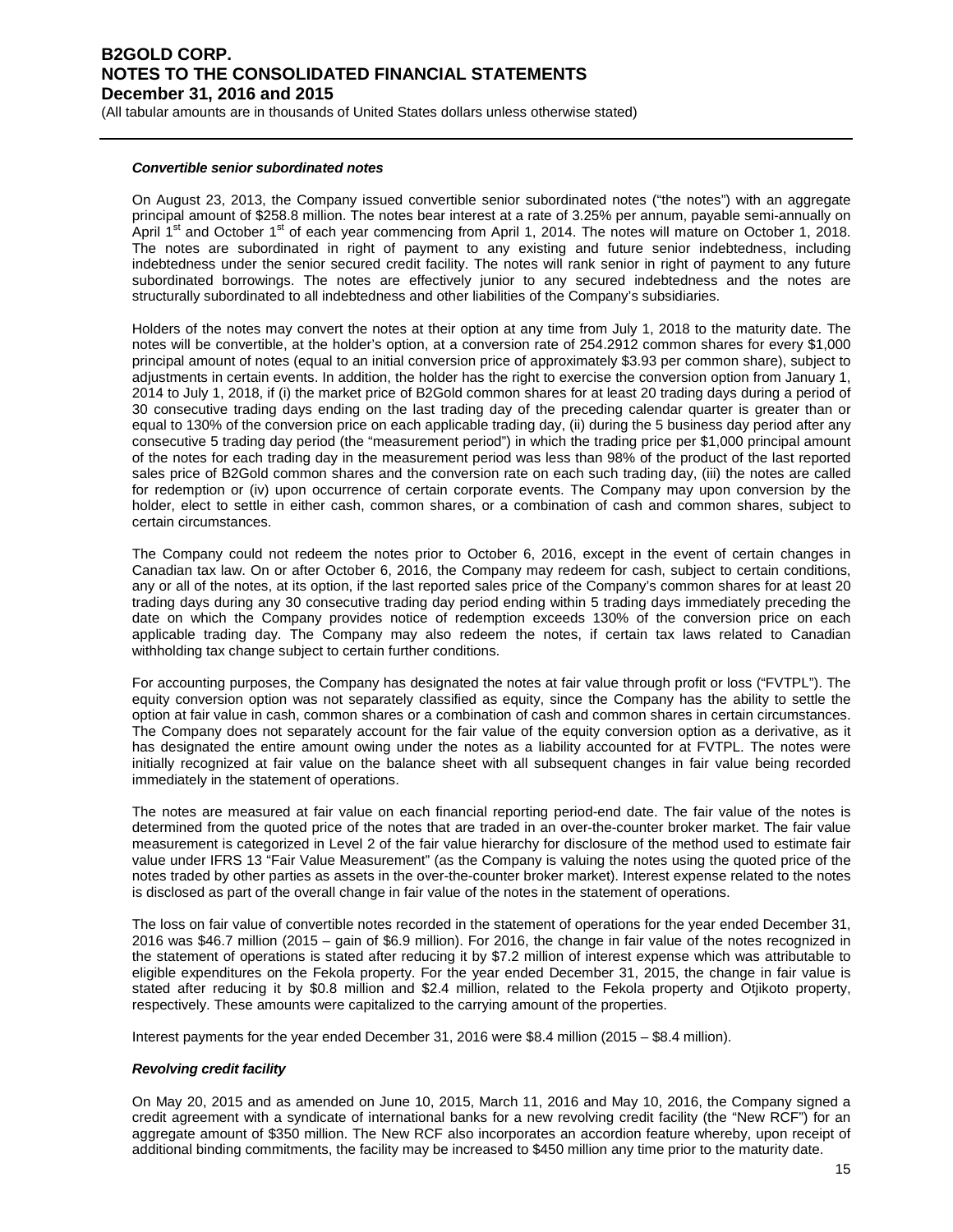(All tabular amounts are in thousands of United States dollars unless otherwise stated)

The term for the New RCF is four years, maturing on May 20, 2019, except that it shall become due on July 1, 2018 in the event that greater than 25% of the Company's convertible notes, initially due on October 1, 2018, remain outstanding or the maturity date of the convertible notes has not been extended to August 1, 2019 or later. The New RCF will bear interest on a sliding scale of between Libor plus 2.25% to 3.25% based on the Company's consolidated net leverage ratio. Commitment fees for the undrawn portion of the facility will also be on a similar sliding scale basis of between 0.5% and 0.925%.

The Company has provided security on the New RCF in the form of a general security interest over the Company's assets and pledges creating a charge over the shares of certain of the Company's direct and indirect subsidiaries. In connection with the New RCF, the Company must also maintain certain net tangible worth and ratios for leverage and interest coverage. As at December 31, 2016, the Company was in compliance with these debt covenants.

At December 31, 2016, the Company had drawn down \$200 million under the New RCF with a balance of \$150 million remaining available for future drawdowns.

For the year ended December 31, 2016, the interest and financing expense relating to the New RCF recognized in the statement of operations was reduced by \$3.5 million (2015 - \$0.4 million), which was attributable to eligible expenditures on the Fekola property and capitalized to the carrying amount of the property.

On March 14, 2017, the Company received a binding letter of commitment from the Canadian Imperial Bank of Commerce to participate in the Company's New RCF Bank Lending Syndicate. In conjunction with this, the aggregate amount of the New RCF was increased from \$350 million to \$425 million.

### *Old revolving credit facility*

On June 11, 2015 the Company repaid the \$150 million then outstanding under the old revolving credit facility (the "Old RCF") with proceeds from the New RCF. At this time, the remaining unamortized transaction costs totalling \$3.0 million were expensed to interest and financing expense in the statement of operations.

For year ended December 31, 2015, the interest and financing expense relating to the Old RCF recognized in the statement of operations was reduced by \$0.8 million which was attributable to eligible expenditures on the Otjikoto property to the date the project was ready for the intended use and capitalized to the carrying amount of the property.

### *Otjikoto equipment loan facility*

During the year ended December 31, 2016, the Company drew an additional \$11.0 million under the facility (2015 - \$3.9 million). At December 31, 2016, the Company had drawn down the full amount of equipment loans available under the facility. Each loan is repayable in 20 equal quarterly instalments. The final repayment date shall now be the earlier of the date when the last loan advanced under the facility falls due and December 31, 2021. The facility has an interest rate of LIBOR plus a margin of 3.85% on loans advanced under the facility and a commitment fee of 1.2% per annum on the undrawn balance of the facility, each payable quarterly. Transaction costs relating to the facility totalled approximately \$1.6 million and are being recognized over the term of the facility using the effective interest rate method. The principal amount owing under the facility has been presented on the consolidated Balance Sheet net of the unamortized balance of transaction costs.

The Company is required to maintain a deposit in a debt service reserve account ("DSRA") equal at all times to the total of the principal, interest and other payments that become payable over the next six month period. At December 31, 2016, the balance in the DSRA was \$5.2 million (2015 - \$4.1 million) (Note 9).

The indebtedness of the Company under the facility is secured by a Namibian law general notarial bond granting security over all of the movable assets of the Company's wholly owned subsidiary, B2Gold Namibia Minerals (Proprietary) Limited, a Bermudan law debt service reserve account security agreement granting security over the DSRA, a Namibian law cession in securitatem agreement granting security over all of the B2Gold Namibia Minerals (Proprietary) Limited's rights under any existing or future warranty in connection with the purchase of equipment, and by guarantees of the Company and B2Gold Namibia (Proprietary) Limited.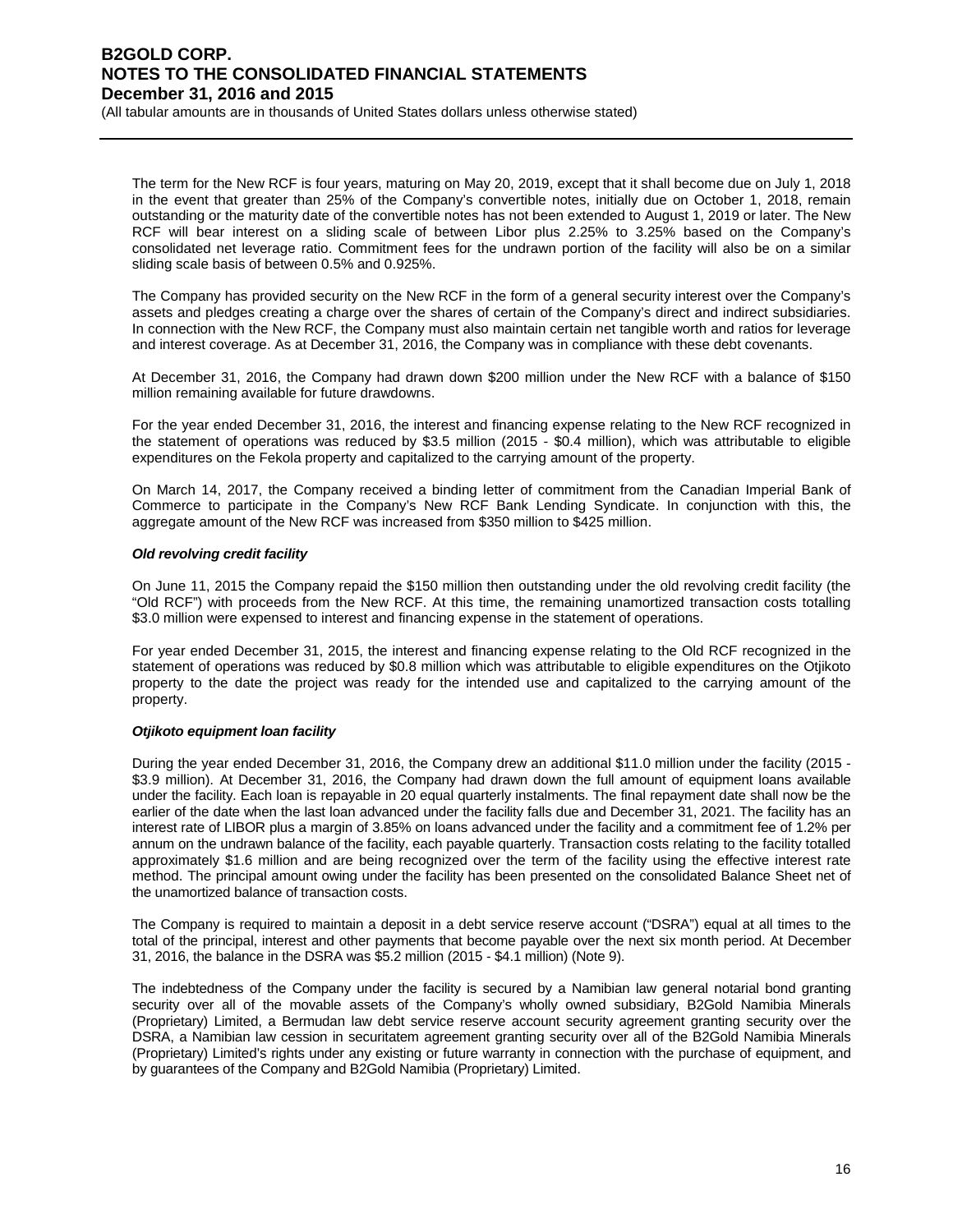(All tabular amounts are in thousands of United States dollars unless otherwise stated)

### *Fekola equipment loan facility*

During 2016, the Company entered into a Euro 71.4 million term Equipment Facility with Caterpillar Financial SARL, as Mandated Lead Arranger, and Caterpillar Financial Services Corporation, as original lender. The aggregate principal amount of up to Euro 71.4 million is available to the Company's majority-owned subsidiary, Fekola SA (the "Borrower") to finance or refinance the mining fleet and other mining equipment at the Company's Fekola Project in Mali. As at December 31, 2016, there had been no drawdowns on the facility. The Equipment Facility is available for a period that commenced on February 13, 2017, (the "Financial Close Date") and ends on the earlier of the day when the Equipment Facility is fully drawn and 30 months from the Financial Close Date. The Equipment Facility may be drawn in instalments of not less than Euro 5 million, and each such instalment shall be treated as a separate equipment loan. The first drawdown on the Equipment Facility in the amount of Euro 24.7 million was advanced on February 20, 2017.

The Borrower is required to maintain a deposit in a debt service reserve account ("DSRA") equal at all times to the total of the principal, interest and other payments that become payable over the next six month period.

Each equipment loan is repayable in 20 equal quarterly instalments. The final repayment date shall be five years from the first disbursement under each equipment loan. The interest rate on each loan is a rate per annum equal to EURIBOR plus a margin of 5.10%. A commitment fee of 1.15% per annum on the undrawn balance of each tranche for the first 24 months after December 7, 2016 and 0.5% thereafter is also due, each payable quarterly. In each case, from October 1, 2017, 0.4167% per annum on the undrawn balance of each tranche is also due. The Company and the Company's subsidiary, Mali Mining Investments Limited, have guaranteed the Equipment Facility and security is given over the equipment of the Borrower which has been financed by the Equipment Facility, related warranty and insurance, and over the DSRA.

The following table summarizes the Company's scheduled debt repayments on its outstanding debt as at December 31, 2016:

|                                                                                       | 2017<br>\$   | 2018<br>\$       | 2019<br>\$       | 2020<br>\$  | 2021<br>\$     | Total<br>\$       |
|---------------------------------------------------------------------------------------|--------------|------------------|------------------|-------------|----------------|-------------------|
| Convertible senior subordinated notes:<br>Principal<br>Interest                       | 8,409        | 258,750<br>8,409 |                  |             | $\blacksquare$ | 258,750<br>16,818 |
| New revolving credit facility:<br>Principal<br>Interest & commitment fees (estimated) | 8,871        | 8,871            | 200,000<br>3,450 |             | $\blacksquare$ | 200,000<br>21,192 |
| Otjikoto equipment loan facility:<br>Principal<br>Interest (estimated)                | 9,075<br>911 | 9,030<br>528     | 3,626<br>225     | 2,210<br>96 | 715<br>11      | 24,656<br>1,771   |
| Nicaraguan equipment loans:<br>Principal<br>Interest (estimated)                      | 1,557<br>92  | 945<br>37        | 357<br>8         | 41          | $\blacksquare$ | 2,900<br>137      |
|                                                                                       | 28,915       | 286,570          | 207,666          | 2,347       | 726            | 526,224           |

### *11 Mine restoration provisions*

The Company's mine restoration provisions consist primarily of costs associated with mine reclamation and closure activities. These activities, which tend to be site specific, generally include costs for earthworks, including detoxification and recontouring, revegetation, water treatment and demolition. In calculating the present value of the Company's mine restoration provisions as at December 31, 2016, management used a risk-free rate applicable to each location's functional currency ranging from 1.80% to 2.89% and an inflation rate of 2%. The undiscounted cash flows, before inflation adjustments, estimated to settle the mine restoration provisions was approximately \$87.4 million at December 31, 2016. Due to the nature of mine closure plans, cash expenditures are expected to occur over a significant period of time with the majority of the expenditures expected to occur in the years from 2020 to 2043.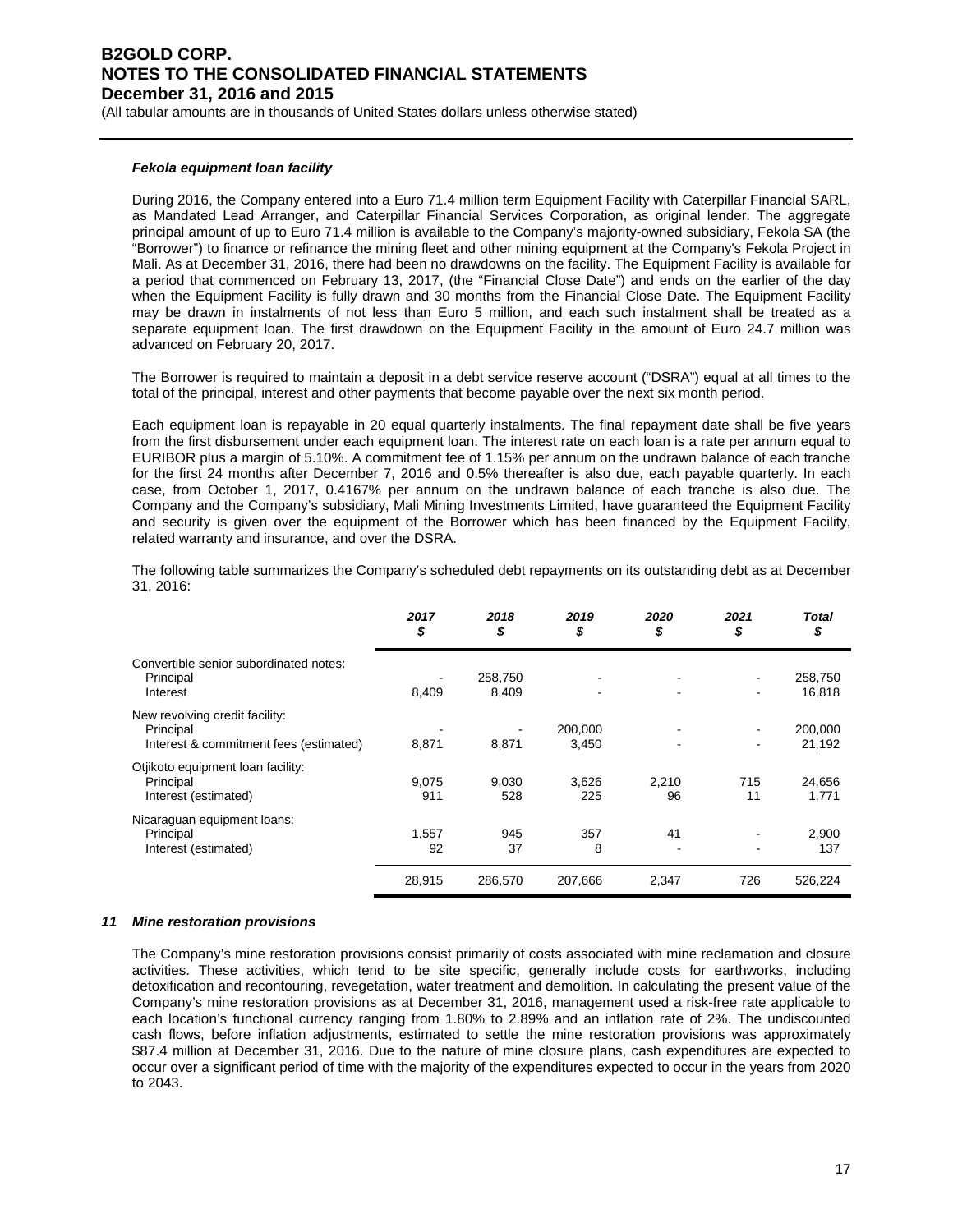(All tabular amounts are in thousands of United States dollars unless otherwise stated)

The following table shows the movement in the provision for mine restoration provisions:

|                                                                                                                                            | 2016<br>\$                              | 2015<br>\$                                  |
|--------------------------------------------------------------------------------------------------------------------------------------------|-----------------------------------------|---------------------------------------------|
| Balance, beginning of year<br>Reclamation spending<br>Accretion expense<br>Change in obligation<br>Foreign currency translation adjustment | 64,022<br>(153)<br>1,144<br>16,149<br>- | 53,019<br>(414)<br>1,411<br>10,302<br>(296) |
| Balance, end of year<br>Less: current portion                                                                                              | 81,162                                  | 64,022<br>(483)                             |
|                                                                                                                                            | 81,162                                  | 63,539                                      |

### *12 Share capital*

The Company's authorized share capital consists of an unlimited number of common shares and an unlimited number of preferred shares. At December 31, 2016, the Company had 964,892,433 common shares outstanding, including 1,705,000 common shares being held in trust under the Company's Incentive Plan (described below). No preferred shares were outstanding.

During 2016, the Company received \$39.8 million (2015 - \$0.6 million) pursuant to the exercise of 19.5 million (2015 – 0.6 million) stock options.

In the second half of 2016, the Company issued approximately 14.8 million shares for proceeds of \$44.2 million net of transaction costs of \$2.0 million under the Company's At-The-Market offering.

During the year ended December 31, 2016, 1 million common shares were awarded from the trust under the Incentive Plan. In connection with the award, the Company recorded a share-based payments expense of \$2.1 million (the market value of the shares on the date of the award).

### *Stock options*

During 2016, approximately 15.4 million stock options were granted to employees and directors with exercise prices ranging from Cdn.\$ 1.12 to Cdn.\$ 3.45 per share. These stock options have a term of five years and vest over a period of up to three years. The estimated fair value when granted of these options totalling \$7.3 million is being recognized over the vesting period. The fair value was calculated using the Black-Scholes option pricing model based on a risk-free annual interest rate of up to 0.7%, an expected life of up to 3 years, an expected volatility ranging from 60% to 63%, and a dividend yield rate of nil.

During 2015, approximately 22.5 million stock options were granted to employees and directors with exercise prices ranging from Cdn.\$ 1.65 to Cdn.\$ 2.40 per share. These stock options have a term of five years and vest over a period of up to three years. The estimated fair value when granted of these options totalling \$13.7 million is being recognized over the vesting period. The fair value was calculated using the Black-Scholes option pricing model based on a risk-free annual interest rate of up to 0.9%, an expected life of up to 3 years, an expected volatility ranging from 57% to 58%, and a dividend yield rate of nil.

Option pricing models require the input of highly subjective assumptions regarding the expected volatility. Changes in assumptions can materially affect the fair value estimate.

For the year ended December 31, 2016, share-based payments expense, relating to the vesting of stock options, was \$7.9 million (2015 - \$10.9 million), net of \$1.1 million (2015 - \$1.9 million) capitalized to mining interests.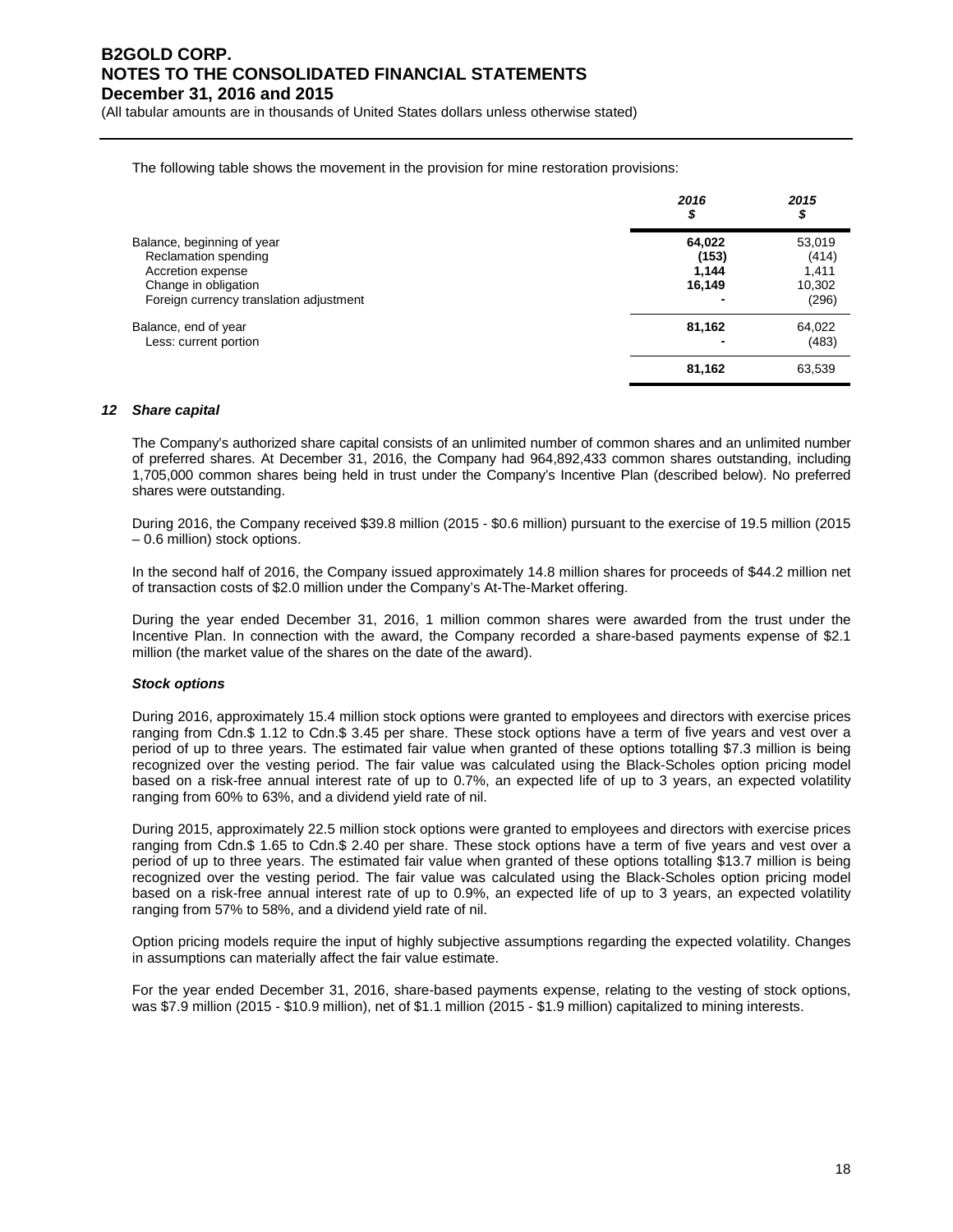(All tabular amounts are in thousands of United States dollars unless otherwise stated)

#### A summary of changes to stock options outstanding:

|                                  | <b>Number of</b><br>outstanding<br>options<br>(1000's) | <b>Weighted-</b><br>average<br>exercise price<br>$(in$ $Cdn.$ \$) |
|----------------------------------|--------------------------------------------------------|-------------------------------------------------------------------|
| Outstanding at December 31, 2014 | 41.796                                                 | 3.13                                                              |
| Granted                          | 22.519                                                 | 2.00                                                              |
| Exercised                        | (576)                                                  | 1.29                                                              |
| Forfeited or expired             | (4,615)                                                | 3.54                                                              |
| Outstanding at December 31, 2015 | 59,124                                                 | 2.69                                                              |
| Granted                          | 15.446                                                 | 1.52                                                              |
| Exercised                        | (19, 458)                                              | 2.66                                                              |
| Forfeited or expired             | (4,702)                                                | 3.72                                                              |
| Outstanding at December 31, 2016 | 50,410                                                 | 2.24                                                              |

During 2016, 19.5 million (2015 – 0.6 million) stock options were exercised. The weighted average share price at the time of exercise was Cdn.\$3.73 (2015 – Cdn.\$2.28).

Stock options outstanding and exercisable as at December 31, 2016 are as follows:

| <b>Range of</b><br>exercise<br>prices<br>$(in$ $Cdn.S)$ | Number of<br>outstanding<br>options<br>('000's) | <b>Weighted-</b><br>average years<br>to expiry | <b>Weighted-</b><br>average<br>exercise price<br>$(in$ $Cdn.S)$ | Number of<br>exercisable<br>options<br>('000's) | <b>Weighted-</b><br>average<br>exercise price<br>$(in$ $Cdn.S)$ |
|---------------------------------------------------------|-------------------------------------------------|------------------------------------------------|-----------------------------------------------------------------|-------------------------------------------------|-----------------------------------------------------------------|
| $0.84 - 0.99$                                           | 314                                             | 1.62                                           | 0.84                                                            | 314                                             | 0.84                                                            |
| $1.00 - 1.99$                                           | 11.497                                          | 4.08                                           | 1.14                                                            | 2.143                                           | 1.13                                                            |
| $2.00 - 2.99$                                           | 21,826                                          | 3.06                                           | 2.10                                                            | 9.848                                           | 2.13                                                            |
| $3.00 - 3.99$                                           | 16.243                                          | 1.66                                           | 3.16                                                            | 13.932                                          | 3.15                                                            |
| $4.00 - 4.99$                                           | 530                                             | 0.63                                           | 4.75                                                            | 530                                             | 4.75                                                            |
|                                                         | 50,410                                          | 2.81                                           | 2.24                                                            | 26,767                                          | 2.62                                                            |

#### *Restricted share unit plan*

On May 6, 2011, the Company's Board of Directors approved a Restricted Share Unit Plan (the "RSU Plan") whereby restricted share units ("RSU") may be granted to directors, executive officers and employees of the Company. Adoption of the RSU Plan was part of the Company's continuing effort to build upon and enhance long term shareholder value. The RSU Plan reflects the Company's commitment to a long term incentive compensation structure that aligns the interests of its directors, executive officers and employees with the interests of its shareholders. Once vested, each RSU is redeemable for one common share entitling the holder to receive the common share for no additional consideration.

During the year ended December 31, 2016, the Company granted approximately 2.1 million (2015 – 1.7 million) RSU to executive officers and employees of the Company. One-third of the RSU vested immediately on the day of grant, another one-third will vest one year from the grant date with the remainder vesting two years from the grant date. The total estimated fair value of the RSU granted was approximately \$3.3 million (2015 - \$2.6 million) based on the market value of the Company's shares at the grant date. The fair value of each RSU is recorded as a sharebased payments expense (and either charged to operations or capitalized to mining interests) over the vesting period.

For the year ended December 31, 2016, share-based payments expense, relating to the vesting of RSU, was \$3.7 million (2015 - \$4.3 million), net of \$0.1 million (2015 - \$0.1 million) capitalized to mining interests.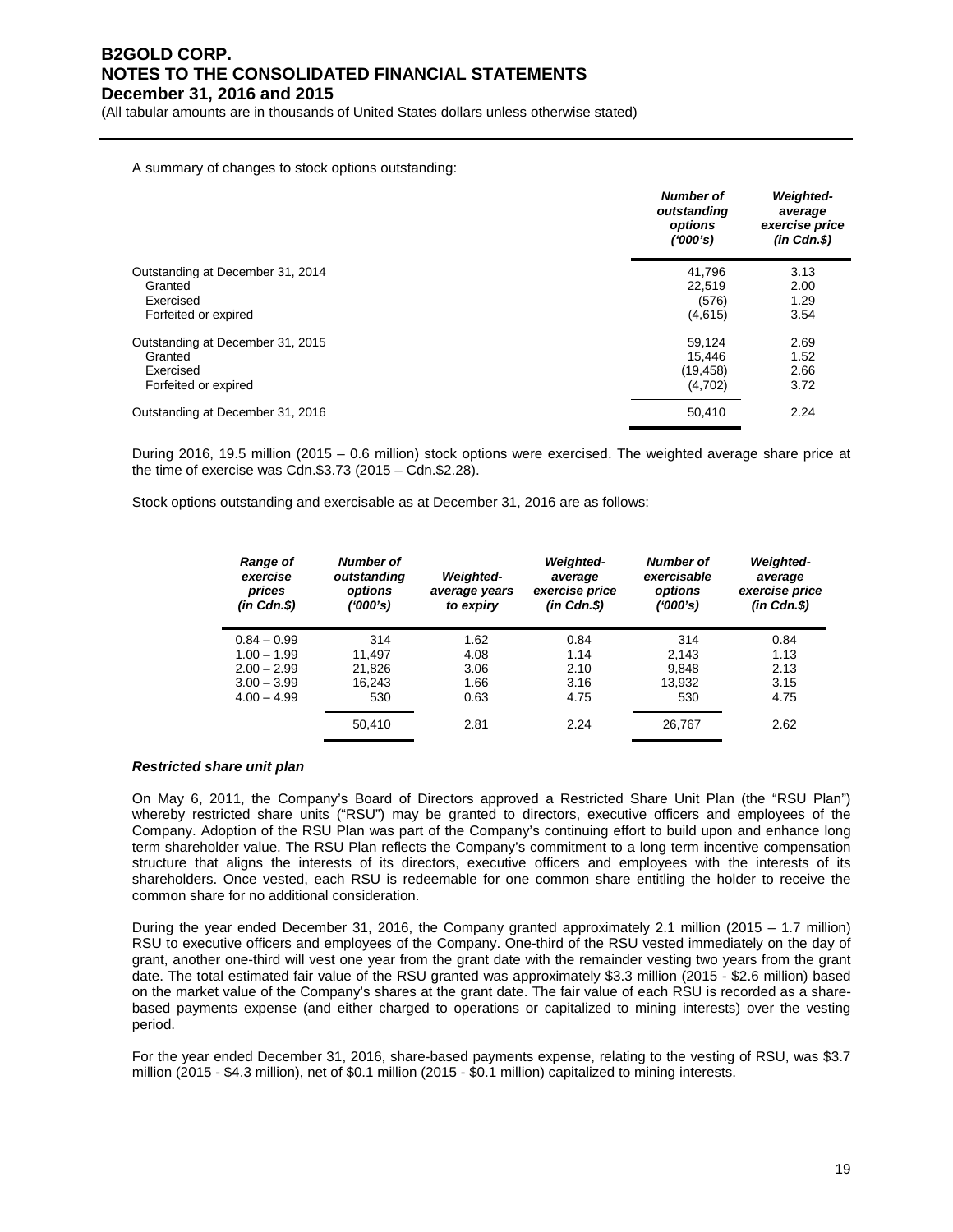(All tabular amounts are in thousands of United States dollars unless otherwise stated)

Summary of changes to RSU outstanding:

|                                       | <b>Number of</b><br>outstanding<br><b>RSU</b><br>('000's) |
|---------------------------------------|-----------------------------------------------------------|
| Outstanding at December 31, 2014      | 2,565                                                     |
| Granted                               | 1,715                                                     |
| Vested and converted to common shares | (2, 564)                                                  |
| Outstanding at December 31, 2015      | 1,716                                                     |
| Granted                               | 2,054                                                     |
| Vested and converted to common shares | (2,533)                                                   |
| Outstanding at December 31, 2016      | 1,237                                                     |

#### *Incentive plan*

On June 29, 2007, the Company established the B2Gold Incentive Plan (the "Incentive Plan") for the benefit of directors, officers, employees and service providers of the Company and issued to the trustees of the Incentive Plan options to acquire 4.955 million common shares. On October 12, 2007, following the exercise of these options, an aggregate of 4.955 million common shares were issued to and paid for by the trustees of the Incentive Plan. These shares were held in trust by the trustees pursuant to the terms of the Incentive Plan. The Company is required under IFRS to consolidate the trust. The Company recognizes a share-based compensation expense with respect to these incentive shares, when these shares are granted to the ultimate beneficiaries by the trust.

During the year ended December 31, 2016, 1 million common shares were awarded from the trust under the Incentive Plan. In connection with the award, the Company recorded a share-based payments expense of \$2.1 million (the market value of the shares on the date of the award).

#### *Earnings per share*

The following is the calculation of diluted net income (loss) for the year:

|                                                  | 2016 |           | 2015       |  |
|--------------------------------------------------|------|-----------|------------|--|
| Basic and diluted net income (loss) for the year |      | 38,600 \$ | (145, 113) |  |

The following is the calculation of diluted weighted average number of shares outstanding for the year:

|                                                                                                           |          | 2016<br>\$    |          | 2015<br>\$       |  |
|-----------------------------------------------------------------------------------------------------------|----------|---------------|----------|------------------|--|
| Basic weighted average number of shares outstanding (in thousands)                                        |          | 941,737       |          | 922,114          |  |
| Effect of dilutive securities:<br>Stock options<br>Restricted share units                                 |          | 12,638<br>770 |          |                  |  |
| Diluted weighted average number of shares outstanding (in thousands)                                      |          | 955,145       |          | 922,114          |  |
| The following is the basic and diluted earnings (loss) per share:                                         |          | 2016          |          | 2015             |  |
|                                                                                                           |          | \$            |          | \$               |  |
| <b>Earnings (loss) per share</b> (attributable to shareholders of the Company)<br>Basic<br><b>Diluted</b> | \$<br>\$ | 0.04<br>0.04  | \$<br>\$ | (0.16)<br>(0.16) |  |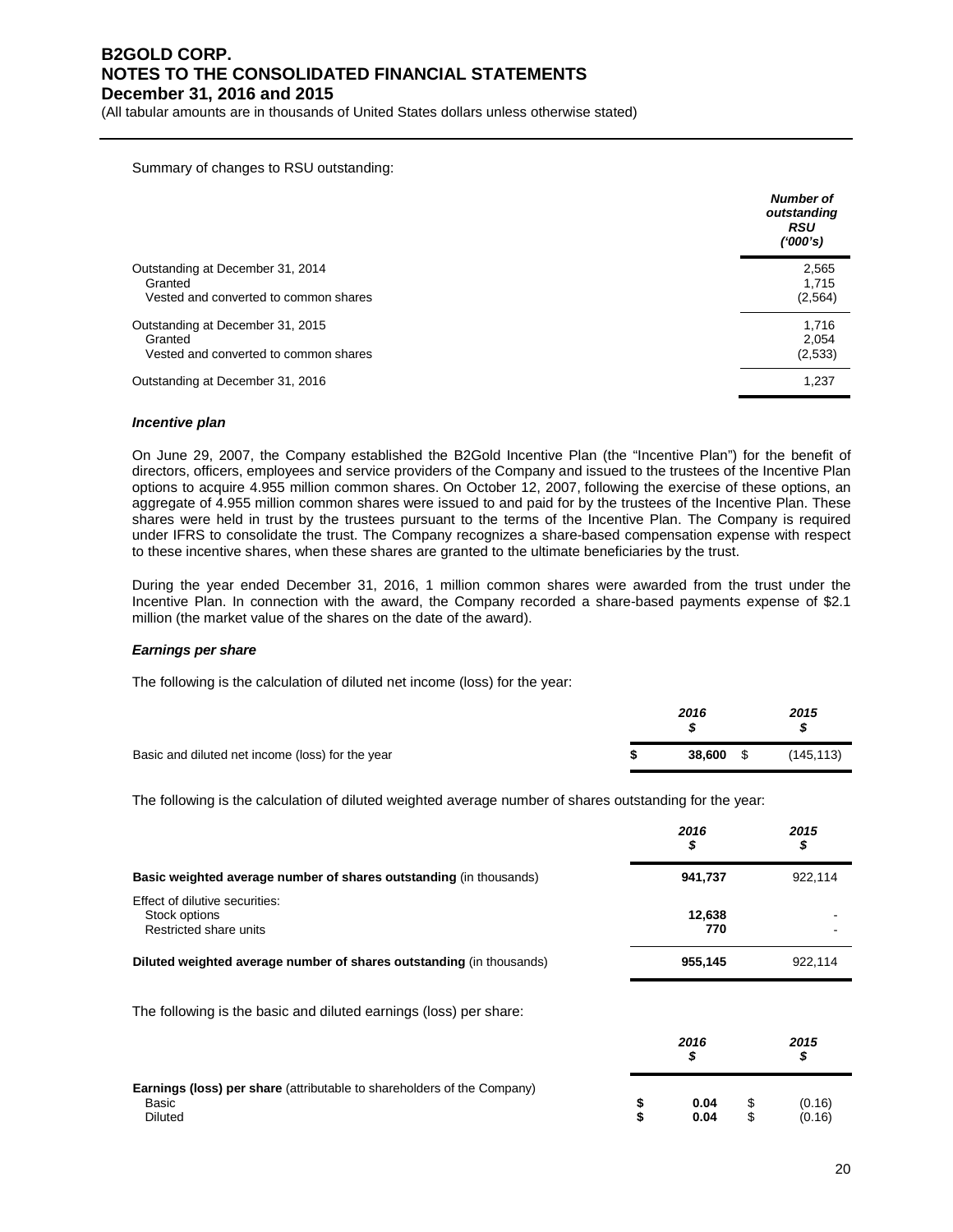(All tabular amounts are in thousands of United States dollars unless otherwise stated)

### *13 Prepaid Sales*

In March 2016, the Company entered into Prepaid Sales transactions totalling \$120 million, for the delivery of 103,266 ounces, with its New RCF Bank Syndicate. The Prepaid Sales, in the form of metal sales forward contracts, allow the Company to deliver pre-determined volumes of gold on agreed future delivery dates in exchange for an upfront cash pre-payment. The full amount of the proceeds was recorded as a Prepaid Sales liability at the time of the transaction.

The Prepaid Sales transactions have a term of 33 months commencing March 2016. Settlement will be in the form of physical deliveries of unallocated gold from any of the Company's mines with 49,475 ounces being delivered during 2017 and 53,791 ounces delivered during 2018. As the Company physically delivers ounces into the contracts, the Prepaid Sales liability will be recognised as gold revenue in the statement of operations based on the contract price.

Subsequent to December 31, 2016, the Company entered into further Prepaid Sales contracts totalling \$15 million for delivery of 12,780 ounces of gold for delivery between January 31 and May 20, 2019.

### *14 Gold commitments*

Under the terms of the Old RCF (Note 10), the Company was required to maintain gold forward contracts, within certain parameters, over the term of the facility in order to manage the risk of volatility in the Company's future operating income and reduce risk in respect of debt service obligations. These contracts were excluded from the scope of IAS 39 and were accounted for as executory contracts because they were entered into and continued to be held for the purpose of delivery in accordance with the Company's expected production schedule. No fair value gains and losses on these commodity contracts were recorded in the financial statements.

At December 31, 2016, the following gold forward contracts with respect to the Otjikoto Mine were outstanding and continue to be accounted for as executory contracts (by maturity dates):

|                                                                            | 2017            | 2018            | <b>Total</b>     |
|----------------------------------------------------------------------------|-----------------|-----------------|------------------|
| Gold forward contracts:<br><b>Ounces</b><br>Average price per ounce (rand) | 9,000<br>16,020 | 7.500<br>16,020 | 16,500<br>16,020 |

### *15 Derivative financial instruments*

### *Gold forwards*

On June 11, 2015, in connection with the termination of the Old RCF, the Company novated certain executory contracts required under the Old RCF to the counterparties of the New RCF (Note 10). The novated contracts were repriced to include a \$2.5 million finance charge which was been included in interest and financing expense on the statement of operations during the year ended December 31, 2015.

As a result of the repricing, the contracts are no longer excluded from the scope of IAS 39. These derivative instruments were not designated as hedges by the Company and are recorded at their fair value at the end of each reporting period with changes in fair value recorded in the statement of operations. The Company recognised the full \$14.0 million fair value of the new contracts as a liability on the date of novation. Of this, \$11.5 million relating to the fair value of the old contracts at the time of novation was treated as an unrealized loss on derivative instruments and \$2.5 million, relating to the cost of the novation, was treated as a financing charge in the statement of operations for the year ended December 31, 2015. Following initial recognition of the contracts, at December 31, 2015, a further unrealized loss on derivative instruments of \$7.4 million was recorded in the statement of operations relating to these contracts in 2015.

In connection with the termination of the Old RCF, the Company also settled contracts for the sale of 29,900 ounces at an average exercise price of 15,895 rand per ounce for \$1.6 million. This has been recorded as part of realized losses on derivative instruments in the statement of operations for the year ended December 31, 2015.

For the year ended December 31, 2016, the Company recorded an unrealized derivative gain of \$11.4 million in the statement of operations on these contracts.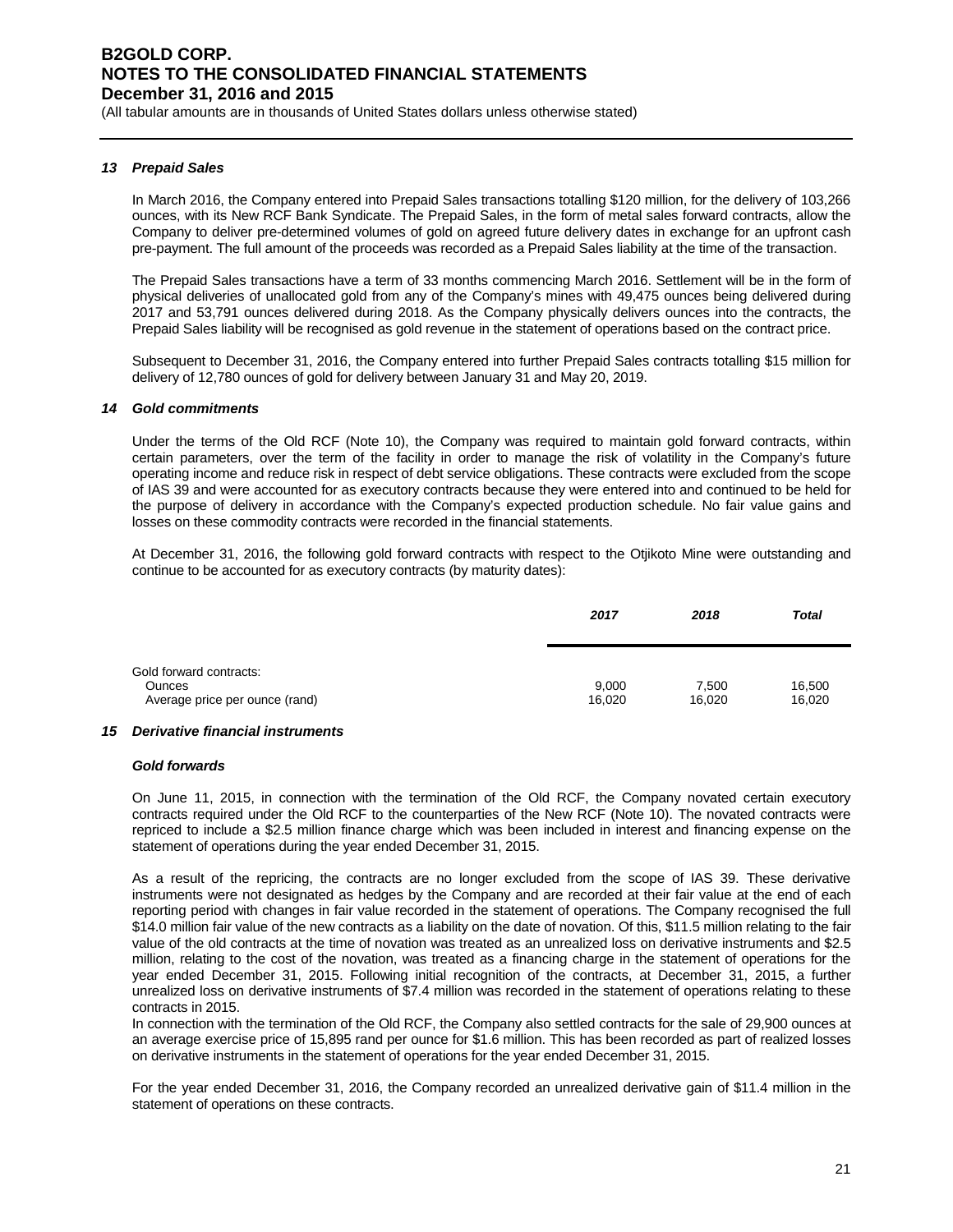(All tabular amounts are in thousands of United States dollars unless otherwise stated)

As at December 31, 2016, the following gold forward contracts which are recorded at fair value through the statement of operations with respect to the Otjikoto Mine were outstanding (by maturity dates):

|                                                                            | 2017             | 2018             | <b>Total</b>     |
|----------------------------------------------------------------------------|------------------|------------------|------------------|
| Gold forward contracts:<br><b>Ounces</b><br>Average price per ounce (rand) | 35,916<br>15,044 | 35,916<br>15.044 | 71,832<br>15,044 |

The unrealized fair value of these contracts at December 31, 2016 was \$(10.0) million.

### *Gold zero-cost collar contracts*

In 2013, as a result of the requirements under the Old RCF, the Company entered into a series of "zero-cost put/ call" collar contracts for gold with settlements scheduled between January 30, 2015 and December 31, 2018 with an average floor price of \$1,000 per ounce and an average ceiling price of \$1,721 per ounce. These derivative instruments were not designated as hedges by the Company and recorded at their fair value at the end of each reporting period with changes in fair value recorded in the statement of operations. Adjustments to the market value are included in the statement of operations.

For the year ended December 31, 2016, the Company recorded an unrealized derivative loss of \$0.8 million (2015 – gain of \$0.5 million) in the statement of operations on these contracts.

The following is a summary, by maturity dates, of the Company's gold collar contracts outstanding as at December 31, 2016:

|                                                                         | 2017                  | 2018                 |   | <b>Total</b>    |  |
|-------------------------------------------------------------------------|-----------------------|----------------------|---|-----------------|--|
| Gold zero-cost collars:<br>Floor amount (ounces)<br>Average floor price | \$<br>10,200<br>1.000 | \$<br>1.400<br>1.000 | S | 11,600<br>1,000 |  |
| Ceiling amount (ounces)<br>Average ceiling price                        | \$<br>18.300<br>1.721 | \$<br>2.100<br>1,700 |   | 20,400<br>1,719 |  |

The unrealized fair value of these contracts at December 31, 2016 was \$0.1 million.

### *Forward contracts – fuel oil, gas oil, diesel*

During the year ended December 31, 2016, the Company entered into additional series of forward contracts for the purchase of 39,381,000 litres of fuel oil, 20,745,000 of gas oil and 11,757,000 litres of diesel with settlements scheduled between July 2016 and January 2019. These derivative instruments were not designated as hedges by the Company and are being recorded at their fair value at the end of each reporting period with changes in fair value recorded in the statement of operations. Adjustments to the market value are included in the statement of operations.

For the year ended December 31, 2016, the Company recorded an unrealized derivative gain of \$11.0 million (2015 – loss of \$5.1 million) in the statement of operations on these contracts.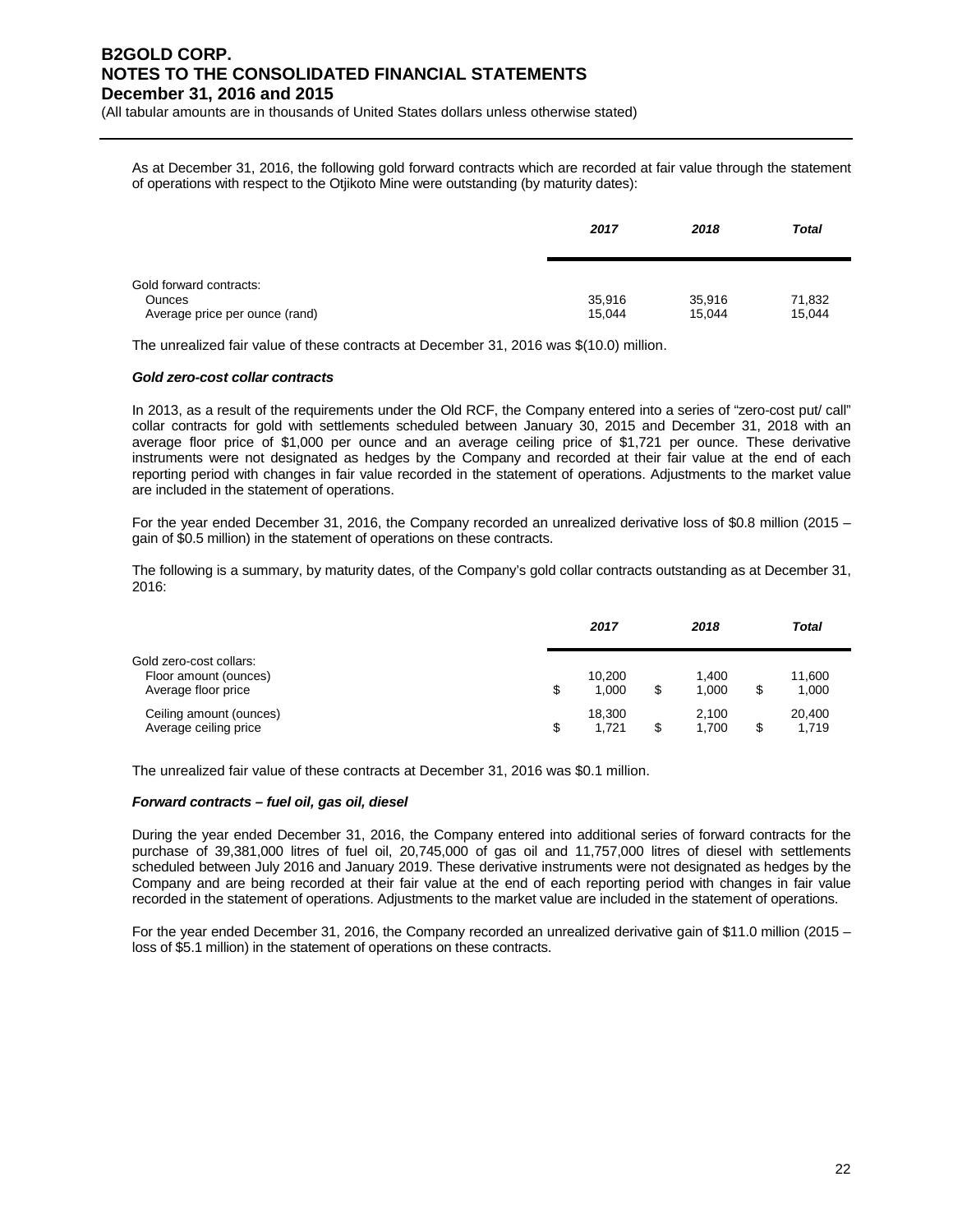(All tabular amounts are in thousands of United States dollars unless otherwise stated)

The following is a summary, by maturity dates, of the Company's forward contracts outstanding as at December 31, 2016:

|                                                                   | 2017                 | 2018                 | 2019                |    | <b>Total</b>   |  |
|-------------------------------------------------------------------|----------------------|----------------------|---------------------|----|----------------|--|
| Forward - fuel oil:<br>Litres (thousands)<br>Average strike price | \$<br>27,439<br>0.28 | \$<br>23,969<br>0.30 | \$<br>1,706<br>0.31 | \$ | 53,114<br>0.29 |  |
| Forward – gas oil:<br>Litres (thousands)<br>Average strike price  | \$<br>13,754<br>0.40 | \$<br>9,452<br>0.40  | \$<br>785<br>0.43   | \$ | 23,991<br>0.40 |  |
| Forward - diesel:<br>Litres (thousand)<br>Average strike price    | \$<br>8,186<br>0.39  | \$<br>3,910<br>0.41  | \$<br>367<br>0.45   | S  | 12,463<br>0.40 |  |

The unrealized fair value of these contracts at December 31, 2016 was \$2.8 million.

Subsequent to December 31, 2016 on February 28, 2017 the Company entered into the following forward contracts:

- 11,692,000 litres of fuel oil at a weighted average price of \$0.31 per litre for delivery between February 2018 and April 2019;
- 6,917,000 litres of gas oil at a weighted average price of \$0.43 per litre for delivery between February 2018 and April 2019.
- 307,000 litres of diesel at a weighted average price of \$0.44 per litre for delivery between February 2019 and April 2019.

### *Interest rate swaps*

During the year ended December 31, 2016, the Company entered into a series of interest swaps with a notional amount of \$100 million with settlements scheduled between September 2016 and May 2019. Under these contracts, the Company receives a floating rate equal to the 3 month United States dollar LIBOR rate and pays a fixed rate of 1.04%. These derivative instruments were not designated as hedges by the Company and are being recorded at their fair value at the end of each reporting period with changes in fair value recorded in the statement of operations. The unrealized fair value of these contracts at December 31, 2016 was \$1.1 million.

### *16 Financial instruments*

The Company's financial assets and liabilities consist of cash and cash equivalents, accounts receivable, loan receivable, long-term investments, accounts payable and accrued liabilities, fuel derivative contracts, gold derivative contracts, interest rate swaps, and debt.

### *Fair values*

The Company's financial assets and liabilities are classified based on the lowest level of input significant to the fair value measurement based on the fair value hierarchy:

Level 1 – quoted prices in active markets for identical assets or liabilities;

Level 2 – inputs other than quoted prices included in Level 1 that are observable for the asset or liability, either directly (i.e. as prices) or indirectly (i.e. derived from prices); and

Level 3 – inputs for the asset or liability that are not based on observable market data.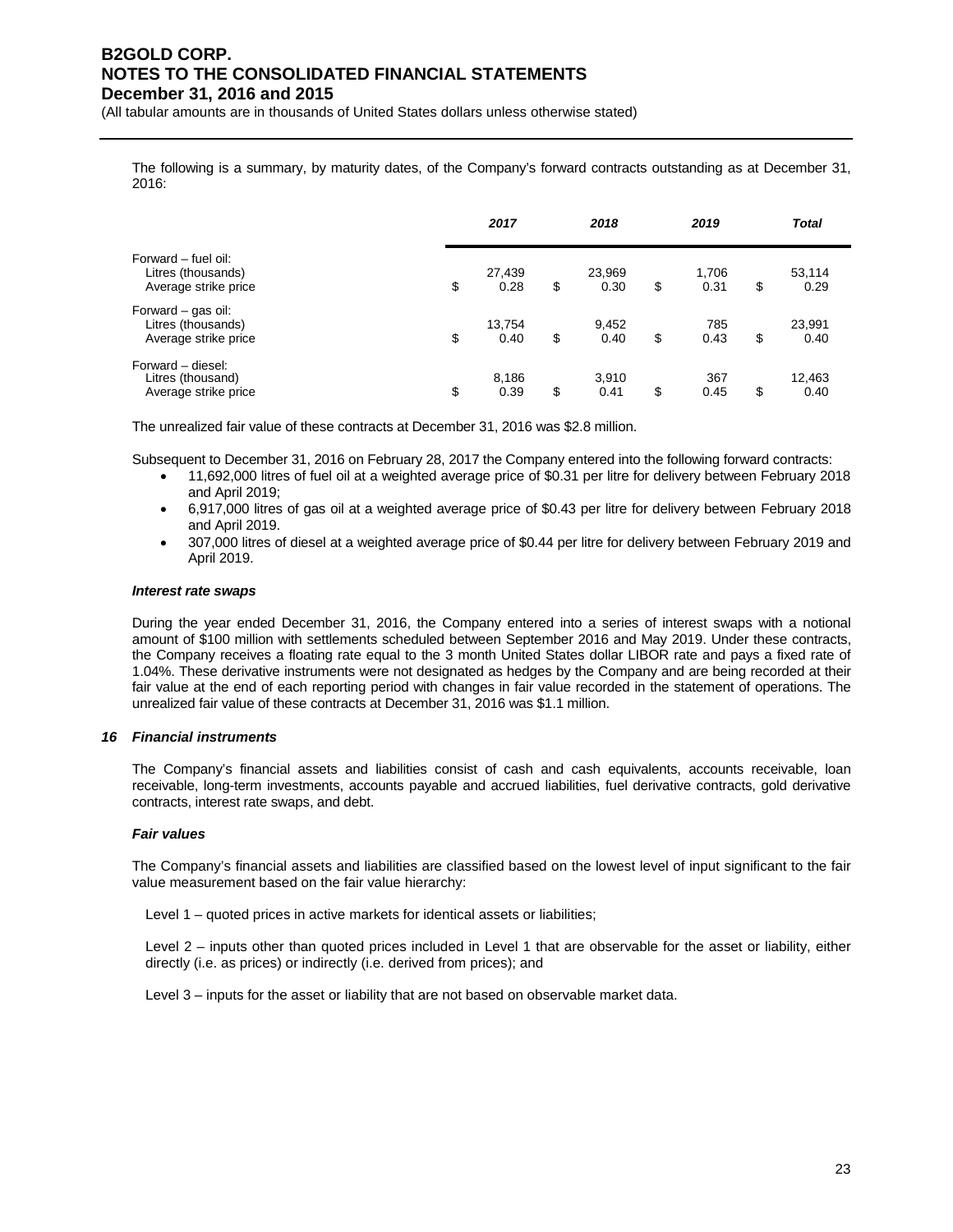(All tabular amounts are in thousands of United States dollars unless otherwise stated)

As at December 31, 2016, the Company's financial assets and liabilities that are measured and recognized at fair value on a recurring basis are categorized as follows:

|                                                 | As at December 31, 2016 |                    | As at December 31, 2015 |                    |  |
|-------------------------------------------------|-------------------------|--------------------|-------------------------|--------------------|--|
|                                                 | Level 1                 | Level <sub>2</sub> | Level 1                 | Level <sub>2</sub> |  |
| Long-term investments (Note 7)                  | 10.028                  |                    | 10,163                  |                    |  |
| Convertible senior subordinated notes (Note 10) |                         | (262,793)          |                         | (217, 305)         |  |
| Gold forward contracts (Note 15)                |                         | (10, 017)          |                         | (21,390)           |  |
| Fuel derivative contracts (Note 15)             |                         | 2.760              |                         | (8, 196)           |  |
| Interest rate swaps (Note 15)                   |                         | 1.122              |                         |                    |  |
| Gold collar contracts (Note 15)                 |                         | 112                |                         | 866                |  |

The fair value of the Company's long-term investments was determined using market quotes from an active market for each investment.

The fair value of the convertible senior subordinated notes was determined using a broker's price quote from an active market.

The fair value of the fuel derivative contracts, gold derivative contracts and interest rate swaps was determined using prevailing market rates for instruments with similar characteristics.

### *Capital risk management*

The Company's objectives when managing its capital is to ensure it will be able to continue as a going concern while maximizing the return to shareholders. The selling price of gold, minimizing production costs and capital expenditures, and the successful development of the Fekola Project are key factors in helping the Company reach its capital risk management objectives. The capital structure of the Company includes shareholders' equity and debt.

### *Credit risk*

As at December 31, 2016, the Company's maximum exposure to credit risk was the book value of cash and cash equivalents, accounts receivable, value added and other taxes receivable, loans receivable and counter-party risk for its gold collars. The Company limits its credit exposure on cash and cash equivalents by holding its deposits mainly with high credit quality financial institutions as determined by credit agencies.

### *Liquidity risk*

The Company manages its liquidity risk through its budgeting and forecasting process. Budgets are prepared annually and forecasts are prepared and reviewed on a regular basis, to help determine the funding requirements to support the Company's current operations and expansion and development plans and by managing its capital structure as described above.

As at December 31, 2016, the Company had cash and cash equivalents of \$144.7 million. Cash provided by operating activities totalled \$411.8 million for the year ended December 31, 2016. As at December 31, 2016, the Company had available a \$350 million Senior Credit Facility of which \$200 million had been utilized leaving an undrawn balance of \$150 million.

As at December 31, 2016, the Company had drawn down the full amount available under the Otjikoto equipment loan facility.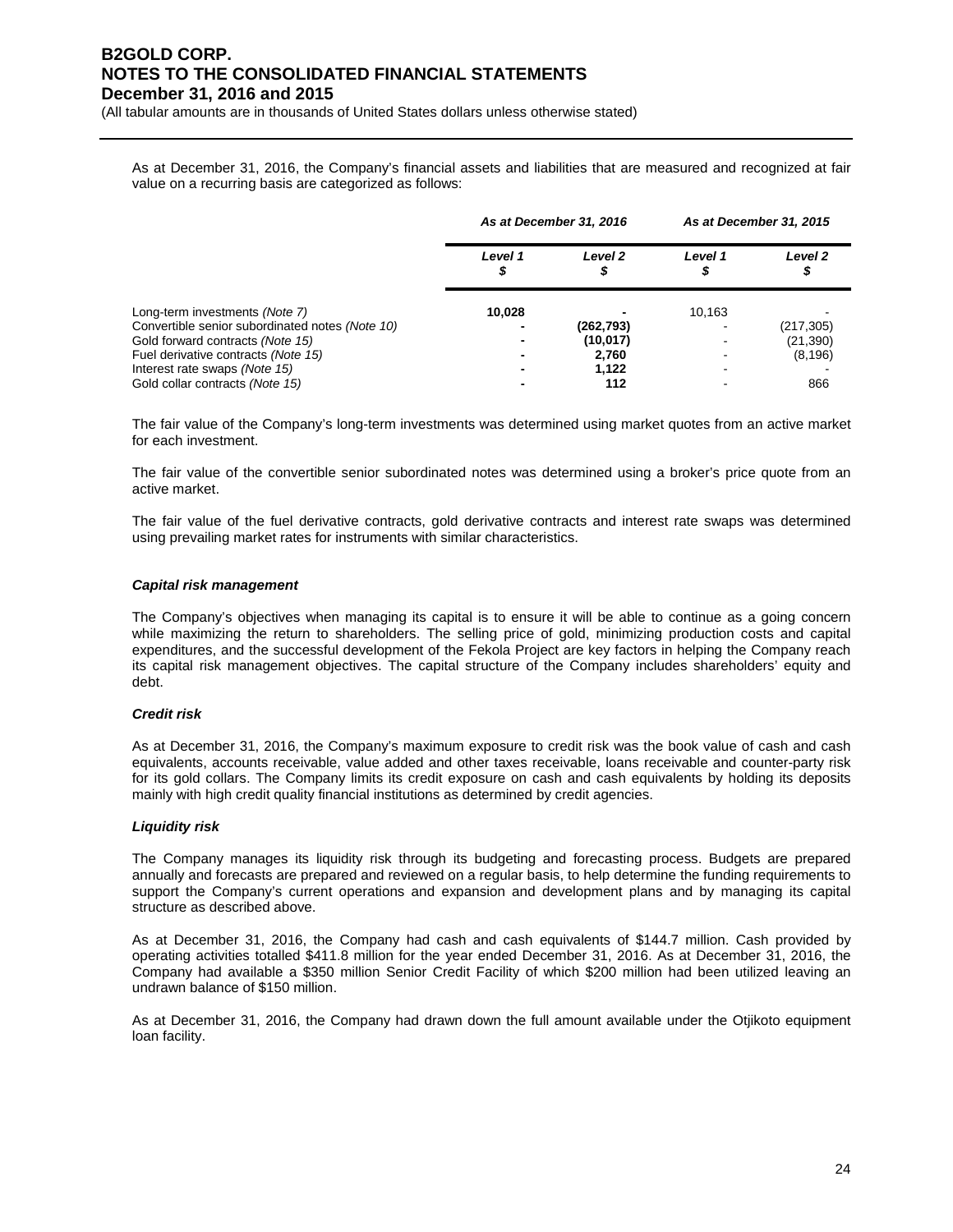(All tabular amounts are in thousands of United States dollars unless otherwise stated)

As at December 31, 2016, the Company's significant commitments are disclosed in the table below. In addition, significant commitments are disclosed in Note 10 for debt repayments and Note 22 for purchase commitments.

|                                          | 2017<br>\$ | 2018    | 2019    | 2020   | 2021   | Total<br>\$ |
|------------------------------------------|------------|---------|---------|--------|--------|-------------|
| Accounts payable and accrued liabilities | 81,722     |         |         |        |        | 81,722      |
| Derivative liabilities                   | 3,466      | 6,439   |         |        |        | 9,905       |
| Convertible senior subordinated notes:   |            |         |         |        |        |             |
| Principal                                |            | 258,750 |         |        |        | 258,750     |
| Interest                                 | 8,409      | 8,409   |         |        |        | 16,818      |
| New revolving credit facility:           |            |         |         |        |        |             |
| Principal                                |            |         | 200,000 |        |        | 200,000     |
| Interest & commitment fees (estimated)   | 8,871      | 8,871   | 3,450   |        |        | 21,192      |
| Otjikoto equipment loan facility:        |            |         |         |        |        |             |
| Principal                                | 9,075      | 9,030   | 3,626   | 2,210  | 715    | 24,656      |
| Interest (estimated)                     | 911        | 528     | 225     | 96     | 11     | 1,771       |
| Nicaraguan equipment loans:              |            |         |         |        |        |             |
| Principal                                | 1,557      | 945     | 357     | 41     |        | 2,900       |
| Interest (estimated)                     | 92         | 37      | 8       |        |        | 137         |
| Capital expenditure commitments          | 70,828     | 4,522   |         |        |        | 75,350      |
| Mine restoration provision               |            |         |         | 9,023  | 15,779 | 24,802      |
| Employee future benefits                 | 2,744      | 1,025   | 3,498   | 2,503  |        | 9,770       |
| <b>Other liabilities</b>                 | 3,500      |         |         |        |        | 3,500       |
|                                          | 191,175    | 298,556 | 211,164 | 13,873 | 16,505 | 731,273     |

### *Market risk*

Market risk includes currency and price risk.

The Company's operations in foreign countries are subject to currency fluctuations and such fluctuations may materially affect the Company's financial position and results. The Company reports its financial results in United States dollars and incurs expenses in United States dollars, Canadian dollars, Nicaraguan córdobas, Colombian pesos, Namibian dollars and South African rand, Philippine pesos and CFA francs. As the exchange rates between the Canadian dollar, Colombian peso, Namibian dollar and South African rand, Philippine pesos and CFA francs fluctuate against the United States dollar, the Company will experience foreign exchange gains and losses. The exchange rate between the córdoba and the United States dollar varies according to a pattern set by the Nicaraguan Central Bank. The córdoba has been annually devalued versus the United States dollar by means of a crawling peg mechanism which currently stands at approximately 5%. All of the Company's gold production activities are currently conducted in Namibia, the Philippines and Nicaragua.

The Company also holds cash and cash equivalents that are denominated in non-United States dollar currencies which are subject to currency risk. As at December 31, 2016, \$114.8 million of the Company's \$144.7 million in cash and cash equivalents was held in United States dollars. A 10% movement in foreign exchange rates versus the United States dollar would result in approximately a \$3 million change in the Company's cash position.

The Company maintains a portfolio of fuel derivatives, rand denominated gold forwards, United States dollar denominated gold forwards and LIBOR denominated interest rate swaps that are marked to market through the statement of operations. A 10% change in the forward price of fuel would result in a \$3 million change in the value of the fuel derivative portfolio. A 10% change in the United States dollar forward price of gold would result an \$11 million change in the value of the gold forward portfolio and a 10% change in the rand versus the United States dollar would result in a \$9 million change in the value of the gold forward portfolio. The impact of price changes on the gold collar contracts and interest rate swap contracts would result in an insignificant change in their value.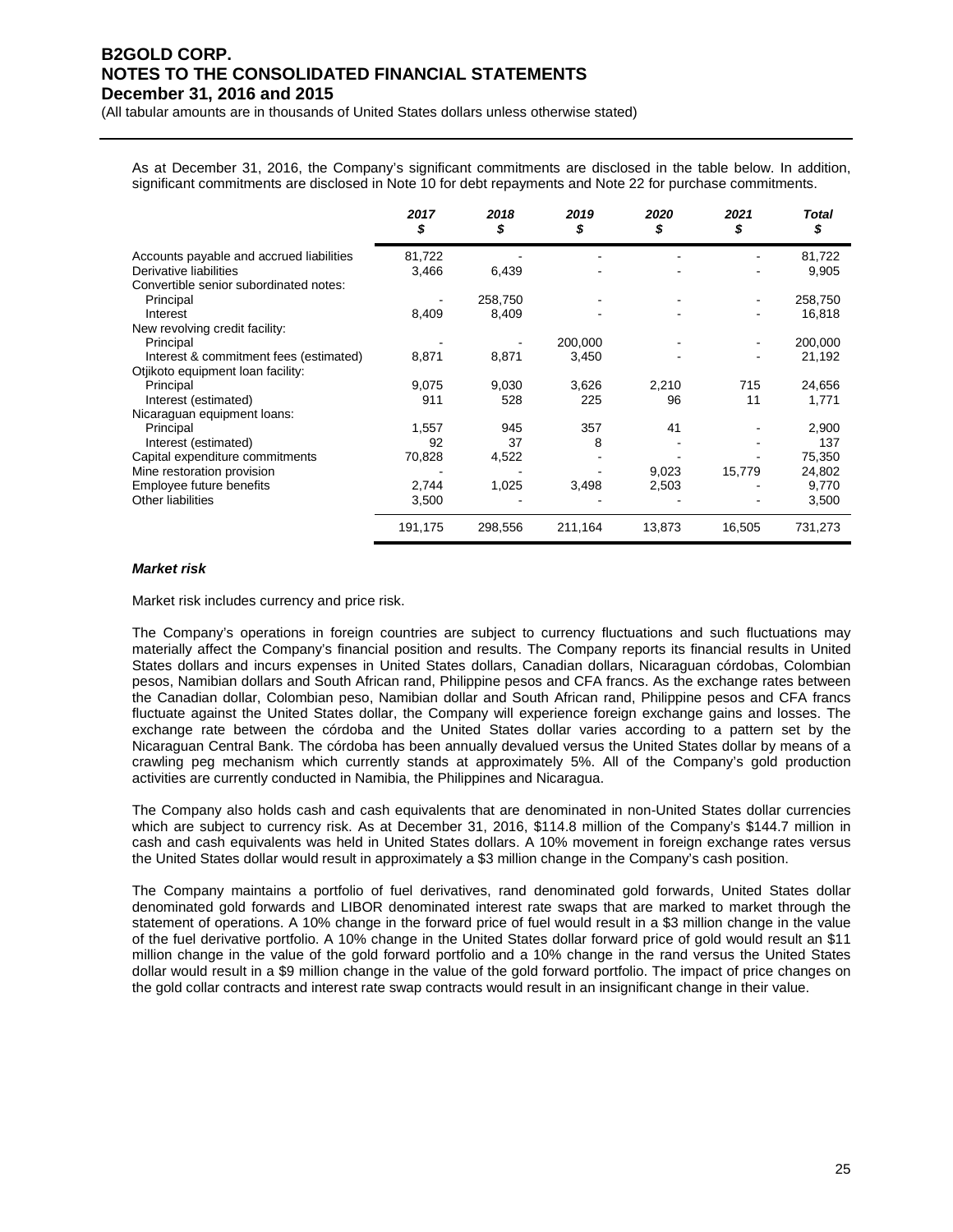(All tabular amounts are in thousands of United States dollars unless otherwise stated)

### *17 Income and other taxes*

Income tax expense differs from the amount that would result from applying the Canadian federal and provincial income tax rates to earnings from operations before taxes. These differences result from the following items:

|                                                                                                                                                                                                                                                                                                                                                                                                                                                                                                                                                                              | 2016<br>5                                                                                | 2015<br>\$                                                                                    |
|------------------------------------------------------------------------------------------------------------------------------------------------------------------------------------------------------------------------------------------------------------------------------------------------------------------------------------------------------------------------------------------------------------------------------------------------------------------------------------------------------------------------------------------------------------------------------|------------------------------------------------------------------------------------------|-----------------------------------------------------------------------------------------------|
| Consolidated income (loss) before income taxes<br>Canadian federal and provincial income tax rates                                                                                                                                                                                                                                                                                                                                                                                                                                                                           | 68,530<br>26.00%                                                                         | (143, 444)<br>26.00%                                                                          |
| Income tax expense (recovery) at statutory rates                                                                                                                                                                                                                                                                                                                                                                                                                                                                                                                             | 17,818                                                                                   | (37, 295)                                                                                     |
| Increase (decrease) attributable to:                                                                                                                                                                                                                                                                                                                                                                                                                                                                                                                                         |                                                                                          |                                                                                               |
| Effects of different foreign statutory tax rates and tax holidays<br>Non-deductible expenditures<br>Losses for which no tax benefit has been recorded<br>Benefit of tax holiday extension<br>Impairment of investment in joint venture<br>Withholding tax and minimum tax<br>Change due to foreign exchange<br>Change in accruals for tax audits<br>Changes in estimates of deferred tax assets<br>Deferred tax liability in respect of future distributions of foreign subsidiary earnings<br>Non-deductible portion of losses<br>Amounts under provided for in prior years | (32, 634)<br>9,831<br>24,017<br>(4,802)<br>11,669<br>(169)<br>3,704<br>1,744<br>(1, 248) | (780)<br>11,678<br>8,873<br>9,407<br>6,723<br>9,706<br>(3, 432)<br>5,964<br>(8, 437)<br>(738) |
| Income tax expense                                                                                                                                                                                                                                                                                                                                                                                                                                                                                                                                                           | 29,930                                                                                   | 1,669                                                                                         |
| Current income tax, withholding and other taxes<br>Deferred income tax expense (recovery)                                                                                                                                                                                                                                                                                                                                                                                                                                                                                    | 25,064<br>4,866                                                                          | 9,171<br>(7,502)                                                                              |
| Income tax expense                                                                                                                                                                                                                                                                                                                                                                                                                                                                                                                                                           | 29,930                                                                                   | 1,669                                                                                         |

Total income tax expense (recovery) attributable to geographical jurisdiction is as follows:

|             | 2016<br>\$ | 2015<br>\$ |
|-------------|------------|------------|
| Namibia     | 13,292     | 19,834     |
| Nicaragua   | 6,667      | (16,039)   |
| Philippines | 4,718      | (8, 281)   |
| Canada      | (270)      |            |
| Other       | 5,523      | 6,155      |
|             | 29,930     | 1,669      |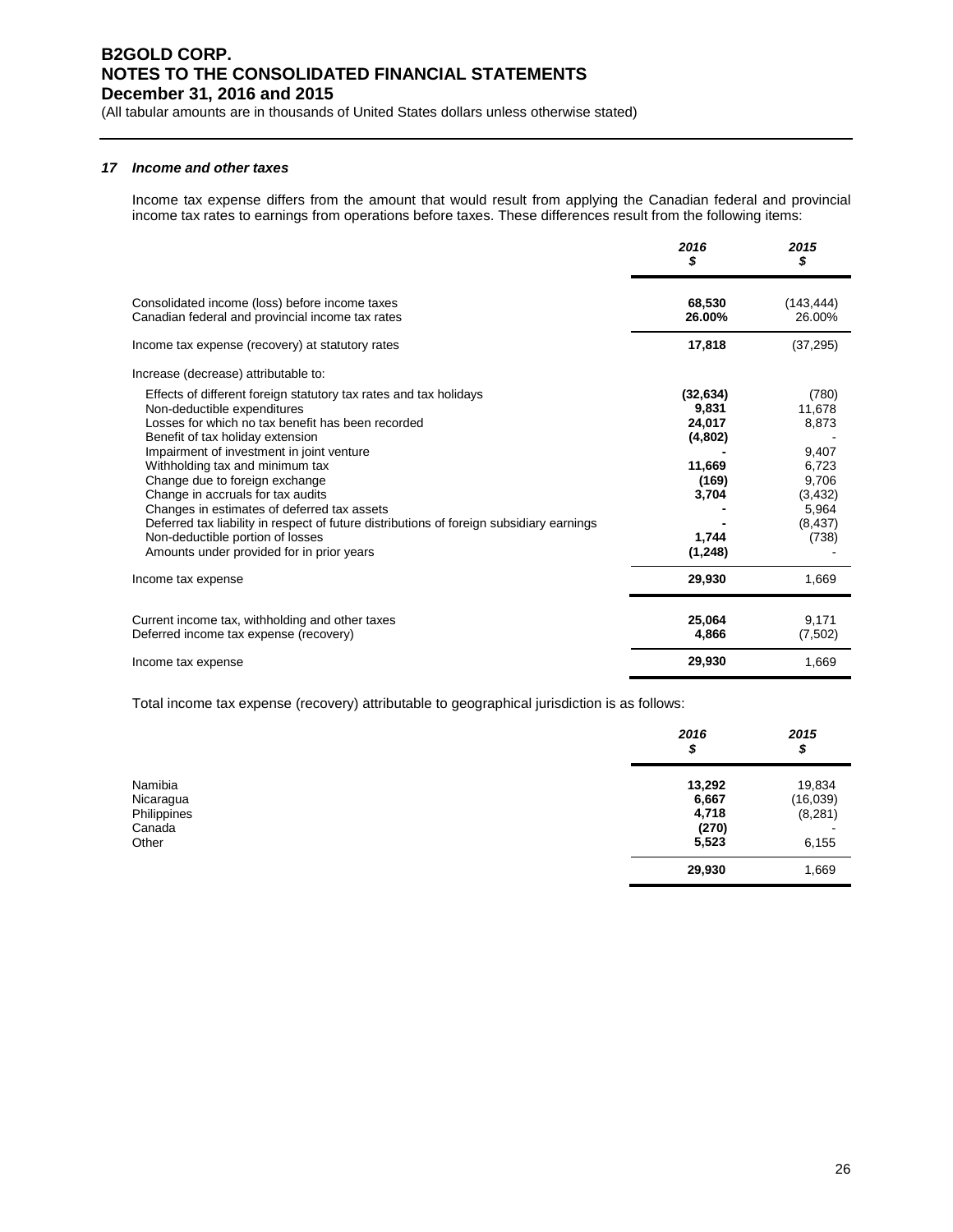(All tabular amounts are in thousands of United States dollars unless otherwise stated)

The composition of the Company's net deferred income tax liabilities and deferred tax expense (recovery) is as follows:

|                                                                                                                                                     |                                                 | Deferred tax (liabilities)/<br>assets                       |                                                       | Deferred income<br>tax expense/(recovery)        |
|-----------------------------------------------------------------------------------------------------------------------------------------------------|-------------------------------------------------|-------------------------------------------------------------|-------------------------------------------------------|--------------------------------------------------|
|                                                                                                                                                     | As at<br>December 31,<br>2016<br>\$             | As at<br>December 31,<br>2015<br>\$                         | 2016<br>\$                                            | 2015<br>\$                                       |
| Operating loss carry-forwards<br>Current assets and liabilities<br>Derivatives<br>Mining interests<br>Long term debt<br>Mine restoration provisions | 69,087<br>(22)<br>3,757<br>(157, 397)<br>15,240 | 67,834<br>(108)<br>8,021<br>(147, 598)<br>(5,401)<br>11,900 | (1,253)<br>(86)<br>4,264<br>7,007<br>(5,401)<br>(548) | 502<br>227<br>(8,021)<br>2,475<br>3,519<br>1,598 |
| Other<br>Future withholding tax<br>Deferred tax charged to equity                                                                                   | (4,737)                                         | (3,587)                                                     | 1,150<br>(267)                                        | (503)<br>(8, 437)<br>1,138                       |
|                                                                                                                                                     | (74, 072)                                       | (68, 939)                                                   | 4,866                                                 | (7, 502)                                         |

The Company has the following unrecognized deferred tax assets:

|                                    | 2016<br>\$ | 2015<br>\$ |
|------------------------------------|------------|------------|
| Capital and non-capital tax losses | 105.221    | 30,866     |
| Current assets                     | 225        |            |
| Debt and share issue costs         | 2,166      | 1,356      |
| Mine restoration provisions        | 9,039      | 7,475      |
| Mining interests and other         | 4,340      | 4,969      |
| Long-term debt                     | 3,653      |            |
|                                    | 124,644    | 44,666     |

The Company has not recognized the potential deferred tax assets of \$124.6 million (2015 - \$44.7 million) as it is not probable that future taxable profits will be available against which the Company can utilize the potential deferred tax assets.

The change for the year in the Company's net deferred tax position was as follows:

|                                                                                            | 2016<br>\$   | 2015<br>\$          |
|--------------------------------------------------------------------------------------------|--------------|---------------------|
| Balance, beginning of year                                                                 | 68,939       | 77,579              |
| Deferred income tax expense (recovery)<br>Amount charged to OCI<br>Amount charge to equity | 4,866<br>267 | (7,502)<br>(1, 138) |
|                                                                                            | 5,133        | (8,640)             |
| Balance, end of year                                                                       | 74,072       | 68,939              |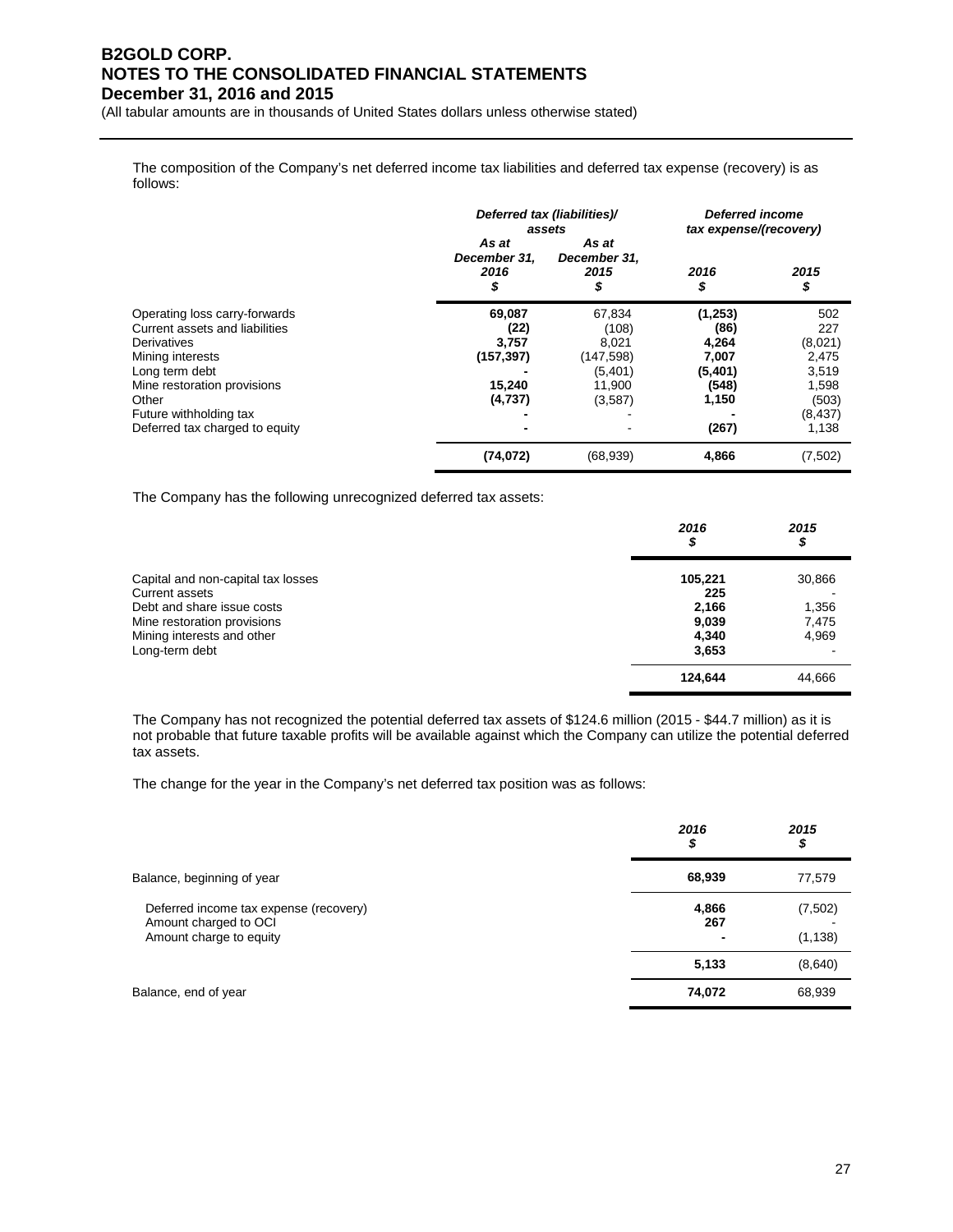(All tabular amounts are in thousands of United States dollars unless otherwise stated)

At December 31, 2016, the Company had tax losses which are not recognized as deferred tax assets. The Company recognizes the tax benefit of the tax losses only to the extent of anticipated future taxable income that can be reduced by tax losses. The gross amount of the tax losses for which a tax benefit has not been recorded expire as follows:

| Year of<br>expiry | Canada<br>\$     | Colombia<br>S | <b>Nicaragua</b><br>\$ | <b>Burkina Faso</b><br>\$ | Total<br>\$      |
|-------------------|------------------|---------------|------------------------|---------------------------|------------------|
| 2017<br>2027      | 125              |               |                        | 4,648                     | 4,648<br>125     |
| 2028<br>2029      | 568<br>4,536     |               |                        |                           | 568<br>4,536     |
| 2030<br>2031      | 10,602<br>7,809  |               |                        |                           | 10,602<br>7,809  |
| 2032<br>2033      | 13,200<br>5.535  |               |                        |                           | 13,200<br>5,535  |
| 2034<br>2035      | 30,130<br>37,226 |               |                        |                           | 30,130<br>37,226 |
| 2036<br>No expiry | 53,371           | 3,581         | 18,124                 |                           | 53,371<br>21,705 |
| Total             | 163,102          | 3,581         | 18,124                 | 4,648                     | 189,455          |

At December 31, 2016 the Company had capital losses in Canada of \$426.9 million which have no expiry date and can be applied against future capital gains.

### *18 Supplementary cash flow information*

Supplementary disclosure of cash flow information is provided in the table below:

### *Non-cash (credits) charges:*

|                                                                                                                                                                                                                                                                           | 2016<br>\$                                     | 2015<br>\$                                     |
|---------------------------------------------------------------------------------------------------------------------------------------------------------------------------------------------------------------------------------------------------------------------------|------------------------------------------------|------------------------------------------------|
| Depreciation and depletion<br>Share-based payments (Note 12)<br>Impairment of long-lived assets (Note 8)                                                                                                                                                                  | 172,324<br>13,651                              | 144,294<br>15,215<br>107.984                   |
| Write-down of mineral property interests (Note 8)<br>Non-recoverable input taxes<br>Unrealized loss (gain) on fair value of convertible notes (Note 10)<br>Loss (gain) on sale of mineral property (Note 8)<br>Unrealized (gain) loss on derivative instruments (Note 15) | 5.068<br>2,767<br>46.742<br>9,886<br>(22, 697) | 16.095<br>660<br>(6,903)<br>(2, 192)<br>23,457 |
| Write-down of long-term investments (Note 7)<br>Deferred income tax expense (recovery) (Note 17)<br>Accretion of mine restoration provisions (Note 11)<br>Non-cash interest and financing expense                                                                         | 2,856<br>4,866<br>1,144                        | 6.766<br>(7,502)<br>1,412<br>5,522             |
| Other                                                                                                                                                                                                                                                                     | 8,827<br>245,434                               | 8,292<br>313.100                               |

### *Changes in non-cash working capital:*

|                                                                           | 2016<br>\$          | 2015<br>\$     |
|---------------------------------------------------------------------------|---------------------|----------------|
| Accounts receivable and prepaids<br>Value-added and other tax receivables | 3.728<br>(4,634)    | 3,052<br>2,309 |
| Inventories<br>Accounts payable and accrued liabilities                   | (17, 855)<br>11.931 | 7,644<br>7.170 |
| Current taxes payables                                                    | 2.494               | (5,923)        |
|                                                                           | (4, 336)            | 14,252         |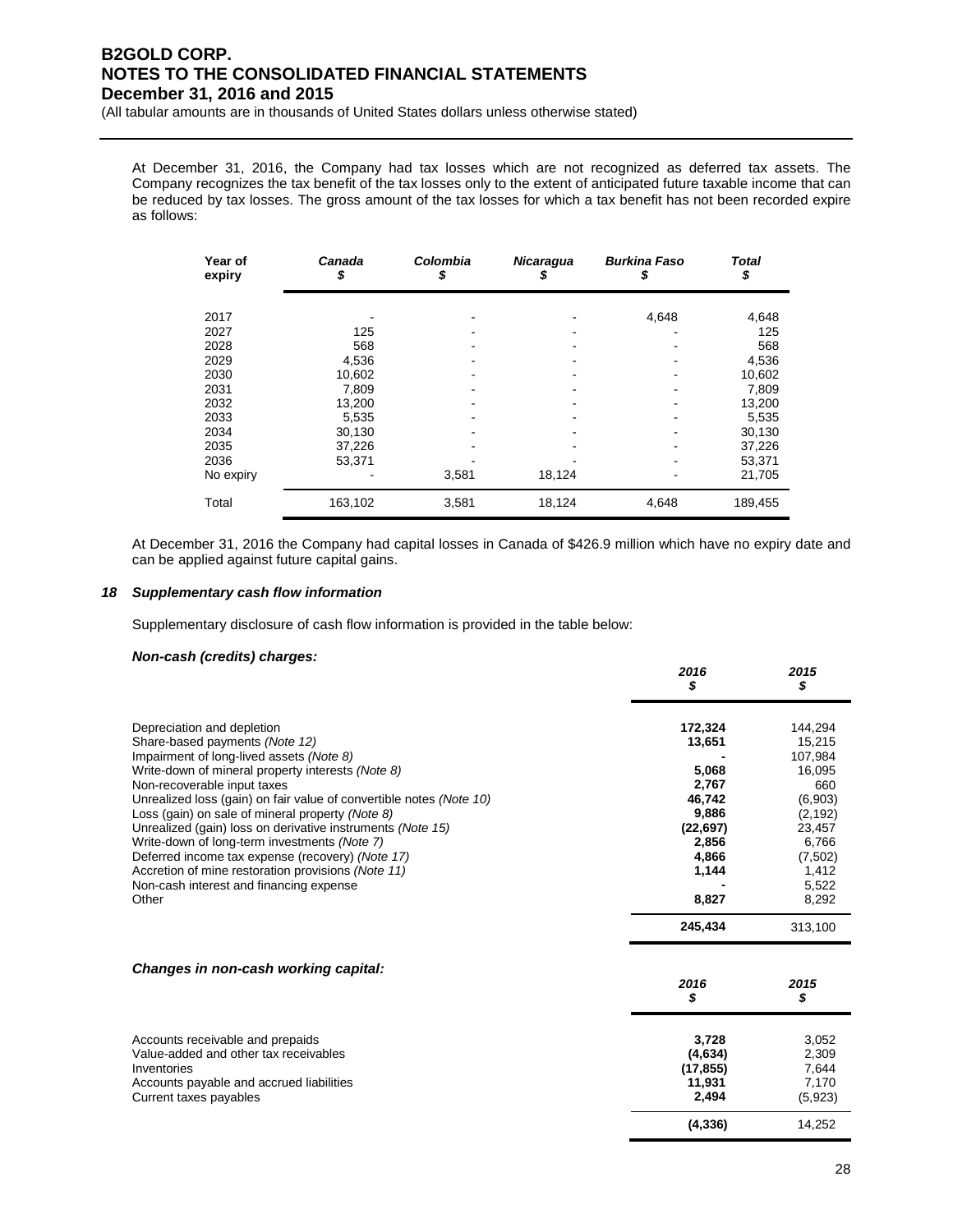(All tabular amounts are in thousands of United States dollars unless otherwise stated)

| Other exploration and development:                                                                                                                                                                                                                                                 | 2016<br>\$                                                                                          | 2015<br>\$                                                                                                  |
|------------------------------------------------------------------------------------------------------------------------------------------------------------------------------------------------------------------------------------------------------------------------------------|-----------------------------------------------------------------------------------------------------|-------------------------------------------------------------------------------------------------------------|
| Otjikoto Mine, exploration<br>Masbate Mine, exploration<br>Libertad Mine, exploration<br>Limon Mine, exploration<br>Fekola Project, exploration<br>Kiaka Project, exploration<br>Fekola Regional, exploration<br>Toega Project, exploration<br>Pavon Project, exploration<br>Other | (1,994)<br>(4, 492)<br>(4,269)<br>(3, 453)<br>(3,698)<br>(3,229)<br>(5, 165)<br>(3,007)<br>(7, 729) | (4, 196)<br>(5,055)<br>(4,637)<br>(3,324)<br>(3,072)<br>(2,873)<br>(1,207)<br>(1,085)<br>(2,226)<br>(6,322) |
|                                                                                                                                                                                                                                                                                    | (37,036)                                                                                            | (33,997)                                                                                                    |
| Non-cash investing and financing activities:                                                                                                                                                                                                                                       | 2016<br>\$                                                                                          | 2015<br>\$                                                                                                  |
| Common shares issued for mineral property interests<br>Share-based payments, capitalized to mineral property interests<br>Equipment purchased under equipment loan<br>Interest expense, capitalized to mining interests                                                            | 1,716<br>1,167<br>10,675                                                                            | 206<br>1,888<br>1,754<br>4,361                                                                              |
| Change in accounts payable and accrued liabilities relating to resource property<br>expenditures                                                                                                                                                                                   | 11,253                                                                                              | (475)                                                                                                       |

### *19 Compensation of key management*

Key management includes the Company's directors, members of the Executive Committee and members of Senior Management. Compensation to key management included:

|                                                                   | 2016<br>S      | 2015<br>\$     |
|-------------------------------------------------------------------|----------------|----------------|
| Salaries and short-term employee benefits<br>Share-based payments | 9,232<br>6,544 | 5,016<br>6,137 |
|                                                                   | 15,776         | 11,153         |

### *20 Production costs by nature*

|                                 | 2016<br>\$ | 2015<br>\$ |
|---------------------------------|------------|------------|
| Raw materials and consumables   | 148,516    | 151,350    |
| Contractors                     | 81,005     | 74,691     |
| Salaries and employee benefits  | 67,327     | 55,088     |
| Electricity                     | 19,628     | 20,352     |
| Equipment rental                | 920        | 4.641      |
| Other                           | 19.844     | 18,647     |
| Silver credits                  | (11, 997)  | (9,260)    |
| Change in inventories           | (18, 569)  | 7,136      |
| Capitalized to mining interests | (31, 274)  | (23, 328)  |
|                                 | 275,400    | 299.317    |

Salaries and employee benefits expense included in general and administrative costs were \$22.4 million for the year ended December 31, 2016 (2015 - \$16.3 million).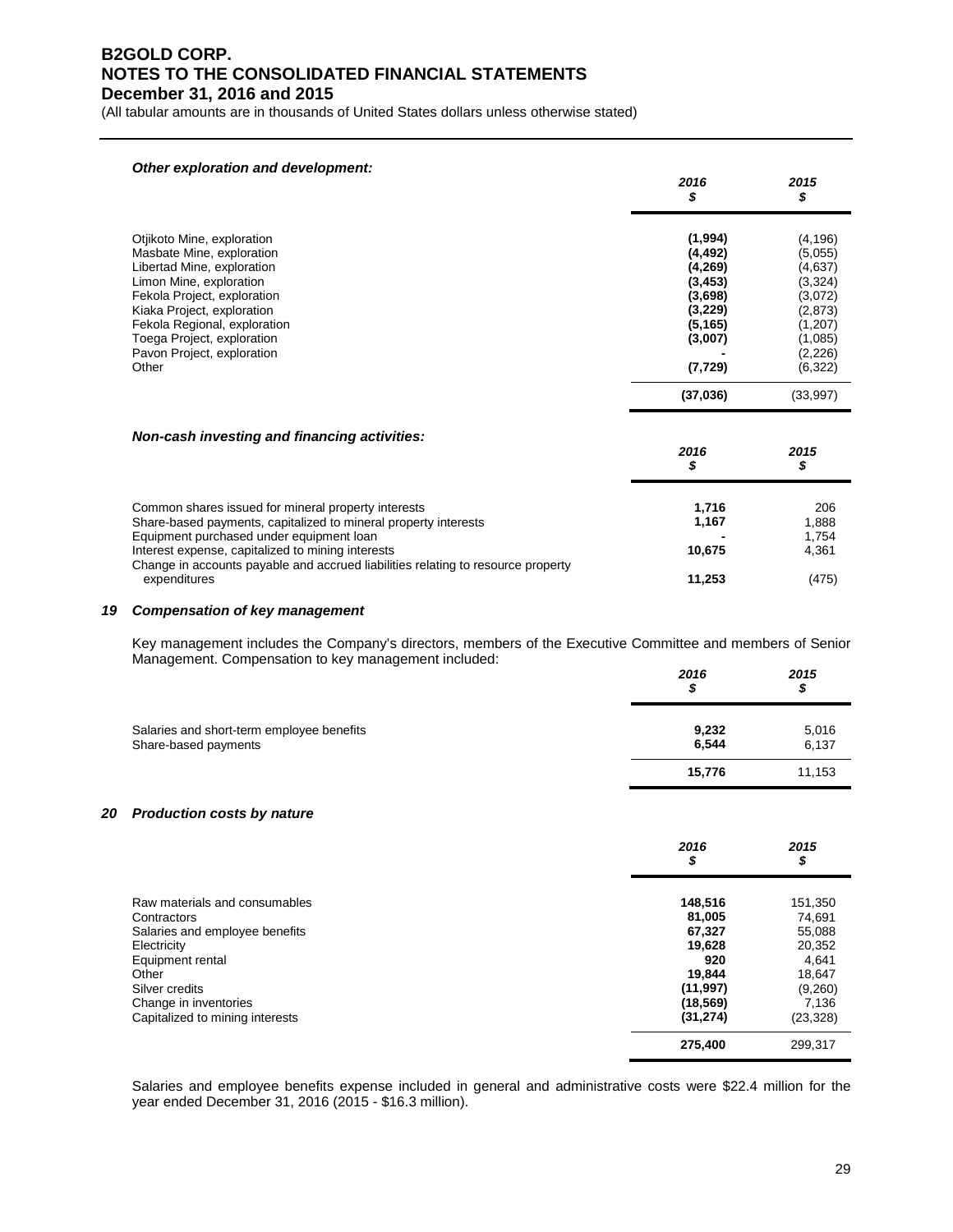(All tabular amounts are in thousands of United States dollars unless otherwise stated)

### *21 Segmented information*

The Company's reportable operating segments include its mining operations and development projects, namely the Otjikoto, Masbate, Libertad and Limon mines, and the Fekola, Gramalote and Kiaka projects. The "Other Mineral Properties" segment consists of the Company's interests in mineral properties which are at various stages of exploration. The "Corporate and Other" segment includes corporate operations.

The Company's segments are summarized in the following tables.

|                                                       | 2016                   |                                     |                               |                            |                   |                                    |                         |                                                           |                            |                    |
|-------------------------------------------------------|------------------------|-------------------------------------|-------------------------------|----------------------------|-------------------|------------------------------------|-------------------------|-----------------------------------------------------------|----------------------------|--------------------|
|                                                       | Otjikoto<br>Mine<br>\$ | <b>Masbate</b><br><b>Mine</b><br>\$ | Libertad<br><b>Mine</b><br>\$ | Limon<br><b>Mine</b><br>\$ | Fekola<br>Project | <b>Gramalote</b><br><b>Project</b> | Kiaka<br><b>Project</b> | <b>Other</b><br><b>Mineral</b><br><b>Properties</b><br>\$ | Corporate<br>& Other<br>\$ | <b>Total</b><br>\$ |
| Gold revenue                                          | 207,674                | 255,580                             | 163,660                       | 56,379                     |                   |                                    |                         |                                                           | ۰                          | 683,293            |
| <b>Production costs</b>                               | 61,756                 | 93,822                              | 85,048                        | 34,774                     |                   |                                    |                         |                                                           | ۰                          | 275,400            |
| Depreciation &<br>depletion                           | 54,859                 | 40,037                              | 57,326                        | 20,102                     |                   |                                    |                         |                                                           | 214                        | 172,538            |
| Write-down mineral<br>property interest               |                        |                                     |                               |                            |                   |                                    | 142                     | 4,926                                                     |                            | 5,068              |
| Current income<br>tax, withholding<br>and other taxes | 2,865                  | 6,150                               | 8,751                         | 4,771                      | 2,503             |                                    |                         |                                                           | 24                         | 25,064             |
| Net income (loss)                                     | 56,960                 | 96,244                              | 4,376                         | (11, 855)                  | (6, 110)          |                                    | (557)                   | (14, 954)                                                 | (85, 504)                  | 38,600             |
| Capital<br>expenditures                               | 41,235                 | 36,384                              | 22,812                        | 11,202                     | 245,438           | 11,784                             | 3,229                   | 15,901                                                    | (235)                      | 387,750            |
| <b>Total assets</b>                                   | 470,932                | 510,819                             | 129,819                       | 68,406                     | 909,627           | 53,724                             | 65,074                  | 60,337                                                    | 67,397                     | 2,336,135          |

|                                                       | <b>Otjikoto</b><br>Project<br>y, | <b>Masbate</b><br><b>Mine</b><br>\$ | Libertad<br><b>Mine</b><br>\$ | Limon<br><b>Mine</b><br>\$ | Fekola<br>Project        | <b>Gramalote</b><br><b>Project</b> | Kiaka<br><b>Project</b> | <b>Other</b><br><b>Mineral</b><br><b>Properties</b><br>S | Corporate<br>& Other<br>\$ | <b>Total</b><br>\$ |
|-------------------------------------------------------|----------------------------------|-------------------------------------|-------------------------------|----------------------------|--------------------------|------------------------------------|-------------------------|----------------------------------------------------------|----------------------------|--------------------|
| Gold revenue                                          | 141,680                          | 208,641                             | 142,291                       | 61,044                     |                          |                                    |                         |                                                          | ٠                          | 553,656            |
| <b>Production costs</b>                               | 54,508                           | 119,924                             | 88,082                        | 36,803                     |                          |                                    |                         |                                                          | $\overline{\phantom{0}}$   | 299,317            |
| Depreciation &<br>depletion                           | 39,030                           | 36,232                              | 43,465                        | 25,567                     |                          |                                    |                         |                                                          | 267                        | 144,561            |
| Impairment of long-<br>lived assets                   |                                  | ۰                                   | 48,876                        | 22,924                     | $\overline{\phantom{a}}$ | 36,184                             |                         |                                                          | ٠                          | 107,984            |
| Write-down mineral<br>property interest               | 363                              | 7,170                               |                               |                            |                          |                                    | 30                      | 8,532                                                    |                            | 16,095             |
| Current income<br>tax, withholding<br>and other taxes | -                                | 1,454                               | 3,601                         | 624                        |                          |                                    |                         |                                                          | 3,492                      | 9,171              |
| Net (loss) income                                     | 2,819                            | 32,590                              | (41,078)                      | (24, 814)                  | (2, 155)                 | (36, 184)                          | (2, 254)                | (8, 764)                                                 | (65, 273)                  | (145, 113)         |
| Capital<br>expenditures                               | 38,975                           | 42,746                              | 25,139                        | 22,170                     | 132,437                  | 10,638                             | 2,873                   | 10,839                                                   | 384                        | 286,201            |
| Total assets                                          | 450,587                          | 516,672                             | 145,163                       | 78,446                     | 632,491                  | 41,193                             | 61,610                  | 59,708                                                   | 38,512                     | 2,024,382          |

*2015*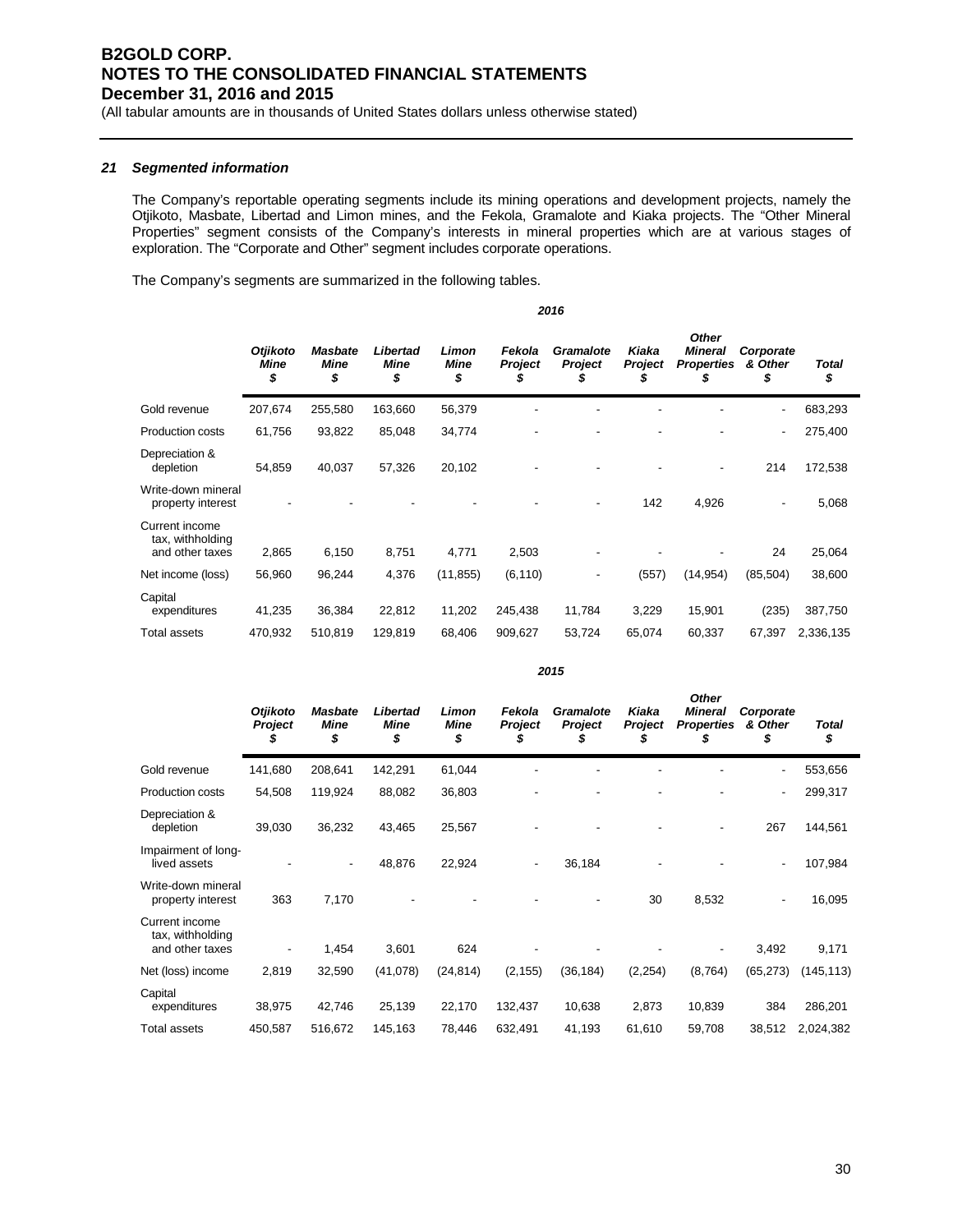(All tabular amounts are in thousands of United States dollars unless otherwise stated)

The Company's mining interests are located in the following geographical locations:

|                     | 2016<br>\$ | 2015<br>\$ |
|---------------------|------------|------------|
| Mining interests    |            |            |
| Mali                | 923,122    | 639,780    |
| Philippines         | 413,113    | 419,129    |
| Namibia             | 387,874    | 396,338    |
| Nicaragua           | 122,095    | 171,087    |
| Colombia            | 82,728     | 71,111     |
| <b>Burkina Faso</b> | 72,422     | 64,934     |
| Finland             | 1,642      | 489        |
| Canada              | 487        | 928        |
| Other               | 597        | 1,964      |
|                     | 2,004,080  | 1,765,760  |

### *22 Commitments*

As at December 31, 2016, the Company had the following commitments (in addition to those disclosed elsewhere in these financial statements):

- For payments of \$40.9 million for Fekola Project equipment and development costs, all of which is expected to be incurred in 2017.
- For payments of \$22.3 million for mobile equipment at the Masbate Mine, \$17.8 million of which is expected to be incurred in 2017 and \$4.5 million of which is expected to be incurred in 2018.
- For payments of \$8.4 million for mobile equipment at the Otjikoto Mine, all of which is expected to be incurred in 2017.
- For payments of \$3.7 million for a tailings storage facility lift at the Libertad Mine, all of which is expected to be incurred in 2017.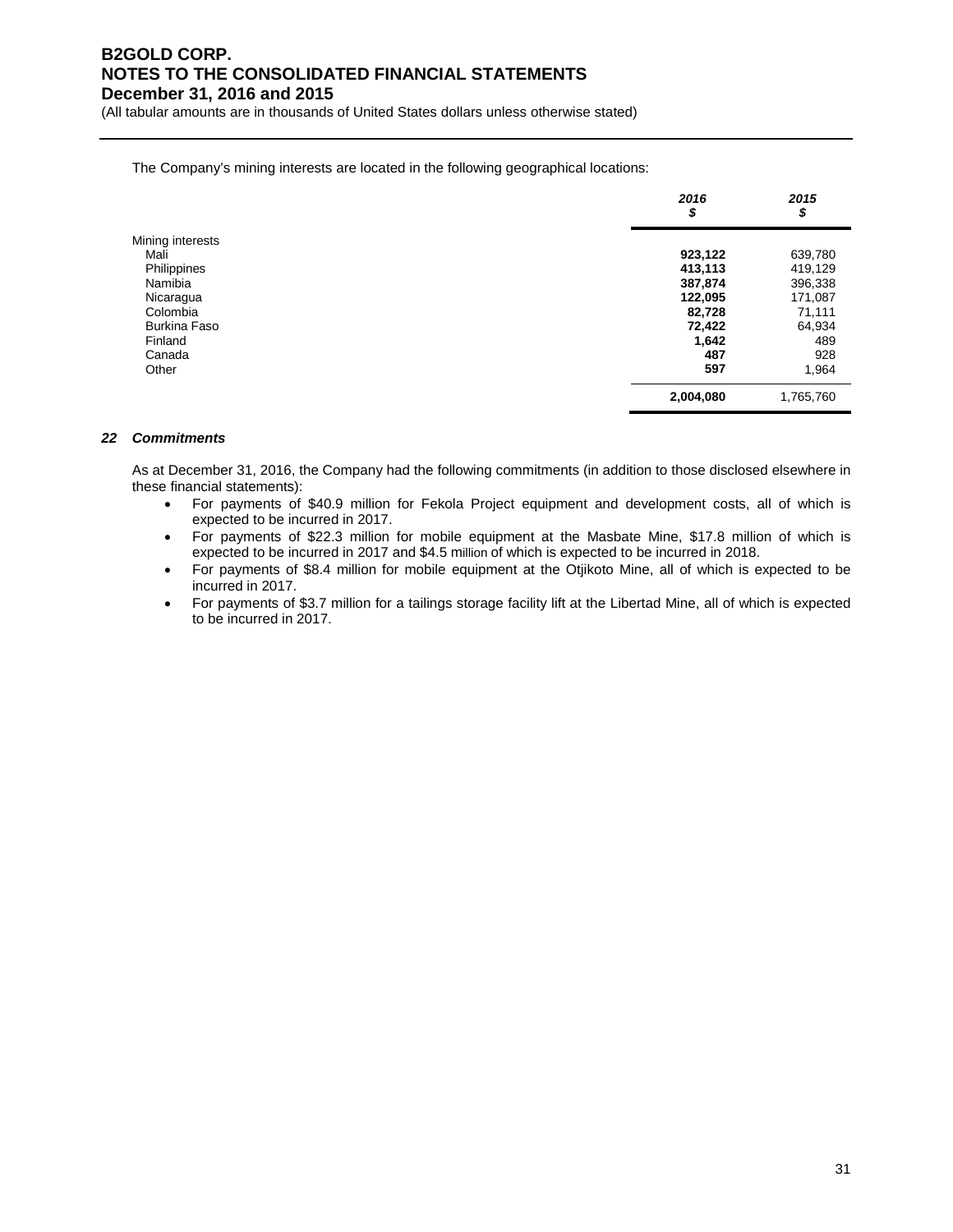## **B2GOLD CORP. MINING INTERESTS SCHEDULE (NOTE 23)**

### **For the year ended December 31, 2016**

(All tabular amounts are in thousands of United States dollars unless otherwise stated)

|                                                                       | Cost                                                   |                                                |                                    |                      |                                                      |                                              |                                                    | <b>Accumulated depreciation</b>                 | Net carrying value              |                                                     |                                              |                                                        |
|-----------------------------------------------------------------------|--------------------------------------------------------|------------------------------------------------|------------------------------------|----------------------|------------------------------------------------------|----------------------------------------------|----------------------------------------------------|-------------------------------------------------|---------------------------------|-----------------------------------------------------|----------------------------------------------|--------------------------------------------------------|
|                                                                       | <b>Balance</b> at<br>Dec. 31,<br>2015<br>\$            | <b>Additions</b><br>\$                         | Disposals /<br>write-offs<br>\$    | <b>Reclass</b><br>\$ | <b>Cumulative</b><br>translation<br>adjustment<br>\$ | <b>Balance</b> at<br>Dec. 31,<br>2016<br>\$  | <b>Balance</b> at<br>Dec. 31,<br>2015<br>\$        | <b>Depreciation</b><br>\$                       | Disposals /<br>write-offs<br>\$ | <b>Balance</b> at<br>Dec. 31,<br>2016<br>\$         | As at<br>Dec. 31,<br>2016<br>\$              | As at<br>Dec. 31,<br>2015<br>\$                        |
| Property, plant and equipment (depletable)                            |                                                        |                                                |                                    |                      |                                                      |                                              |                                                    |                                                 |                                 |                                                     |                                              |                                                        |
| Otjikoto<br>Masbate<br>Libertad<br>Limon                              | 437,591<br>472,021<br>272,295<br>140,791               | 45,880<br>35,128<br>29,020<br>10,480           | (882)<br>(1, 494)<br>(499)<br>(85) | (1, 211)<br>11,802   |                                                      | 481,378<br>517,457<br>300,816<br>151,186     | (41, 810)<br>(125, 574)<br>(169, 721)<br>(87, 197) | (54, 270)<br>(40, 519)<br>(57,001)<br>(20, 101) | 382<br>869<br>234<br>43         | (95, 698)<br>(165, 224)<br>(226, 488)<br>(107, 255) | 385,680<br>352,233<br>74,328<br>43,931       | 395,781<br>346,447<br>102,574<br>53,594                |
|                                                                       | 1,322,698                                              | 120,508                                        | (2,960)                            | 10,591               | $\overline{\phantom{a}}$                             | 1,450,837                                    | (424, 302)                                         | (171, 891)                                      | 1,528                           | (594, 665)                                          | 856,172                                      | 898,396                                                |
| Undeveloped mineral interests                                         |                                                        |                                                |                                    |                      |                                                      |                                              |                                                    |                                                 |                                 |                                                     |                                              |                                                        |
| Masbate                                                               | 72,682                                                 | $\blacksquare$                                 | $\sim$                             | (11, 802)            |                                                      | 60,880                                       |                                                    |                                                 | $\ddot{\phantom{1}}$            |                                                     | 60,880                                       | 72,682                                                 |
| Mine under construction                                               |                                                        |                                                |                                    |                      |                                                      |                                              |                                                    |                                                 |                                 |                                                     |                                              |                                                        |
| Fekola                                                                | 631,524                                                | 276,776                                        | $\sim$                             | 555                  | $\blacksquare$                                       | 908,855                                      |                                                    |                                                 | $\overline{\phantom{a}}$        | $\blacksquare$                                      | 908,855                                      | 631,524                                                |
| Exploration & evaluation properties (non-depletable)                  |                                                        |                                                |                                    |                      |                                                      |                                              |                                                    |                                                 |                                 |                                                     |                                              |                                                        |
| Kiaka<br>Mocoa<br>Calibre<br>Fekola Regional<br>Toega<br>Other        | 61,527<br>28,717<br>11,252<br>4,212<br>1,812<br>12,316 | 3,380<br>287<br>514<br>5,114<br>3,007<br>7,455 | (11,766)<br>(3,865)                |                      |                                                      | 64,907<br>29,004<br>9,326<br>4,819<br>15,906 |                                                    |                                                 |                                 | $\blacksquare$<br>$\blacksquare$<br>$\blacksquare$  | 64,907<br>29,004<br>9,326<br>4,819<br>15,906 | 61,527<br>28,717<br>11,252<br>4,212<br>1,812<br>12,316 |
|                                                                       | 119,836                                                | 19,757                                         | (15,631)                           |                      | ÷.                                                   | 123,962                                      |                                                    |                                                 | ÷.                              | ä,                                                  | 123,962                                      | 119,836                                                |
| Corporate                                                             |                                                        |                                                |                                    |                      |                                                      |                                              |                                                    |                                                 |                                 |                                                     |                                              |                                                        |
| Office, furniture & equipment                                         | 2,062                                                  | (235)                                          | $\overline{\phantom{a}}$           |                      | $\blacksquare$                                       | 1,827                                        | (1, 134)                                           | (206)                                           | $\blacksquare$                  | (1,340)                                             | 487                                          | 928                                                    |
|                                                                       | 2,148,802                                              | 416,806                                        | (18, 591)                          | (656)                |                                                      | 2,546,361                                    | (425, 436)                                         | (172, 097)                                      | 1,528                           | (596,005)                                           | 1,950,356                                    | 1,723,366                                              |
| Investments in joint ventures (accounted for using the equity method) |                                                        |                                                |                                    |                      |                                                      |                                              |                                                    |                                                 |                                 |                                                     |                                              |                                                        |
| Gramalote<br>Quebradona                                               | 41,193<br>1,201                                        | 12,531<br>÷,                                   | (1,201)                            |                      |                                                      | 53,724                                       |                                                    |                                                 |                                 |                                                     | 53,724                                       | 41,193<br>1,201                                        |
|                                                                       | 42,394                                                 | 12,531                                         | (1,201)                            |                      |                                                      | 53,724                                       |                                                    |                                                 |                                 | $\blacksquare$                                      | 53,724                                       | 42,394                                                 |
|                                                                       | 2,191,196                                              | 429,337                                        | (19, 792)                          | (656)                | $\blacksquare$                                       | 2,600,085                                    | (425, 436)                                         | (172, 097)                                      | 1,528                           | (596,005)                                           | 2,004,080                                    | 1,765,760                                              |